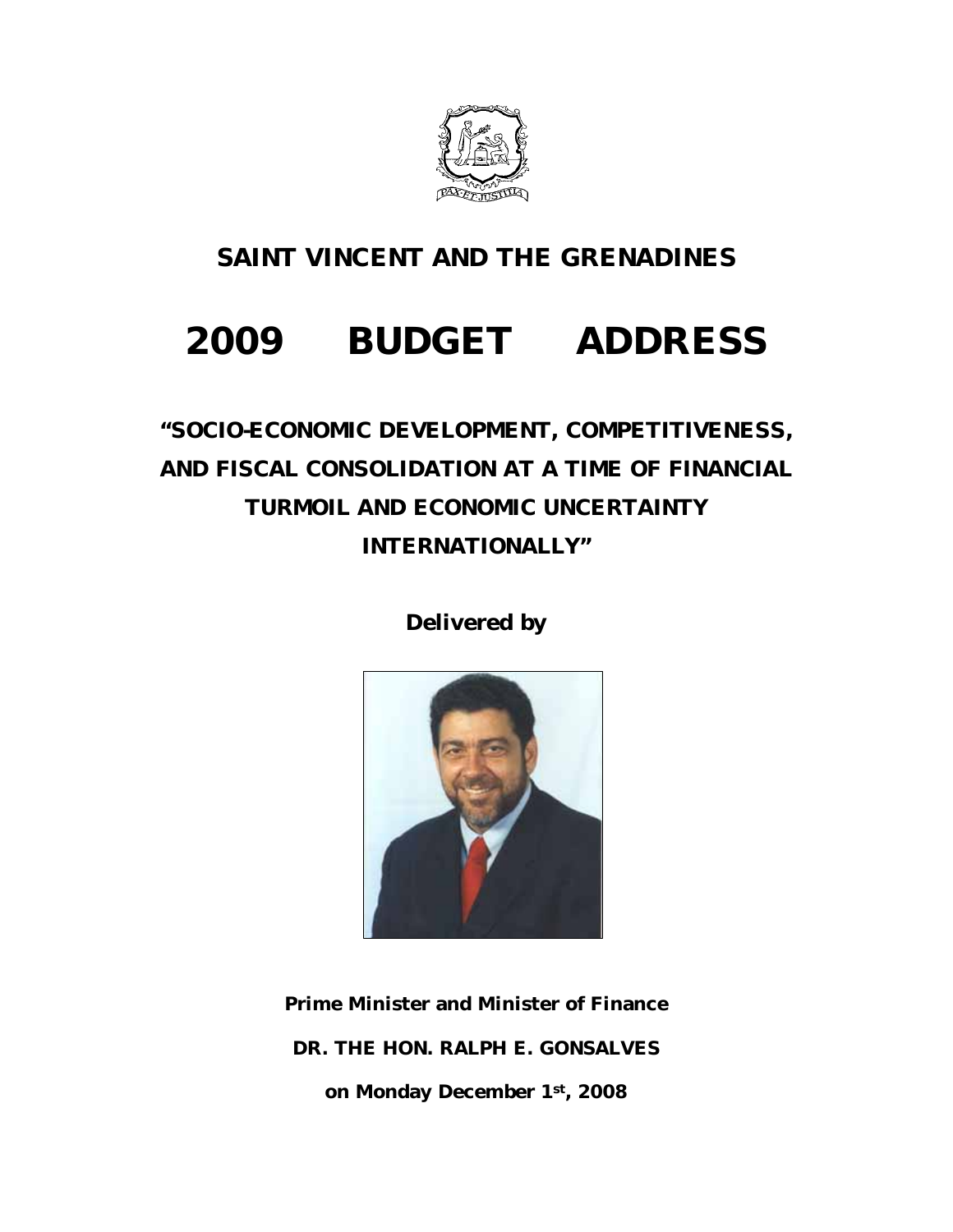#### **INTRODUCTION**

Mr. Speaker, Honourable Members:

This is the eighth consecutive annual Budget that I am presenting to this Honourable House, and it is the fifteenth in which I am participating as a Member of Parliament. Never in living memory are the circumstances, internationally and regionally, as challenging in which to craft a Budget for St. Vincent and the Grenadines as at the present time. To be sure, there have hitherto been adverse external factors ranging from modern globalisation and trade liberalisation to hurricanes and storms to the economic trauma consequential upon the terrorist attacks of September 11th, 2001, in the U.S.A. to huge hikes in commodity prices especially for food and oil, but never in the last eighty years since the "Great Depression" has there been such a period of profound financial turmoil and economic uncertainty, world-wide. Expressions such as "*financial meltdown*", "*economic tsunami*", "*deep recession*", and "*once-in-a-life-time economic depression*" have been uttered by responsible leaders in business, academia, and government in the capitals of the world's major economies to describe the current condition of the international economy. And there is no informed consensus as to how deep the recession is likely to be or when the turmoil will end.

In the U.S.A. and Europe a monumental economic crisis has emerged in which the principals are innocent of the extent of the condition and have no settled or clear ideas as to the way forward. In the U.S.A. some 1.5 million persons would have lost their jobs in 2008, swelling the ranks of the unemployed to in excess of 11 million persons. Confusion reigns in the citadels of international capitalism. Meanwhile the faces of men and women are strained and anxious in New York, London, Paris and elsewhere. Workers in the developed countries and emerging economies are more concerned about holding their jobs than in seeking pay increases. Investors are focussed more on holding on to their investments, not creaming off abnormal profits.

Small, developing, open economies like that of St. Vincent and the Grenadines are particularly vulnerable from the ill winds which blow from this vortex of turmoil and uncertainty internationally. Beneficial trade, tourism, investment and remittances become casualties to one degree or another. Regionally, there has already been a marked economic slow-down in 2008 and the economic prospects for 2009 are not rosy. For example, the regional economic power-house, Trinidad and Tobago, has recently had to slash some EC \$3 billion from its approved budget for 2008-2009. Prices for its energy exports have declined. Still, the Government of Trinidad and Tobago, intends to remain faithful to its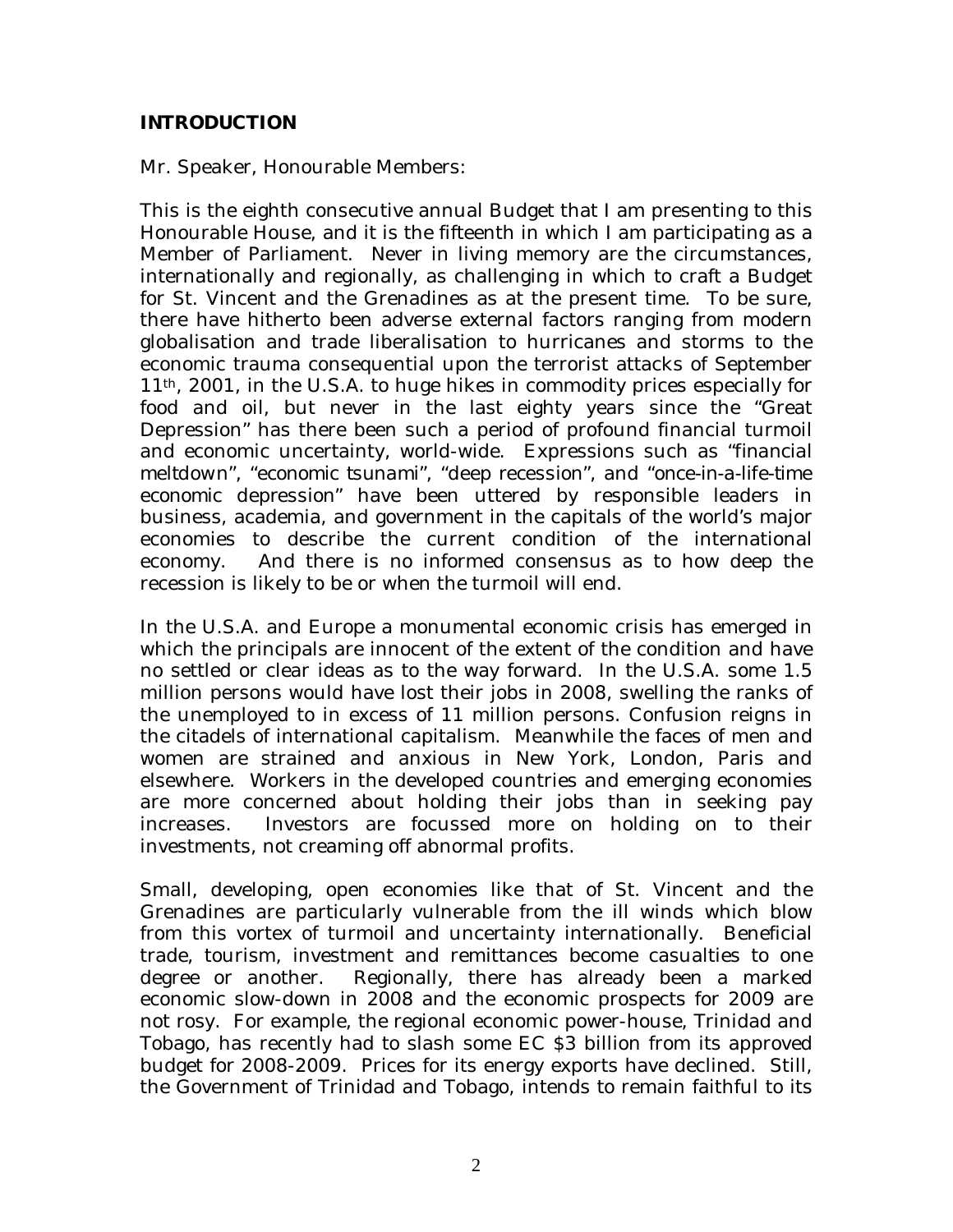regional commitment to make assistance available through its Caricom Petroleum Facility.

In St. Vincent and the Grenadines we have so far been spared any instability in our banking and financial system because the banks are well-regulated through the Eastern Caribbean Central Bank as part of the Eastern Caribbean Currency Union. However, in the macro-economy there has been a deceleration of economic growth in 2008 compared with the robust acceleration recorded in 2006 and 2007. In 2009, modest economic growth is forecast. We must ever be cognizant that St. Vincent and the Grenadines is a small, vulnerable, open economy with a relatively narrow economic base. It is remarkable, though, that despite all the external economic and climatic shocks of recent years, our country has not only survived but thrived. Still, we must be ever mindful of our level of development or under-development, and of our goals, our possibilities, our strengths, and our quest for upliftment.

Meanwhile, the fiscal situation of the central government in St. Vincent and the Grenadines has remained stable, though challenging, through careful management of the available resources.

It is in this immediate context and against the pre-existing background of our economy structurally and empirically, that this Budget is fashioned. The central focus remains the quest to build a modern, competitive, many-sided, post-colonial economy which is at once local, national, regional, and global. There is no need to alter the fundamental underpinnings of the government's people-centred vision, its wellarticulated over-arching economic philosophy, grounded in a tri-partite base of the private, public and cooperative sectors, its socio-economic policies, and specific programmes. At the same time, prudent adjustments, re-fashioned emphases, boldly creative responses, and other targeted strategic interventions are demanded for these more challenging times and circumstances.

Accordingly, the central theme of our Budget for the upcoming year revolves around continued socio-economic development, competitiveness, and fiscal consolidation at a time of financial turmoil and economic uncertainty internationally. This country's monetary policy remains focussed on currency stability, an efficacious regulatory regime, economic growth, the containment of inflation, and fiscal consolidation. All this has been recently re-confirmed at the October 2008 meeting of the Monetary Council of the Eastern Caribbean Central Bank.

On the fiscal side, more than ever, the Government remains committed to a counter-cyclical fiscal policy which is at once prudent and enterprising. Any other approach in these especially challenging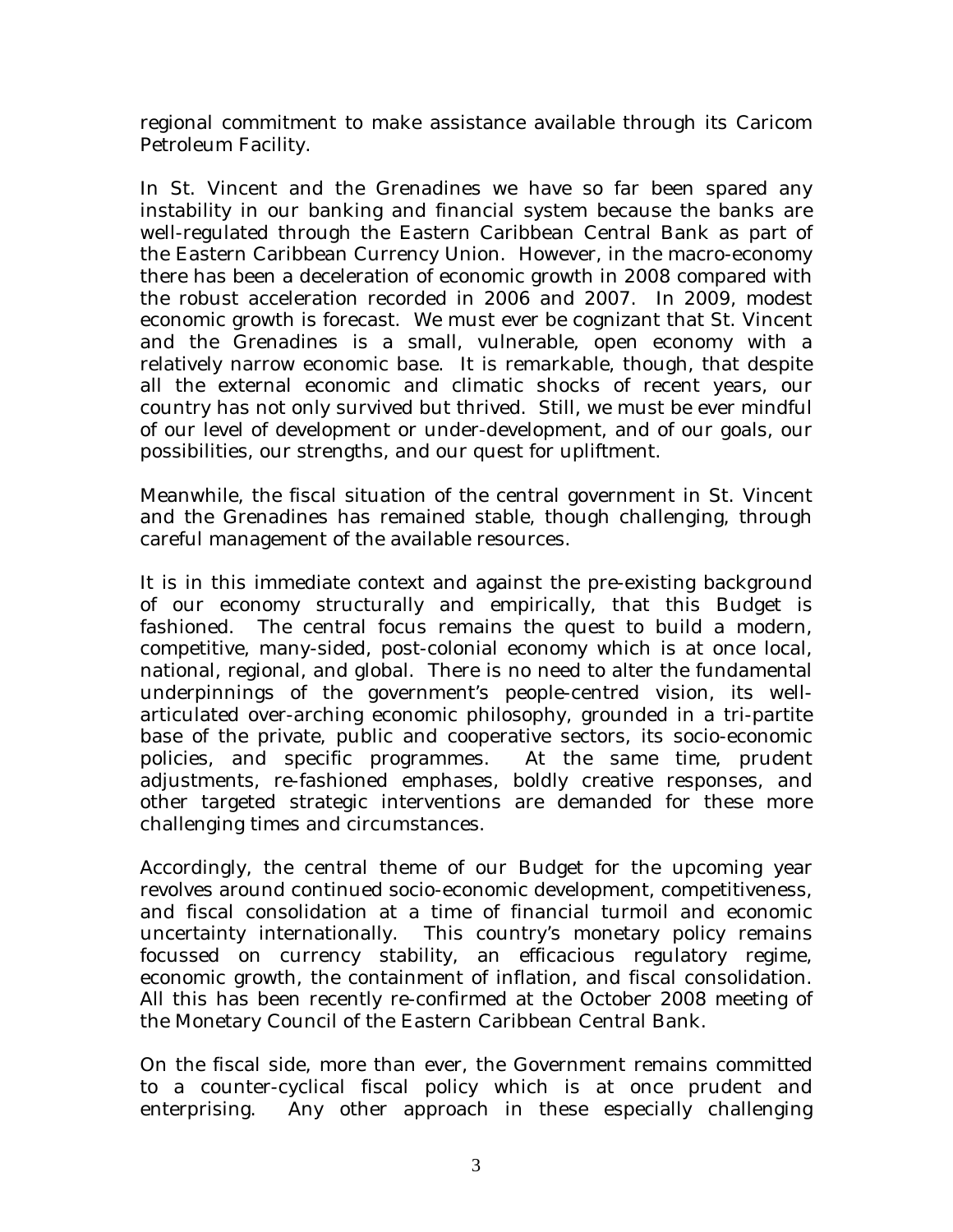economic circumstances would be folly in the short-term and shortsighted in the long-run. A pro-cyclical fiscal policy would merely hasten hardship and halt the prospect of an economic advance when the next up-turn occurs internationally. Indeed, a pro-cyclical fiscal policy is a path to economic ruin, especially for the poor and working people, but also for the nation as a whole. Thus, my government rejects as a wholly bad idea, uttered by those who embrace a "reckless conservatism", that because of a supposedly short-term macro-economic compulsion, we must cut capital spending on worthwhile public investment, especially in productive infrastructure, education, and health, or chop worthwhile social programmes designed to protect and advance our citizens, particularly the most vulnerable.

At the same time, the admixture of prudence and enterprise in fiscal policy and practice must become ever more refocused and creative to ensure continued socio-economic progress, sharpened business competitiveness, further tax reductions, targeted public sector investments, sensible debt management, fiscal consolidation, and overall macro-economic stability. This Budget contains several initiatives, in addition to pre-existing ones, to achieve these commendable objectives.

Central to this bundle of creative initiatives and focussed continuity are the following:-

- 1. The deepening and consolidation of the Education Revolution, including a more rapid absorption of relevant know-how, technology, and applied science, for living and production.
- 2. An intensification of the war against poverty especially the seemingly intractable pockets thereof. This is vital in ensuring, too, an increased equity and an equality of opportunity in the society. The elderly, poor and economically-disadvantaged children constitute a special focus for action.
- 3. The creation of more jobs, particularly quality jobs, and a continued reform of the labour market. These policy issues are inextricably bound, too, with the twin processes of rural transformation and rapid urbanisation.
- 4. The further reduction of taxation to the benefit of companies and individuals. Moreover, there will be a refashioning of the tax system to bolster business competitiveness, fairness and equity.
- 5. The provision of additional and targeted financing and incentives for the private sector in fishing, tourism, agriculture,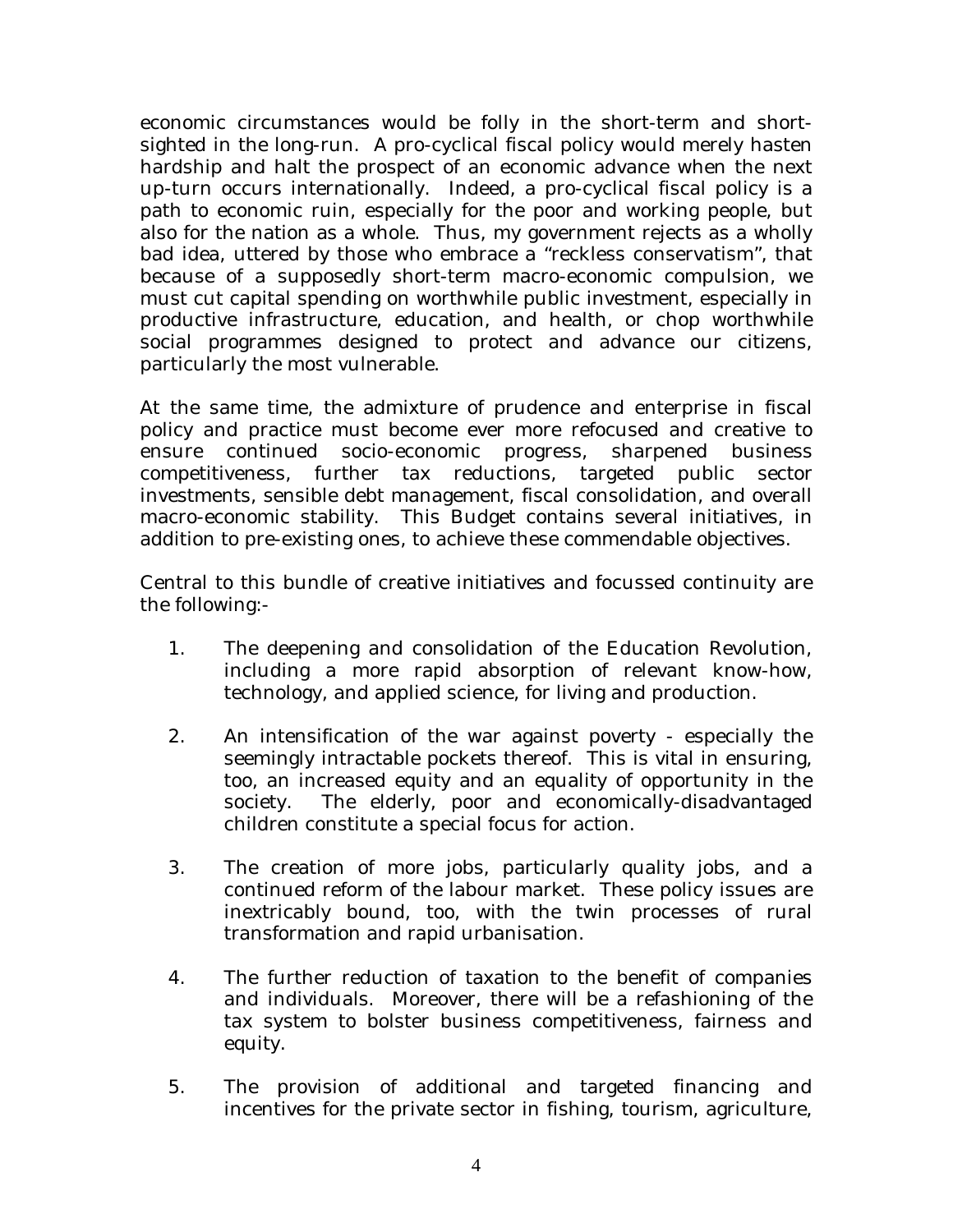the information technology industry, and specified manufacturing enterprises.

- 6. An emphasis on the National Food Production Plan and Rural Transformation.
- 7. A sharpened focus of the public sector investment programme on infrastructural enhancement linked directly to production, and on economic and human resources development, within the context of fiscal prudence. Indeed, this kind of sensible government spending also facilitates the private sector in their investments in existing and newer industries.
- 8. A more robust mobilisation of direct private investment, from local, foreign and diaspora sources.
- 9. An appropriate and developmental National Energy Policy, including initiatives in alternative energy such as solar, wind, and geo-thermal.
- 10. A strategic focus on more efficient road transportation, airport and seaport development, air and sea transport.
- 11. A more profound deepening of regional integration within the OECS and CARICOM as a strategic imperative.
- 12. An improved good governance apparatus including further public sector reform, the enhancement of the partnership between government and civil society, the final realisation of constitutional reform, and a proper maintenance of law, order, and national security.
- 13. The further broadening of a productive foreign policy, including that related to the economy and trade, which is at once principled, progressive and pragmatic.
- 14. The continuing quest to uplift the spirit, dream, and reality of our nation and our Caribbean civilisation. Our "Vincy Homecoming" venture for 2009 is thus vital in this regard.

So Mr. Speaker, Honourable Members, my government is presenting its many-sided Budget for life, living, production, and efficacious economic management. This is truly a "People's Budget", a "Budget Fit for the Challenging Times." All this, and more, will be encompassed in the National Social and Economic Development Plan, 2009 to 2025, which will be unveiled in the first quarter of 2009. Critical accompanying policy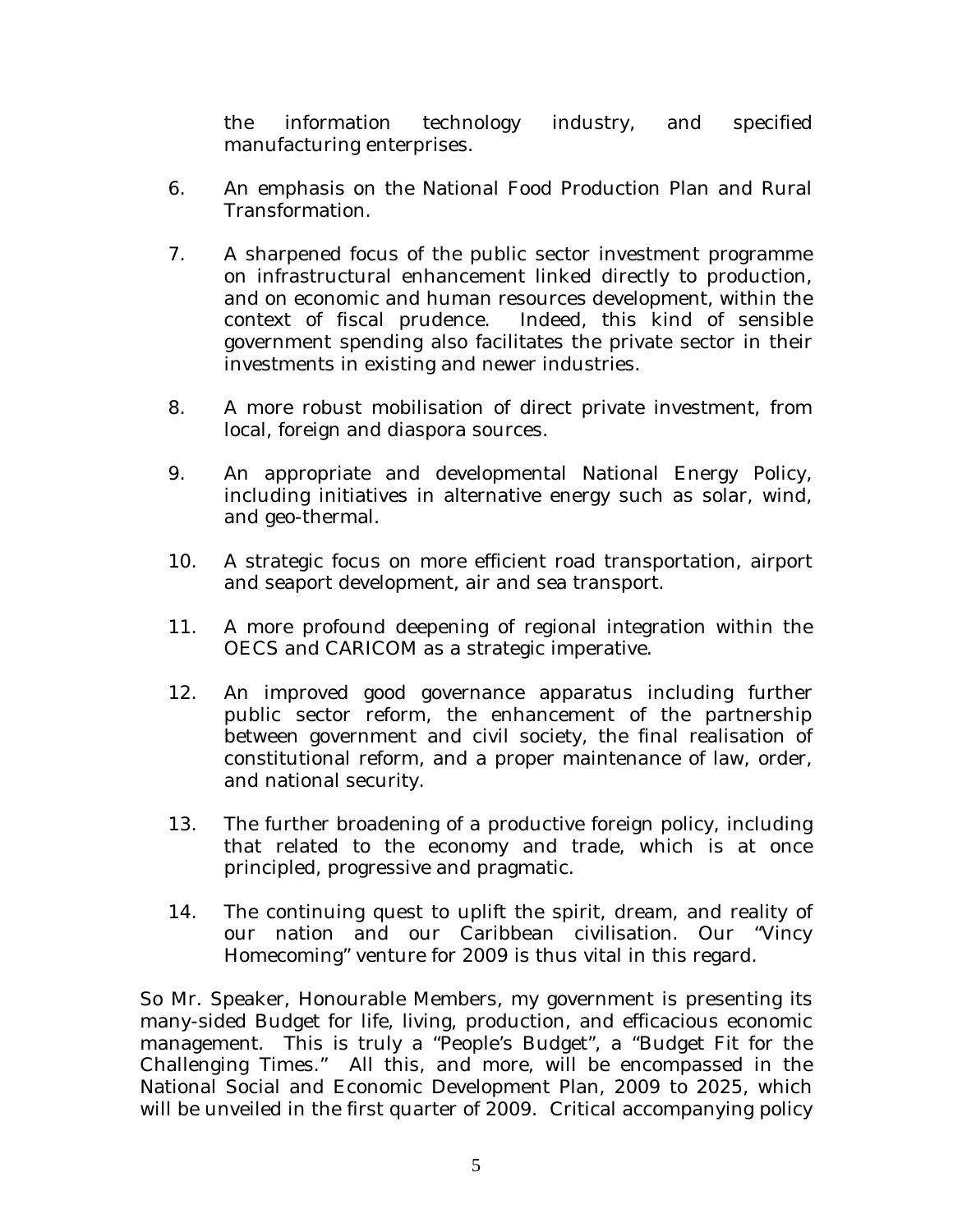documents include the Interim Poverty Reduction Strategy, The Social Contract hammered out in unison with civil society, The Draft Fiscal Covenant, The Strategic Plan for Rural Development, and the evolving Strategic Plan for Urban Development.

#### **DOMESTIC ECONOMY**

Economic growth in SVG has strengthened in recent years, averaging about 6.0 percent per annum during the period 2004-2007. Domestic demand has been one of the key drivers of this growth reflecting robust private consumption and investment spending. Preliminary data indicate that economic activity increased by 7.0 percent in 2007, following a 7.6 percent growth in 2006. Moderate to robust real growth rates were recorded for all sectors and associated sub-sectors, except the Air Transport sub-sector, which recorded a 13.3 percent decline.

For the second consecutive year, the agricultural sector experienced positive performance. In 2007, the sector grew by 9.3 percent compared with 6.6 percent in 2006. This growth was occasioned by expansion in all subsectors with the fishing subsector registering a 26.6 percent growth, while crops grew by 6.6 percent, livestock 2.9 percent and forestry 1.0 percent. Bananas grew marginally by 1.6 percent despite the negative impact of the Moko disease and damage caused by hurricane "Dean".

The Construction sector remained the major driver of economic activity in 2007 with value-added increasing by 14.4 percent compared with an 11.4 percent growth in 2006. The sector's share of real GDP rose to 11.0 percent from 10.3 percent in 2006. Construction growth was fuelled by both public and private sector projects. Public sector projects included road rehabilitation, airport redevelopment and expansion, construction of several primary and secondary schools and the national library complex. Private sector activity focused on residential housing, hotels and resorts. The increase in residential housing activity was evidenced by an expansion of 18.6 percent in commercial bank credit for home construction and renovation, well above the 3.2 percent rate of increase recorded in 2006. Concomitant with increased activity in construction, real value-added from Mining and Quarrying, comparatively small in dollar value, increased by 14.1 percent.

Value-added in the manufacturing sector is estimated to have increased by 1.1 percent, compared with 3.0 percent in 2006. This growth was influenced by expansion of 4.8 and 3.6 percent in the production of feeds and flour respectively. The output of rice (17.2 percent) and brewery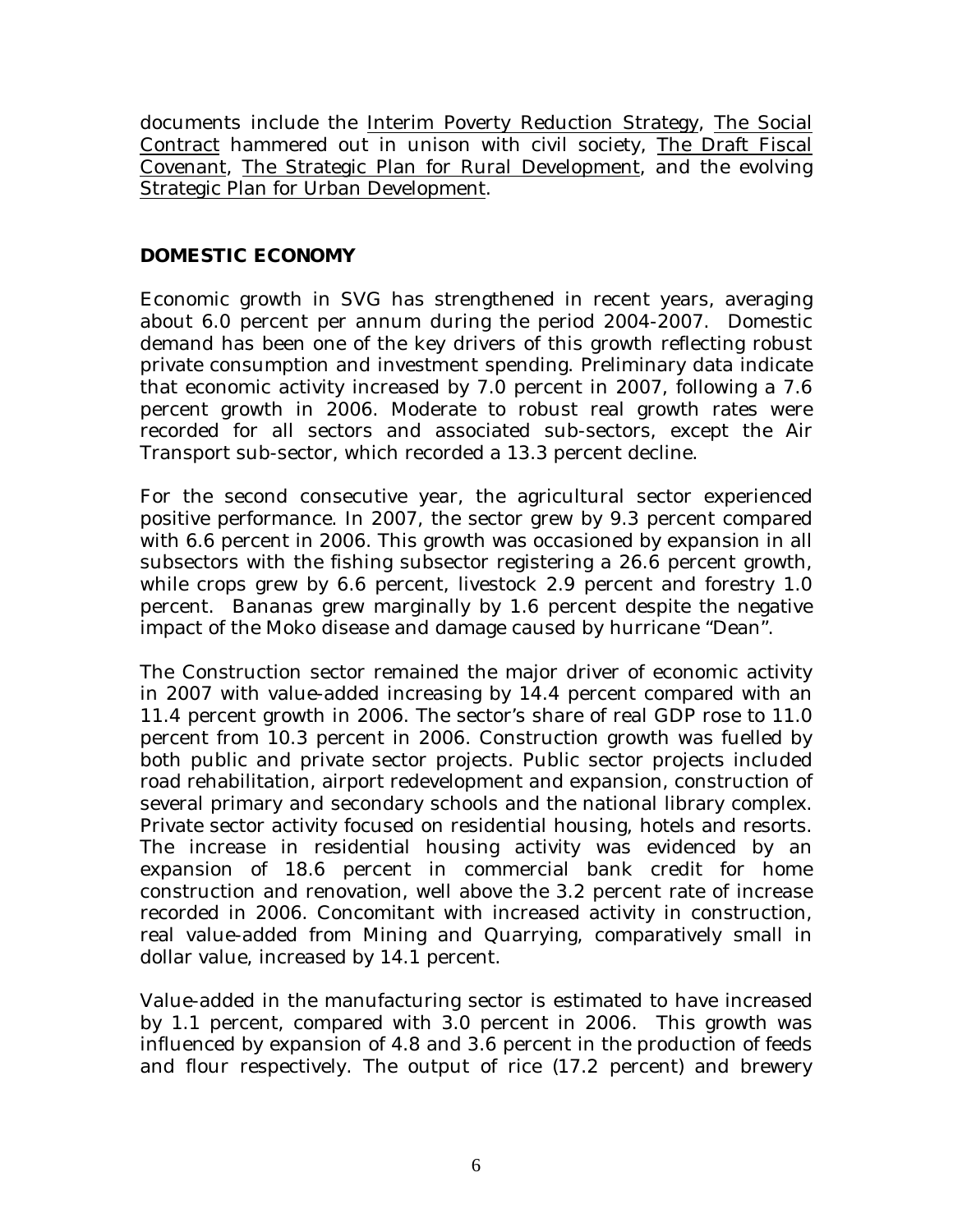products (1.4 percent) declined as a result of a fall in domestic and external demand and increases in production and transportation costs.

Activity in the Transport sector which has contributed, on average, 16 percent to real GDP over the last three years, remained buoyant despite a slow-down in the rate of increase in value-added. In 2007, real valueadded in this sector increased by 11.5 percent compared with 17.5 percent in 2006. This growth was propelled by a 13.9 percent increase in road transport and a 13.3 percent increase in sea transport. Meanwhile, there was a 13.3 percent decline in air transport.

Value-added in the Hotels and Restaurants sector, which is used as a proxy for Tourism, rose by 1.0 percent as it did in 2006 and its contribution to GDP fell marginally to 1.9 percent in 2007. Value-added in the Communications sector increased by 8.2 percent compared with 10.3 percent in 2006. In the Government Services sector, value-added rose by 7.1 percent, reflecting salary increases and reclassification payments made in the latter part of 2007.

The Banking and Insurance sector grew by 5.4 percent while value-added in Wholesale and Retail Trade, Electricity and Water and Other Services increased by 5.0 percent, 4.9 percent and 5.0 percent, respectively.

The Consumer Price Index revealed that the rate of inflation for 2007 was 8.3 percent compared with 4.8 percent in 2006. The group "food" which accounts for 53.6 percent of the weight in the basket of goods and services, rose by 9.4 percent. Higher prices were recorded for milk, chicken, beef, dairy products, flour and vegetables. Increases were also recorded in the group "fuel and light", which rose by 8.4 percent mainly associated with higher fuel surcharge. The group "transport and communication" increased by 4.8 percent on account of higher petroleum prices.

The fiscal operations of Central Government improved in 2007 relative to its position in 2006. The overall deficit decreased to EC\$53.7 million (3.7 percent of GDP) compared with a deficit of EC\$65.2 million (4.9 percent of GDP) for the comparative period in 2006. A Recurrent Account Surplus of EC\$52.1 million (3.5 percent of GDP) was recorded compared with one of EC\$40.2 million (3.0 percent of GDP) in 2006.

The actual capital expenditure for Central Government in 2007 amounted to EC\$145.1 million. This is a 24.0 percent increase over the fiscal year 2006. It reflected a similar implementation rate of over 60.0 percent for the same period in 2006. Financing of this capital expenditure came from external sources namely; grants \$45.3 million and external loans \$39.8 million, and domestic sources which include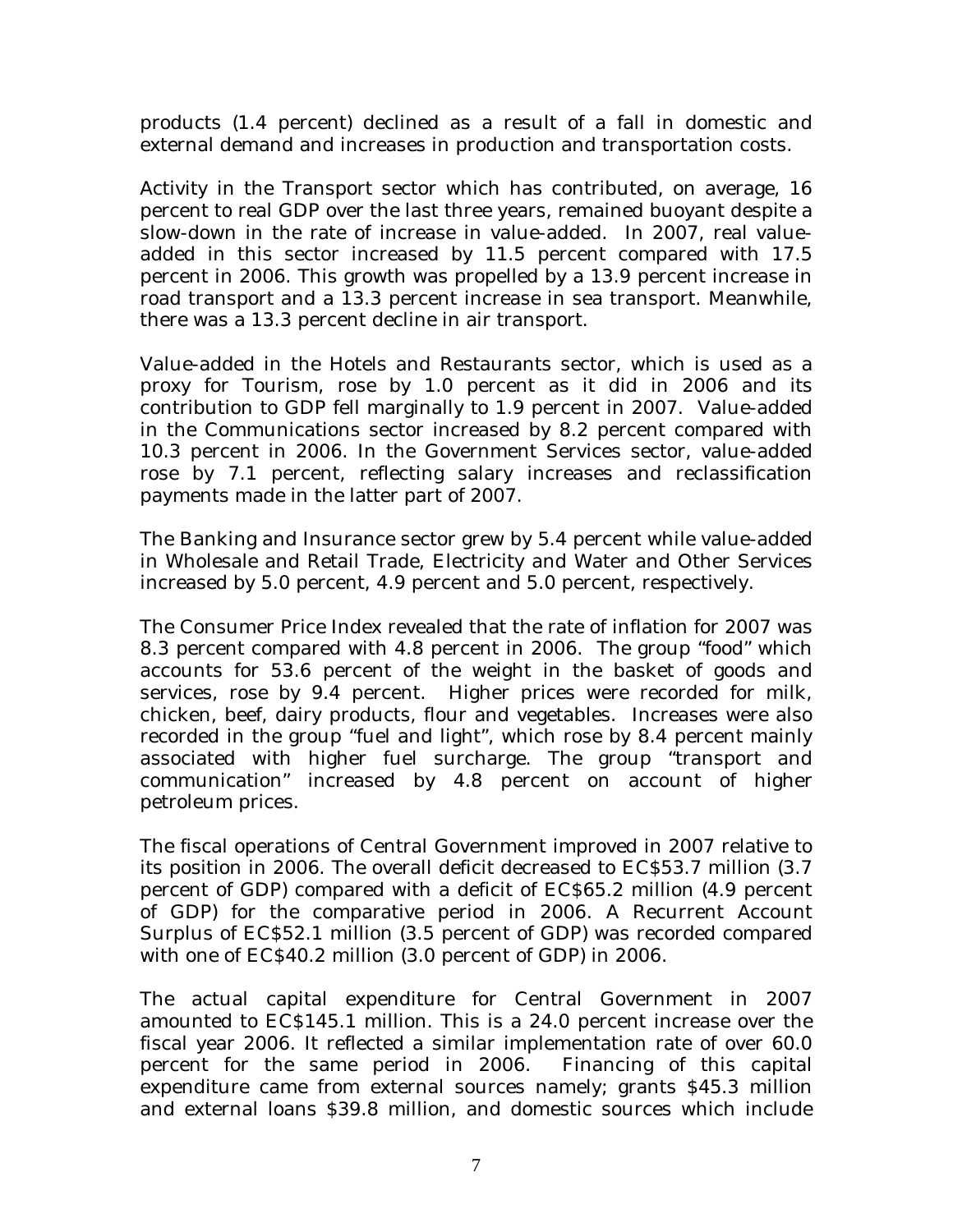local loans amounting to \$52.4 million and revenue of \$7.6 million. The main sources of grant financing came from the European Union, Taiwan and Trinidad and Tobago.

A significant amount of the capital expenditure was spent on further development of the education sector (\$35.4 million), rehabilitation of the Windward Highway (\$19.5 million), upgrade of the Arnos Vale Playing Field (\$16.5 million), improvement of the Canouan Jet Airport (\$21.6) million, and for the enhancement of security services.

The overall balance of payments position worsened in 2007, moving from a surplus of EC\$32.7 million (2.4 percent of GDP) in 2006 to a surplus of EC\$22.4 million (1.5 percent of GDP). This outcome was as a result of a large decrease in net inflows on the capital and financial account.

Liquidity in the commercial banking system fell during 2007 but remained at a high level. This was evidenced by a 1.4 percentage point decline in the liquidity ratio and a 5.6 percentage point increase in the loans to deposits ratio. Mirroring the expansion in output, the broad money supply increased by 9.6 percent in 2007, relative to 7.8 percent in 2006. This expansion reflected an increase in both narrow money (10.8%) and quasi-money by 9.0 percent. The counterpart to the expansion in the money supply was a 16.0 percent expansion in domestic credit (16.2% in 2006), reflecting in part a 27.9 percent increase in net borrowing by the Central Government. Private sector credit rose by 14.0 percent to \$863.6 million associated mainly with increased lending to households.

Economic activity in St. Vincent and the Grenadines continued to expand during the first nine months of 2008, albeit at a slower pace compared with the corresponding period of 2007. The main impetus for this growth was provided by the construction sector which is estimated to have increased by 10 percent, as reflected in a significant increase in commercial bank lending for construction and land development.

Activity in the construction sector was sustained by ongoing public sector projects, including rehabilitating the Windward highway, Canouan Airport Redevelopment, the National School Building/Expansion programme and the National Library Complex.

The consumer price index rose by some 11.6 percent for September of this year, mainly attributed to increases in food, transport and communications and fuel and light sub-indices.

The fiscal operations of the Central Government resulted in an overall deficit of \$12.4 million in the first ten months of 2008, compared with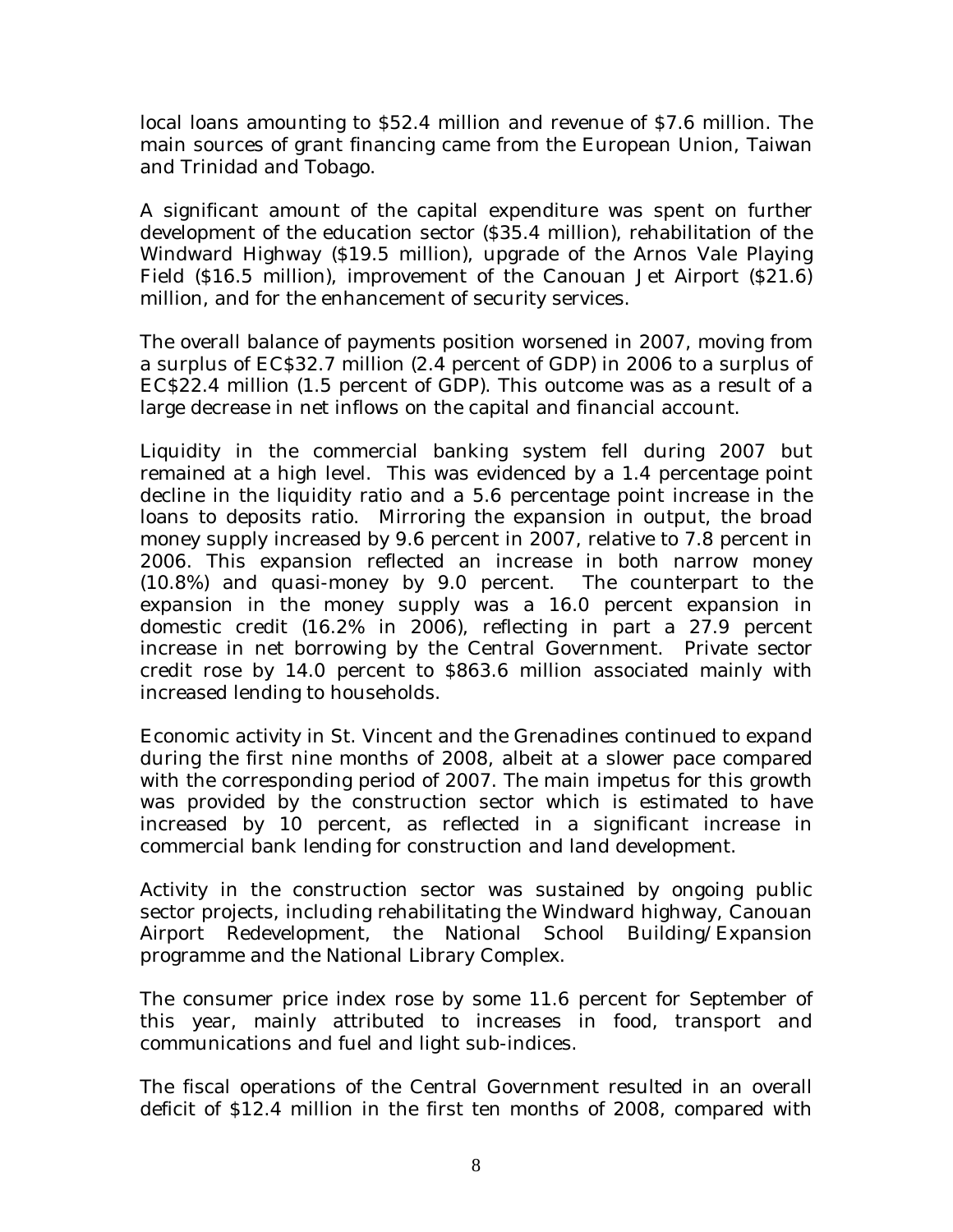one of \$37.1 million in the corresponding period of 2007. Developments on the capital side were mainly responsible for the smaller overall deficit as spending declined by \$23.8 million (22.1%) to \$84.1 million. The current account surplus declined by 6.8 percent to \$44.1 million compared with \$47.3 million in the corresponding period of 2007, as growth in current expenditure outstripped the 11.8 percent increase in current revenue.

Current revenue increased by 12.9 percent to \$415.2 million reflecting the full implementation of the VAT and improved compliance. Receipts from taxes on income and profits rose by \$8.0 million (9.1%) despite the reductions in tax rates which took effect from January 2008. Revenue from taxes on international trade also increased by \$13.7 million (10.6 %) due largely to an increase in the value of imports.

Current expenditure grew by 16.0 percent to \$343.3 million mainly due to increased outlays for personal emoluments, goods and services and transfers. Overall expenditure grew by 5.8 percent to \$427.6 million for the first ten months of 2008.

Mr. Speaker, real economic growth for 2008 is projected at 2 percent which amounts to a consolidation of the robust growth of recent years, but which, at the same time, reflects a slowing down of the rate of growth itself. Undoubtedly, this slowing of the rate of real growth is attributed mainly to imported inflation particularly in respect of oil, other energy products, food, building materials, raw materials for the production of goods and services, and other goods and services themselves; the weaknesses and even recession in the developed and major emerging economies; the marked decline of the preferential trade regime and market conditions for bananas in Europe; the challenges and rising cost of air transport which has adversely affected our tourism, including visitors from the Caribbean; and the inherent problems with the still narrow economic base of this small country.

Yet, amidst all the on-rushing and pressing challenges, real economic growth, admittedly modest, is occurring in 2008. There is a continued buoyancy in the construction sector, non-tourism services, and some stirrings in the fisheries sector. The growth in construction activity, resulting from domestic resources and external capital inflows, inevitably, has a positive impact on non-traded sectors, particularly wholesale and retail trade, and transport. Activity in the tourism sector is likely to decline in 2008 as St. Vincent and the Grenadines like other Caribbean countries, feel the impact of the global economic downturn, but high-end tourism products in places such as Mustique, Canouan and Palm Island are not likely to be as adversely affected immediately, or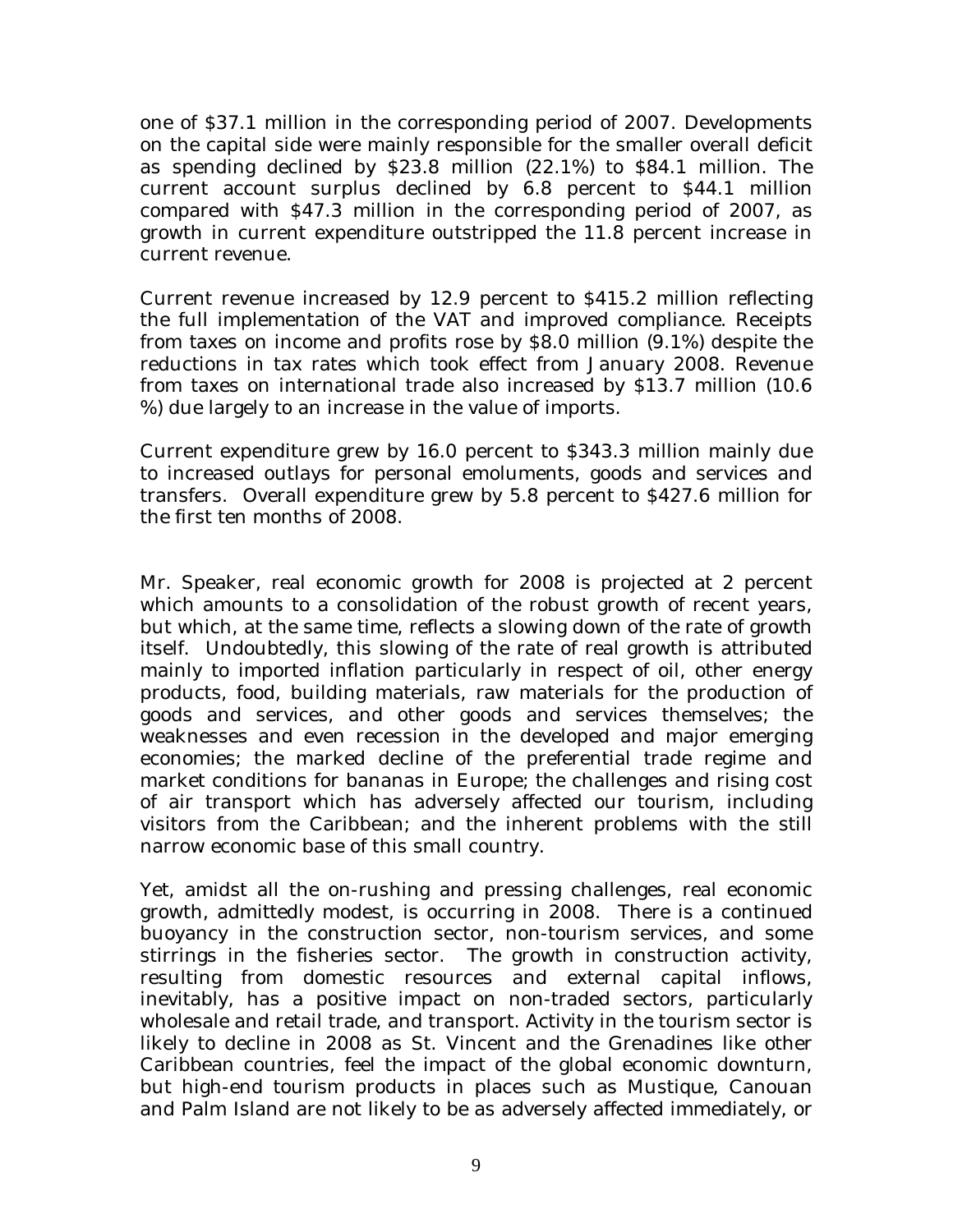at all. The performance in agriculture, too, is expected to have decelerated following the impact of the Moko and Leaf Spot infestations.

#### **AGRICULTURE AND FISHERIES**

During 2007, the agricultural sector faced many challenges, which undoubtedly affected the sector's performance. Notwithstanding, preliminary data indicate that value added in the sector increased by 9.3 percent over 2006. The sector's percentage contribution to GDP also remained virtually unchanged at 9.3 percent from 2006.

Some of the major challenges faced by the agricultural sector in 2007 include:

- 1. A severe leaf spot infestation which affected 28 percent of the banana production, and Moko disease which affected over 239 acres.
- 2. Steep increases in the prices of fertilizer, chemicals, seeds and other agricultural inputs due to problems in international market conditions. Further, these inputs were not always readily available.
- 3. Low returns associated with problems of labour availability and productivity.
- 4. The ongoing difficulties associated with the loss of the preferential market regime in Europe for bananas.

In 2009, the government will intensify its efforts to address these challenges. In this regard, the land-bank will become operational. This will, among other things, assist farmers whose lands have been affected by Moko disease to access alternative land. We will also ensure that the Agriculture Training Institute, which is geared towards the training of farmers in the various disciplines of agriculture, is completed. In addition, we will move forward with the modernizing of the National Agricultural Production Plan and Marketing Information System. We will also upgrade the buying depots at La Croix, Langley park, Walliabou and Belmont. When completed, these facilities will possess cool and cold storage facilities for the grading, sorting, storage and distribution of produce, including non-banana agriculture. Further, in collaboration with the Ministries of Health and Education, we will be taking deliberate steps to link agricultural production with consumption, nutrition and healthy lifestyle in support of the Wellness Revolution.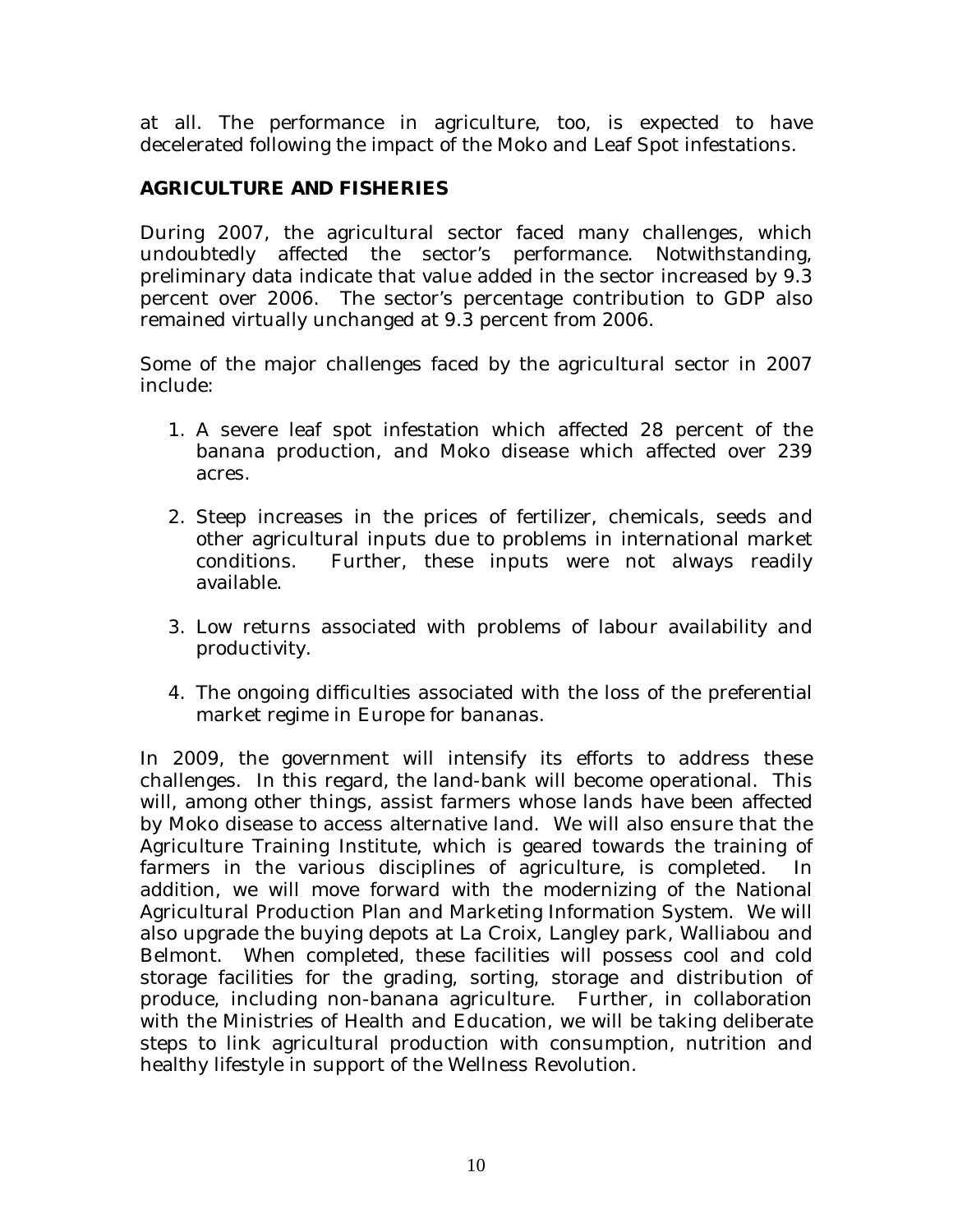In the thrust to develop agriculture, this administration will in 2009, implement a number of agriculture-related activities. They are contained in the National Agriculture Production Plan for agriculture and fisheries and related programmes.

Mr. Speaker, Honourable Members, the Ministry of Agriculture and Fisheries unveiled in late 2007, and commenced in 2008, the full implementation of a comprehensive National Agricultural Production Plan focussed on agricultural diversification particularly in fruits, vegetables, and root crops; livestock and poultry development; rehabilitation of bananas and restructuring of the industry generally; strengthening of the arrowroot industry; agro-processing; horticultural expansion; feeder roads improvement; improved advisory and extension services; fisheries development; an upgrade in the quality of the administrative work of the Ministry; and the fight against praedial larceny.

Agriculture, Forestry, and Fisheries have been allocated a total sum of \$29.6 million in the overall Budget for 2009 comprising \$14.6 million for recurrent spending and \$15.1 million for capital expenditure. The recurrent budget for 2009 is up \$3.6 million over the actual recurrent spending in 2007 in agriculture. The capital budget for 2009 for agriculture is more focussed than before.

I am aware of some real challenges facing agriculture but I am also satisfied that much more can and should be done by the Ministry, especially in certain critical areas in both banana and non-banana agriculture. This year the nation, particularly the farmers, expect their beloved Ministry to accelerate the pace and quality of its delivery of the capital projects and on-going services. They have the quantity and quality of staff to do so; they have the material resources, including vehicles; they have been allocated a sufficiency of financial resources to implement their plans and programmes; and they possess quality administrative, technical and political leadership to put it all together. To be sure, the Ministry has chalked up many impressive achievements in many respects, but these more challenging times demand a more decided lifting of its game.

Mr. Speaker, the Ministry of Agriculture in conjunction with the Ministry of National Security has done excellent work to ensure the passage late last year of the revamped law dealing with the scourge of praedial larceny. Budgetary allocations were made in 2008 to hire twenty (20) Rural Constables to assist the Police with the implementation of the praedial larceny law. Advertisements were placed in newspapers, and on-the-ground recruitment was done but unfortunately up to now the government has been unable to secure the appointment of suitable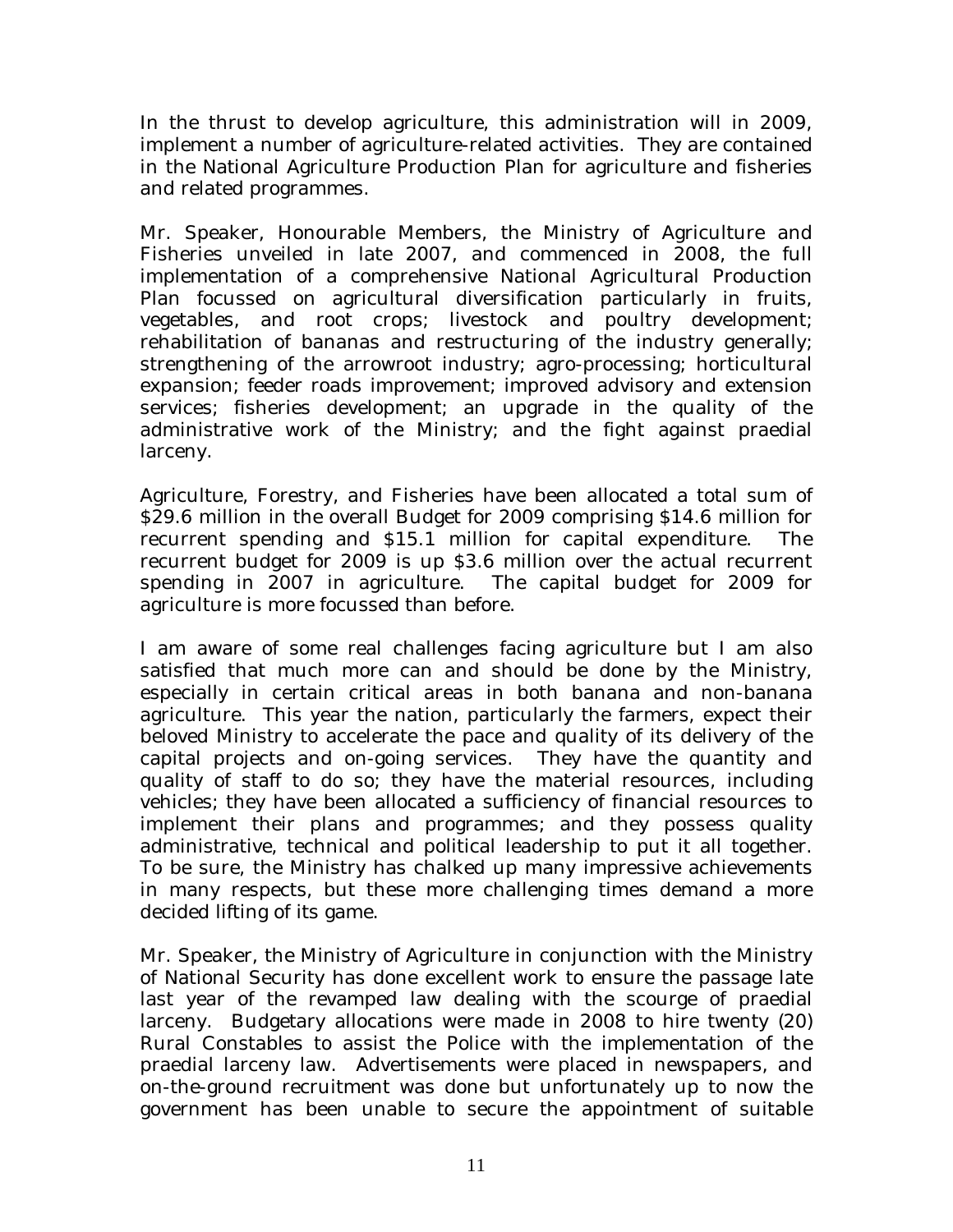candidates simply because almost 100 percent of the quality applicants are female. My government has been advised that more males are required to be part of the recruitment mix; so, we are trying again. I am hopeful that all twenty persons would be appointed by January 2009. I urge qualified males to respond.

The on-going problem of poor quality feeder roads in some areas continues to limit agricultural activity. In the 2009 capital budget, under the Ministry of Works, there is an allocation of \$3 million by way of a loan from Venezuela to improve feeder roads. There is also a specific allocation of \$800,000 to rehabilitate further the Congo Valley and Kama Cabou Roads. There is, additionally, a \$2 million grant from the European Union to survey, design, and rehabilitate the road network throughout the country, from which farming communities will benefit.

Mr. Speaker, the agro-processing facilities, namely the Cassava Factory, the Coconut Water Bottling Facility, and the Lauders Dasheen and Root Crops' Plant are critical for enhancing local value-added. Each remains important despite challenges which attend them. These challenges are being sorted out.

Banana production and exports decreased in 2007 compared with 2006 reflecting the effects of untimely application of inputs, high costs and unavailability of inputs, intense dry spells, and more stringent certification standards. Exports amounted to 17,584 tonnes at a value of EC\$24.5 million. This trend continued and for the first nine months of 2008 export volumes fell to 9,057 tonnes compared with 14,553 tonnes for the corresponding period in 2007. In addition to the aforementioned factors, the fall in production also reflects a continued reduction in the retail price in supermarkets in the UK.

The impact of these challenges are exacerbated by the changing marketing regime and, as a result, we have taken measures to restructure the organization. This reorganization involves:-

The establishment of a Banana Unit within the Ministry of Agriculture, Forestry and Fisheries with responsibilities for pest and disease control, education and training, quality control, farmers registration, and a database. The restructuring also involves transferring to WINFA/Fair Trade responsibilities for marketing and farmers' liaison.

Legislation to give effect to these arrangements will soon be presented to this Honourable House.

This administration continues to place emphasis on the creation of a commercially viable fishing industry while ensuring the sustainability of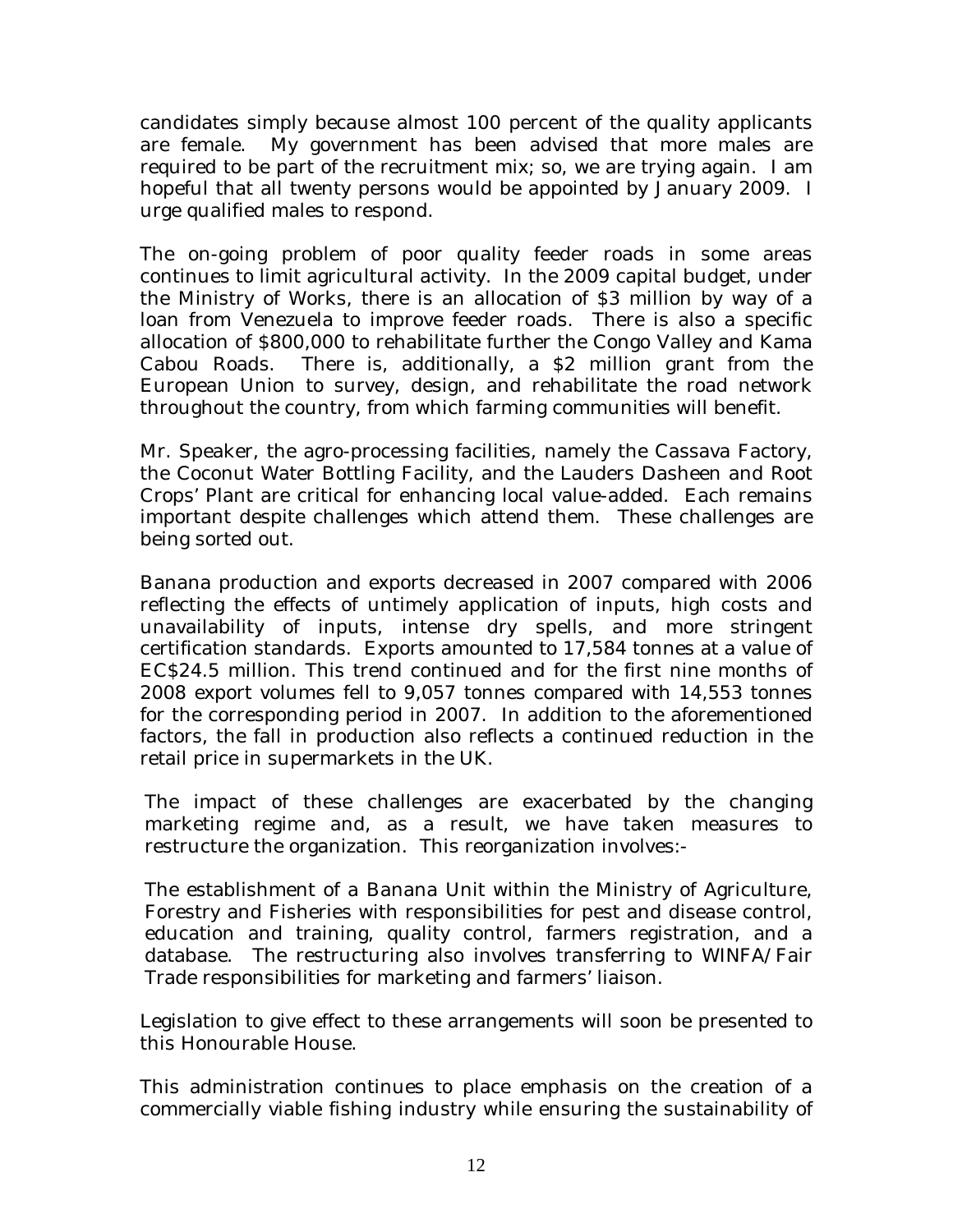fisheries resources. The development of the appropriate infrastructure continues to play a critical role in the stimulation of growth and economic activity in the sector, and during the past year, significant achievements have been made in this regard. The project for the construction of the Owia Fisheries Complex which commenced in May 2007 would be completed by the end of December 2008. This facility, which will be managed by a government-owned company will cost over EC\$33.0 million dollars when completed.

In 2009, this administration will commence the development of the fishing port at Barrouallie which is estimated to cost EC\$1.7 million. This facility will house all blackfish processing activities and it will facilitate the improvement of hygienic standards and the general aesthetics in the Bottle and Glass area of Barrouallie.

The fleet expansion financing facility of \$6 million made available by my government for the fisher-folk is in the process of being utilized by at least two (2) entrepreneurs in the fishing industry. Others are in the pipeline. The bottlenecks in the facility are being ironed out satisfactorily. Regarding the resumption of the export of fish and other marine food products to the EU, including Martinique and Guadeloupe, the long awaited visit of the technical-administrative team from the EU was made last month to assess the Kingstown Fish Market and other fisheries facilities as satisfactory export locales. The Ministry of Fisheries is confident that SVG would be permitted, within the next 6 months, to resume our fisheries exports to the EU. This would be a tremendous boost to our fishing industry.

#### **TOURISM**

Tourism is one of the central pillars in Government's overall economic diversification strategy. It has the potential to transform the economy, increase foreign exchange earnings, as well as create quality jobs.

Total visitor arrivals in 2007 amounted to 326,609, a 6.9 percent increase over 2006. The major contributor was the cruise ship subsector which increased by 35.7 percent to 145,455 visitors, reflecting the increased marketing efforts of the Tourism Department. There were declines for the Stay-Over, Same-Day and Yacht categories by 8.0 percent, 24.7 percent and 7.4 percent, respectively. The decline in the stay-over category reflects largely increased cost of air travel, which particularly affected visitors from the Caribbean. At the same time, visitor arrivals from the UK and Canada registered increases of 12.8 percent and 3.1 percent, respectively.

The tourism industry continues to face many challenges. These include: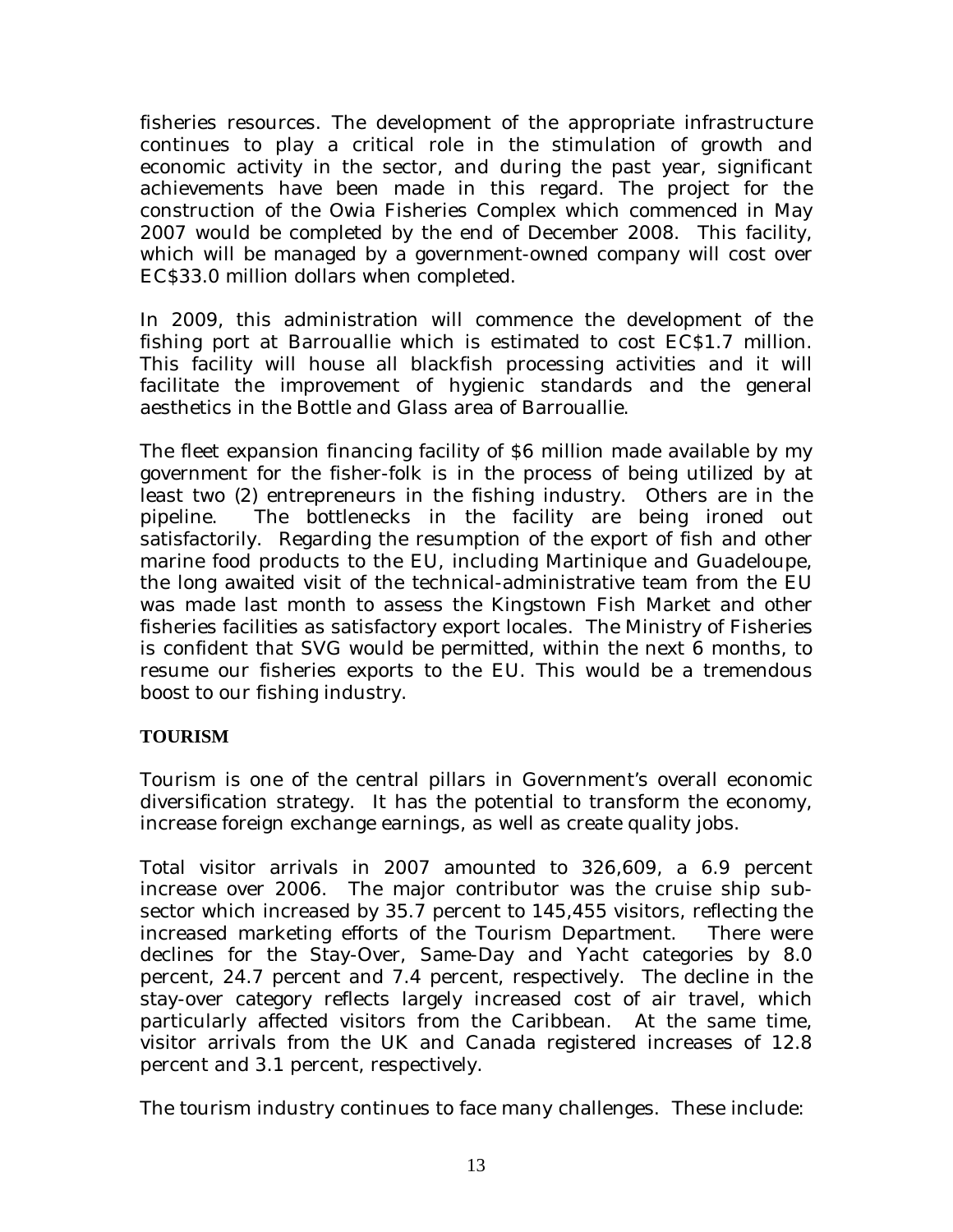- High airfares;
- Decline in airlift due to closure of some airlines;
- Lack of well-priced packages by many hoteliers;
- Crime and harassment against visitors;
- The credit crisis in the US and the resulting global economic slowdown.

The Government is cognizant of these challenges and is according high priority to measures aimed at counteracting their effects. Accordingly, the following activities would be pursued during 2009 and beyond:

- Establishment of the Tourism Authority to manage the sector and to provide greater focus to our marketing efforts. In this regard, the 2009 Estimates provide \$14.0 million as a subvention to this entity.
- Intensification of our tourism public awareness programme, aimed specifically at improving the knowledge and understanding of citizens about the importance of the tourism industry to St. Vincent and the Grenadines.
- The development of our products and services, the hallmark of this programme being the \$19.0 million, EU-funded Tourism Development Project phase II through which 19 sites are being upgraded.An amount of \$3.9 million has been budgeted to be spent on this project in 2009.
- Strengthen the collaborative public-private sector approach to tourism development, management and marketing. In this regard, we have already commenced work with public relations companies with a view to increasing tourist arrivals. Specifically, we are exploring our options to enhance SVG's profile as a yachtsman's paradise in the international market.
- We have purchased several vessels which will be used to increase joint patrols between the Customs and the Coast Guard. We are confident that this would help to reduce the level of crime and harassment to yachters and other visitors as well as to increase the collection of revenues.

Contingents of the Rapid Response Unit (RRU) of the Police Force are currently placed at Chateaubelair, North Windward, and Union Island to assist with the tourism security issue, among other things.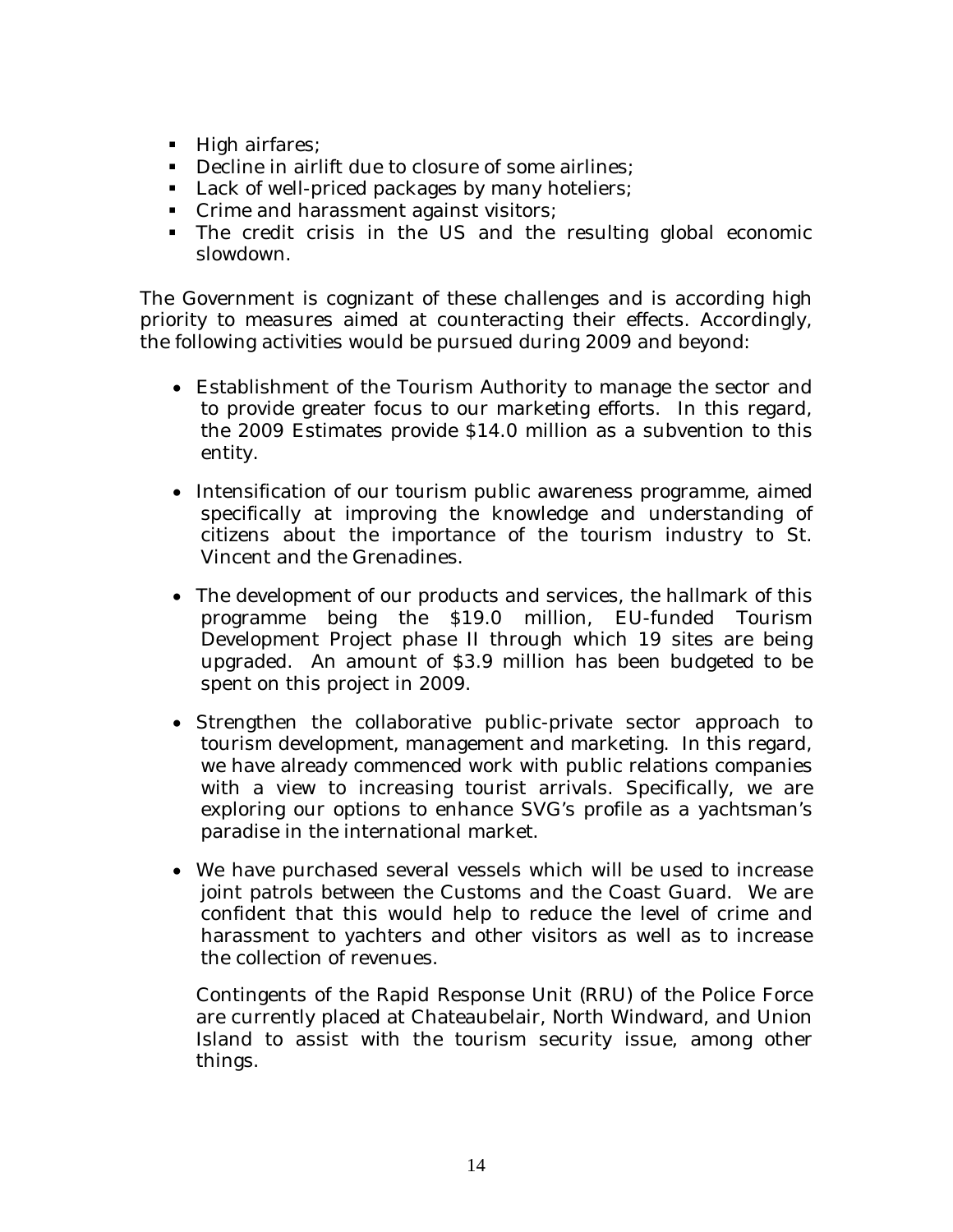• Develop tour packages and site-specific programmes, as part of the enhancement of our marketing thrust.

During 2008 we completed the construction of the Jet Airport at Canouan. In addition construction work on the international airport at Argyle (details of which I would provide later in this address), is scheduled for completion in 2011. Together, these facilities will significantly enhance air access to SVG. Regarding the Canouan Jet Airport we will soon be signing a contract for the management of the Airport between the Government and a Joint Venture Company. The government is optimistic that its request for LIAT to provide air services to Canouan would be approved. These services will connect Canouan to both Barbados and Puerto Rico. American Eagle is expected to resume the Canouan flights on February 01, 2009. Meanwhile, charter jets, private jets and SVG Air provide services in and out of Canouan.

Improvements in air access are critical to the success of the many planned and ongoing private sector investments in Tourism. Some of these are:

- Ongoing works on Buccama, which is now estimated to be completed by 2010. This project experienced some problems in the early part of 2008 and I am happy to note that these have been worked out, and the project is now back on stream, with a work force of more than 300 persons.
- Development of a resort at Baliceaux at a projected cost of over US\$200 million.
- A major planned tourism development at Princess Margaret beach in Bequia involving the construction of several large villas.
- Proposed expansion at Palm Island in tandem with the further development of Anchorage, Union Island.
- An ongoing resort development project at the Bequia Beach Club by BM Resort Properties Limited.
- Tourism development projects are also slated at several other locations in Bequia, including at Adams Bay and St. Hillaire.
- A joint venture project between the Government and the Canouan Developers to build a top-class marina and real estate development project at the southern end of Canouan.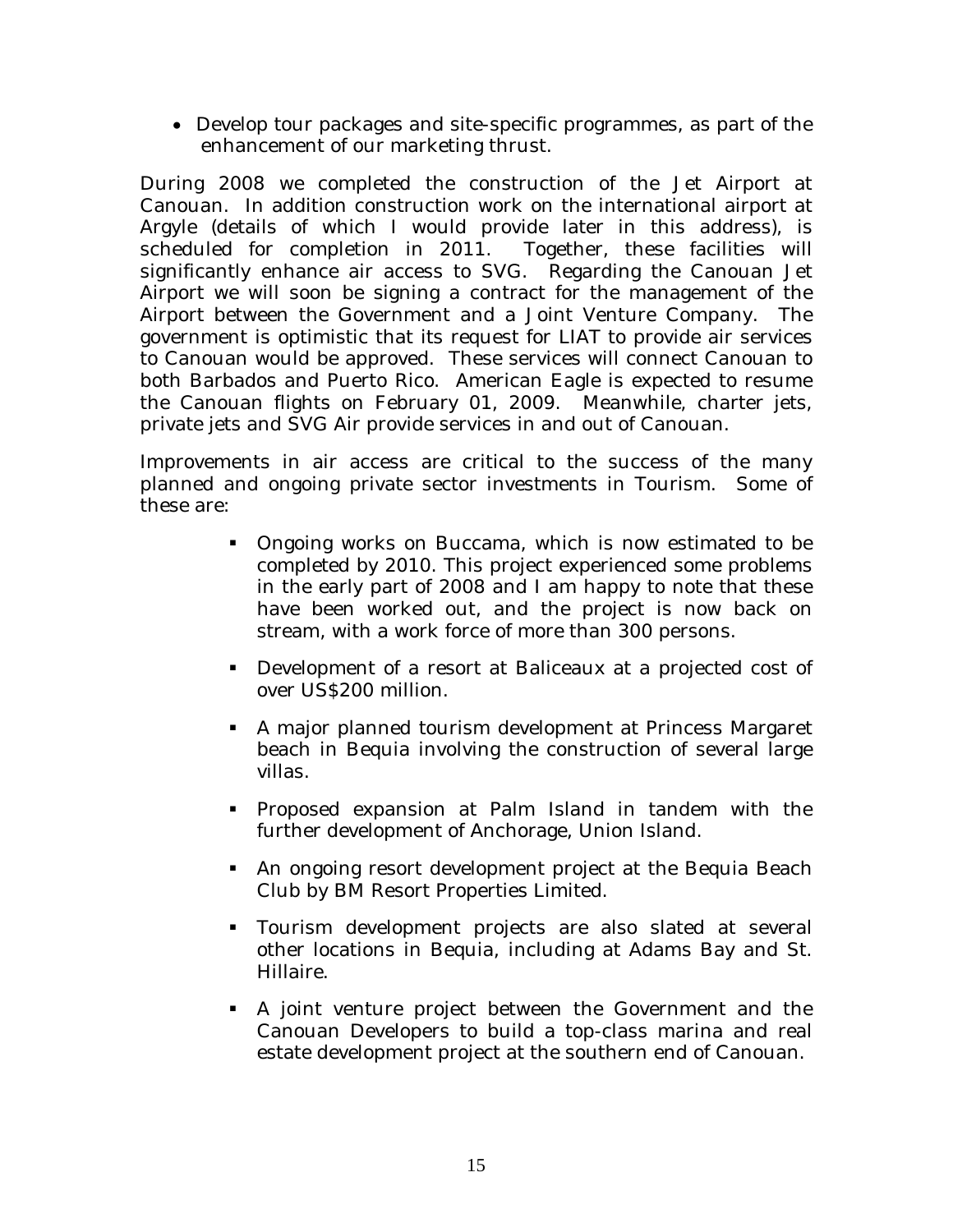- Interest has been shown by respective developers for Petit Mustique, Chatham Bay in Union Island, and at Mt. Wynne/Peter's Hope and Bambereaux in St. Vincent.
- The owners of Quatre Isle are pursuing actively a resort development there in accordance with the Quatre Isle Development Act.

Mr. Speaker, in 2009, a study will be carried out to examine the feasibility of establishing another Cruise Ship Pier, this time in North Leeward, to maximise the benefits from Cruise Tourism.

I am concerned with the accuracy and reliability of some of our economic statistics, particularly the statistics on tourist arrivals by yachts. The primary discrepancy lies in categorizing of the data. In some case all persons on board visiting yachts are categorized as crew, while in other cases the data are disaggregated. Also, yacht arrivals at some ports of entry are not captured where offices of the Immigration Department are closed, such as on holidays, weekends, and after working hours. This is just a small sample of the litany of problems with the data collection generally and for the tourism sector in particular. This is an age-old problem which we must get right.

I have therefore asked yet again that this matter be addressed with immediate effect and we have included a project in the 2009 Estimates for the upgrading of the Statistics Department through which we hope to implement corrective measures.

Mr. Speaker, in the 2009 Estimates there is a total budget of \$24.6 million allocated to Tourism. This is a significant sum and when taken in tandem with tourism-related expenditure on items such as airport development, air transport, security, roads, and health and the environment, there are ample resources available, in conjunction with the private sector to lift tourism upwards.

#### **PRIVATE SECTOR DEVELOPMENT**

The private sector in a competitive economy is a major driver of investment, growth and development. Accordingly, it is incumbent on government in conjunction with the business leaders to prod the private sector forward towards greater competitiveness and modernisation. In creating a modern, competitive economy, government has to be a catalyst for change by working in collaboration with the private sector by harnessing the creative energies of all the citizenry. These are the working premises which underpin the creation of the National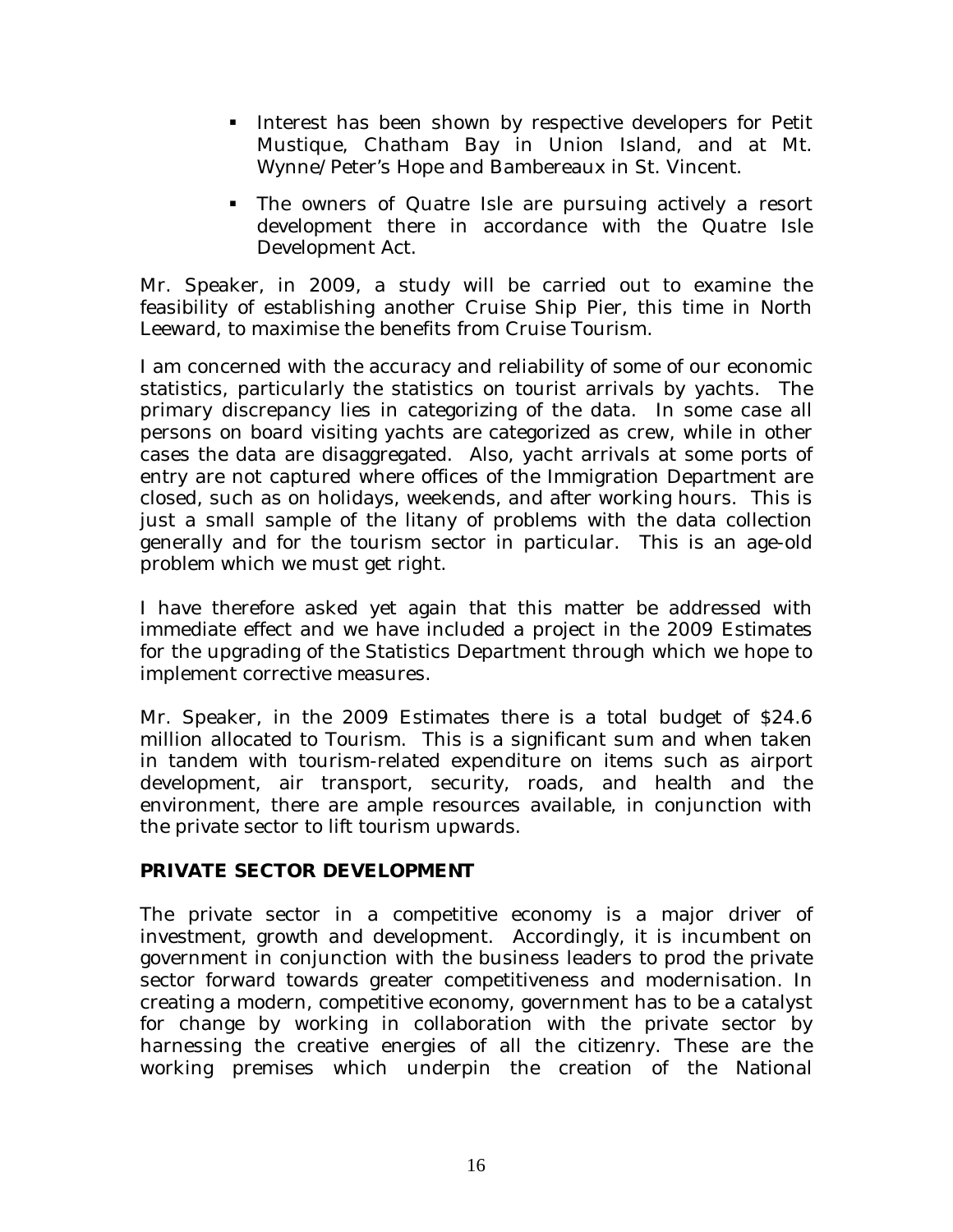Investment Promotions Inc. (NIPI) and the Centre for Enterprise Development (CED).

The NIPI, an investment facilitation agency, which this administration established in 2004 has achieved moderate successes so far. The most notable of these are:-

- 1. Facilitating investment projects of over EC\$474.0 million of which 75 percent are for tourism-related projects. So far, 42 percent have progressed to full implementation stage.
- 2. Securing Euro 1.1 million grant (approximately EC\$3.3 million) from the European Union under the Special Framework of Assistance (SFA) 2004, for the Investment Promotions Project.

Mr. Speaker, Honourable Members, central to the government's thrust to stimulate private sector development, economic growth, and job creation in 2009, is the making available the sum of \$25 million, to be financed by the National Insurance Services (NIS) for on-lending to businesses and entrepreneurs in tourism and tourism-related services, selected manufacturing enterprises to enhance their regional and international competitiveness, information technology industries, commercial agriculture, and the fishing industry. These loans would bear attractive terms. The modalities of this facility would be fashioned in conjunction with the state entities and private sector over the next few weeks.

During 2007, through the CED, we began implementation of the Business Gateway Project which aims to:

- **Provide further business development services.**
- Improve the business environment through specific policy, legislative, regulatory and institutional reforms.
- Develop and execute training programmes for the private sector.
- **Provide support to private sector bodies and institutions.**
- Establish and operationalise a business information and knowledge management system.

Target beneficiaries have been coming forward to take advantage of the services offered through the project. As at September 2008, \$3.0 million of the total budget was spent. Expenditure is expected to increase during the first half of 2009.

Meanwhile, the successful Micro-Enterprise Loan Programme (MELP) through the State-owned NCB continues apace.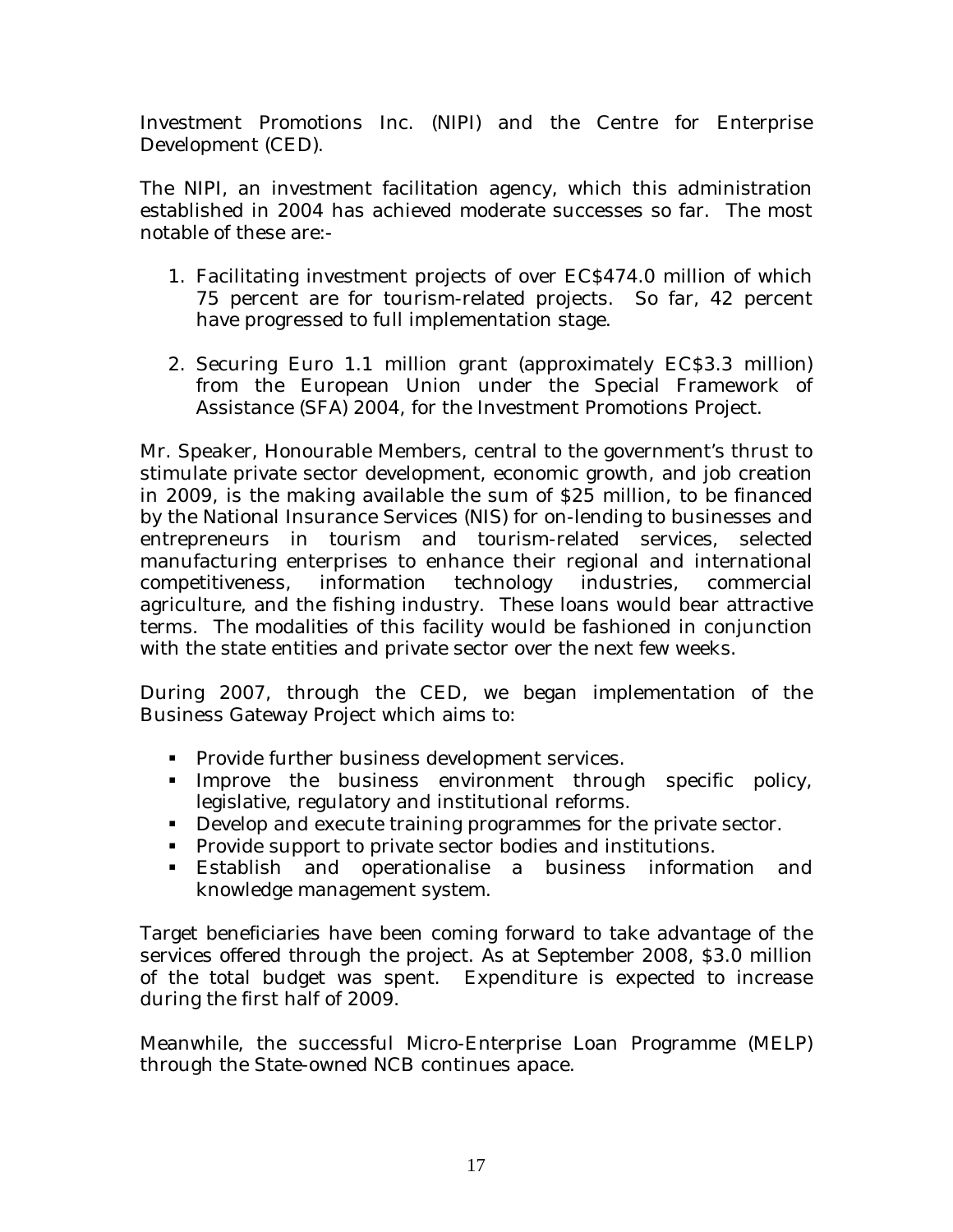#### **AIRPORT DEVELOPMENT AND AIR TRANSPORT**

The Government of St. Vincent and the Grenadines is committed to improving air access to and from this country. This fact has been manifested in the completion of the Jet Airport in Canouan and the commencement of earthworks on our International Airport at Argyle. This, too, is reflected in my government's role as a major investor in LIAT and as a leader in pushing LIAT to enhance its services at the most competitive prices.

All of the preliminary works for the Argyle airport project have been completed and the final designs, done by a team of Cuban designers, have been completed and handed over to the Government in December 2007. IADC has been discussing these designs with local stakeholders and the regional regulatory body, the Eastern Caribbean Civil Aviation Authority (ECCAA). ECCAA has expressed its satisfaction with the designs and the quality of work done by the designers.

In August 2008, earthworks on the first kilometer of the project starting from the Stubbs Bay Cliff began in earnest. The project has so far created employment for 52 Vincentians. Many of these are technical workers who form part of the **Chatoyer-Che** Contingent, which also includes 47 Cuban Engineers, Technicians and Operators.

IADC's associated meteorologists at the E.T. Joshua Airport and in Venezuela continue to monitor the wind at Argyle. To date, wind data have been collected and analysed for more than two and a half years from weather stations installed within the airport zone. The results so far show that there is no significant crosswind component to necessitate the construction of a crosswind runway. IADC will continue to monitor the wind for the duration of the construction phase of the airport project to determine whether there is a need to build a crosswind runway.

With the detailed designs available to the IADC, its engineers were able to review and update the estimated cost of construction. IADC revised upwards its estimate of the project to EC\$589.0 million which is EC\$108.0 million above the 2005 estimate provided by the international consulting firm, Marshall, Macklin and Monaghan (MMM) of Canada. This revised estimate is broken down as follows: Land & House acquisition \$107.3 million; Earthworks \$279.0 million, Apron, Runway & Taxiway \$45.1 million; Terminal Building, Control Tower, Roads & Support Services \$59.5 million; Project Management \$55.0 million; and Contingencies \$43.0 million.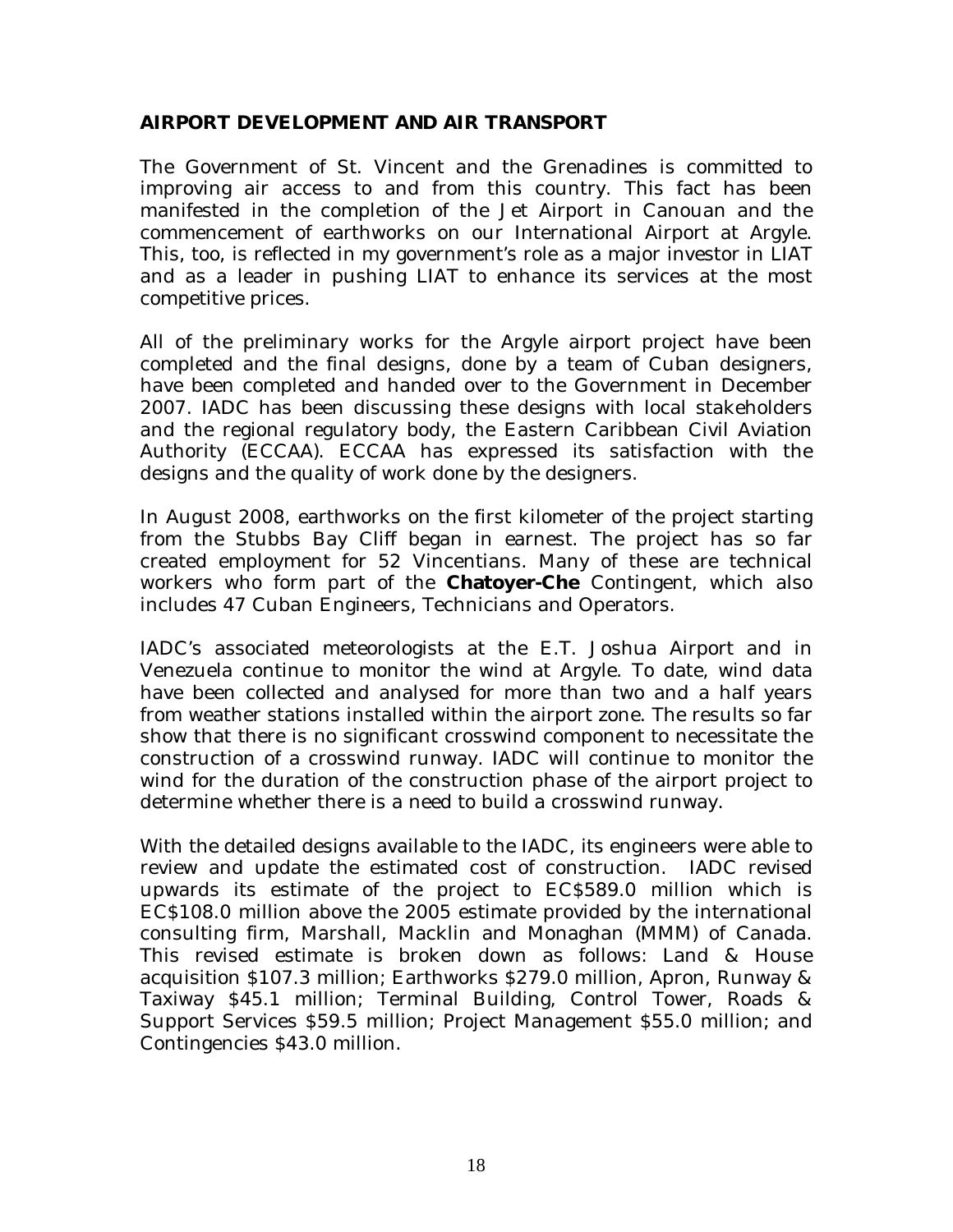The higher cost of the project is reflective of a general rise in prices in the world economy and the higher than projected cost of acquiring properties on the site.

Government has been successful in putting in place a "Coalition of the Willing", to assist in financing of the Airport. Apart from Government's commitment to meeting the cost of property acquisition and project management (totalling EC\$163.0 million), we have now received from our coalition partners, grants (cash) and pledged grants totalling EC\$388.0 million, as follows:

| <b>Country</b>    |                 | <b>Grant Amount</b> Component to be funded |
|-------------------|-----------------|--------------------------------------------|
| Cuba & Venezuela  |                 | EC \$279 million Earth and site works      |
| Austria           | EC \$502,000    | Equipment for earth works                  |
| Taiwan            | EC \$81 million | Terminal building, roads &                 |
|                   |                 | support services                           |
| Trinidad & Tobago |                 | EC\$27.7 million Earthworks and other      |
|                   |                 | components                                 |

The grants from Cuba and Venezuela are mostly in kind, in the form of technical expertise, machinery and materials to be used on the project. In the case of Trinidad and Tobago, a cash grant of US\$10.0 million has already been received; Austria made a payment of EC\$502,000 directly to the supplier of equipment as its contribution, and Taiwan paid EC\$6.7 million of the promised EC\$81.0 million to the government. My government is seeking further assistance from other countries so as to ease the burden of those who have pledged to contribute so much.

My government has also formally requested from the Caricom Petroleum Development Fund, financial support in the form of a soft loan and grant totalling EC\$44.8 million towards the apron, runway and taxiway component of the project. Government remains confident that CARICOM will give favourable consideration to its proposal when the Fund becomes operational in 2009.

The project will benefit, too, from technical and financial support from other countries, including Mexico, which is now providing technical assistance with the airport Master Plan, and has promised to provide training for the staff who would manage the airport. Similarly, other friendly countries, including Turkey and Malaysia have pledged to provide support.

To date, IADC has raised over EC\$70.0 million bridging loans: National Insurance Services (NIS) provided EC\$40.0 million, and the First Caribbean International Bank, EC\$30.0 million. These loans will be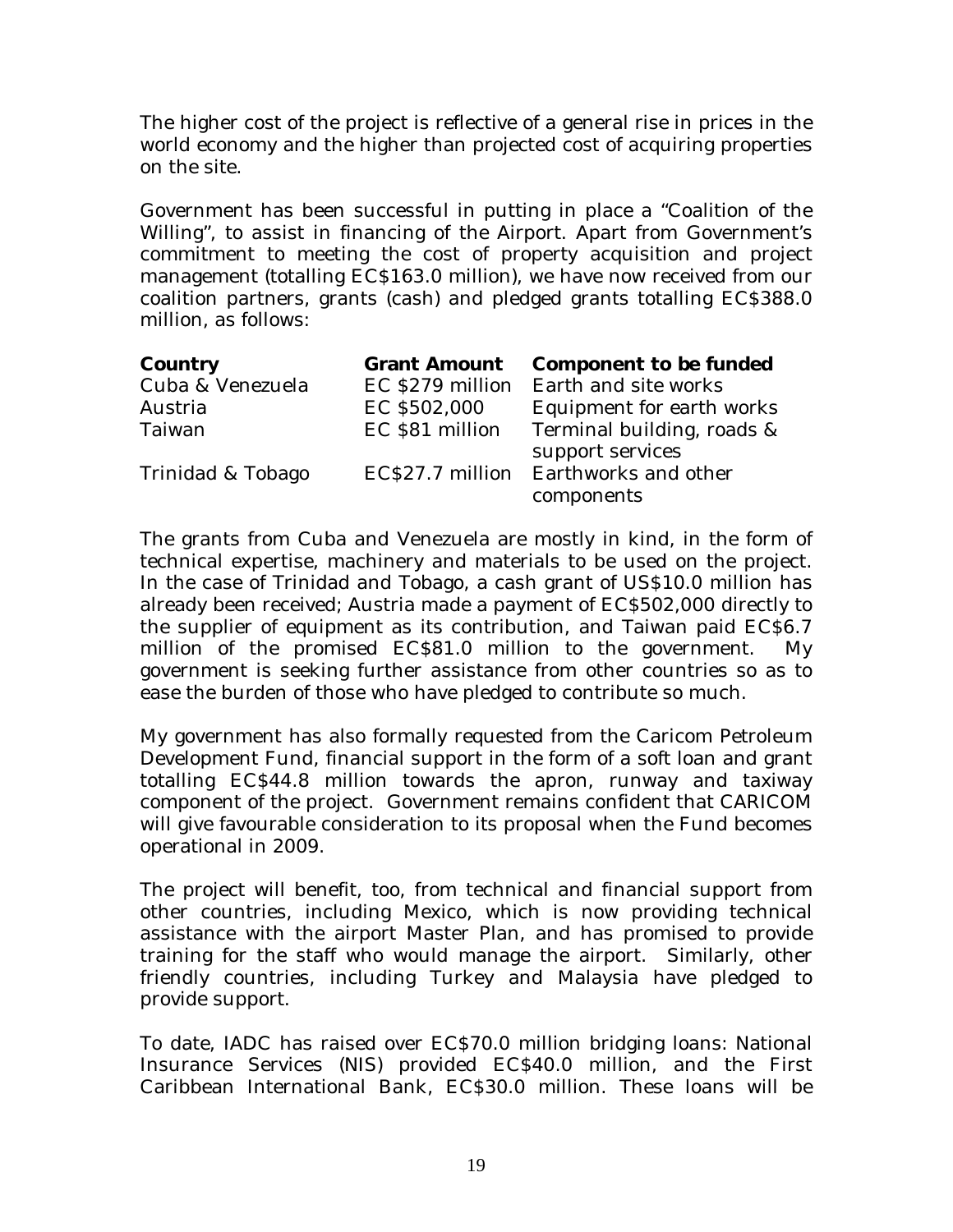repaid from sale of public land which were vested in the IADC. Thus far, the sale of land has exceeded \$21.0 million.

The IADC is also coordinating the building of a road that begins at Stubbs, crossing the airport zone at the southern end of the runway, and terminating in Argyle, in the area known as Corner Rock. The designs for this road have been completed and construction works will be done concurrently with the earthworks on the first kilometre of the runway. Meanwhile, the Windward Highway bypass road is currently under construction at a cost of US \$5.5 million and is scheduled for completion early next year.

The environmental impact assessment (EIA) of the Argyle International Airport has been completed. As part of the process of implementing the proposals contained in the final report, IADC assigned an in-house *Environmental Auditor* to lead a team of professionals drawn from other government agencies and civil society to put together and implement an Environmental Monitoring Plan. The Cuban Environmental Agency has agreed to assist with the development of the Environmental Management Plan and train the persons involved in the implementation of this plan.

IADC and the National Trust have now agreed on a plan to preserve the heritage sites within the Argyle airport zone. IADC approved an amount of EC\$460,000 requested by the National Trust to implement its Cultural Heritage Action Plan. This plan covers work on (a) retrieval and documentation of archaeological artefacts discovered during earthworks, (b) preservation of the derelict sugar mills at Escape and Argyle Gardens, and (c) preparation of a book to document the cultural heritage of Argyle. IADC and the National Trust continue to collaborate on reaching the best solution for the safe relocation of the affected petroglyphs at Yambou.

IADC is working with both the Roman Catholic Community and the Ministry of Health on the relocation of the RC Church, Cemetery and Shrine, to a four (4) acre plot of land at Spring. IADC continues to provide the RC Community with project management services for the rebuilding of their Church and infrastructure works at the site.

The Ministry of Health, assisted by the IADC, is spearheading the relocation of the cemetery. The next-of-kin of those known to have been buried at the cemetery have already been contacted for their input with the removal and reburial of the remains at the new cemetery.

Last month the IADC held a most successful symposium of local, regional and international stakeholders, including representatives of airlines, regulators, and travel agents, to address a number of relevant issues relating to the Argyle International Airport.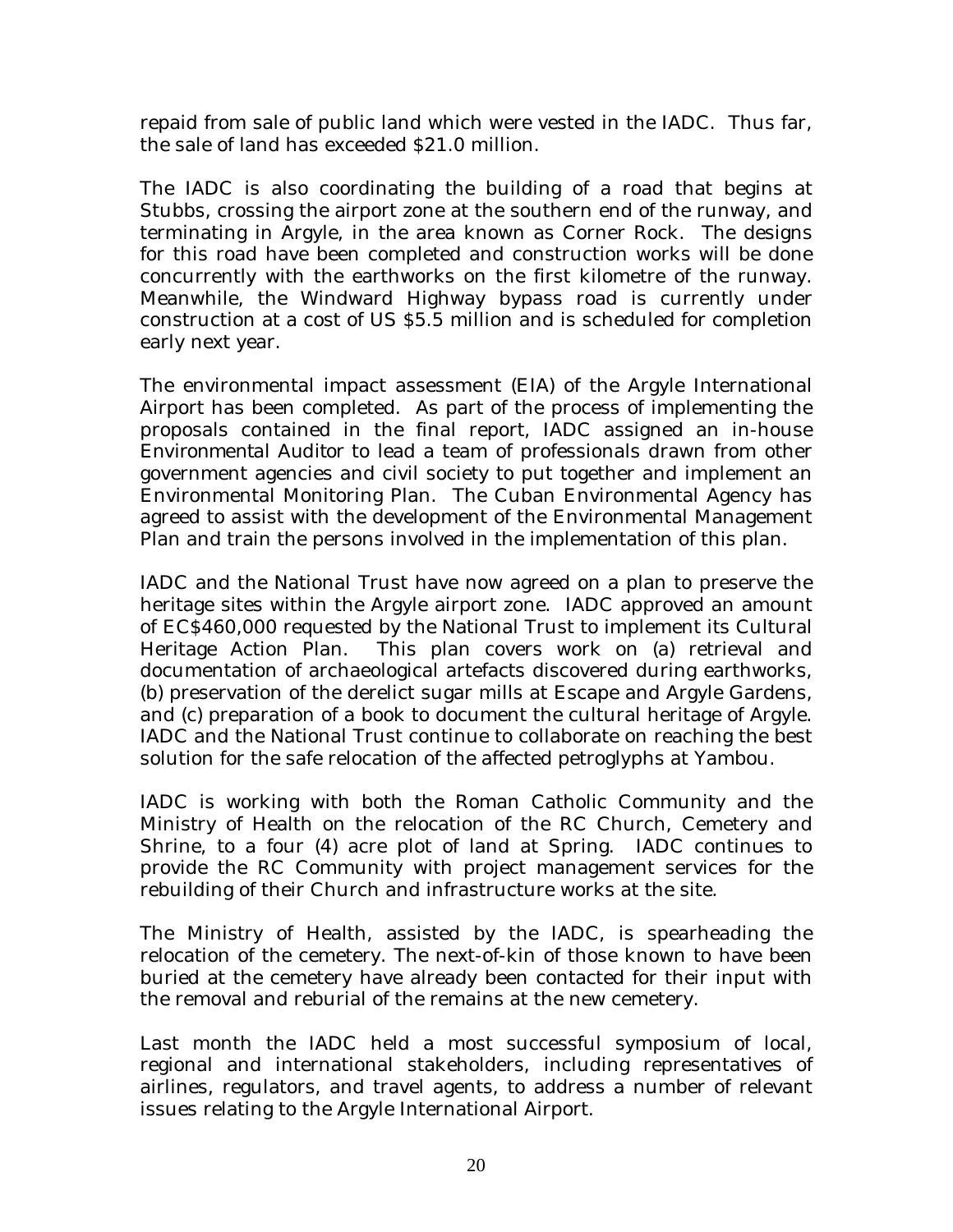This mammoth undertaking of constructing an international airport is expected to be completed by the end of 2011. The Argyle site is most challenging with its three huge hills, valleys and a river. But nature did not provide us with an abundance of flat lands. So, we apply our collective talents and gifts, also with those of our friends, to turn this magnificent landscape and our enduring dream into a reality to serve our people now and for generations to come. We shall always be grateful to those who have come to our help. And posterity will record that the heroic and self-sacrificing people of Cuba and Venezuela, led respectively by Commandante Fidel and President Hugo Chavez, acted nobly in the finest traditions of internationalist solidarity.

#### **Air Transport**

The air transport sector in the region continues to exist in a state of flux as it grapples with the challenges which beset the aviation industry internationally. In the case of LIAT, we continue to safeguard our strategic interest by ensuring that there is an adequate level of airlift to and from St. Vincent and the Grenadines. We are cognizant that at times the airline has failed to live up to its promises not only to the shareholders but also to the travelling public, not least of all persons moving in and out of this country. And while we do not offer an excuse for what may be described as the airline's insensitivity or perhaps ineptitude at times, several initiatives are on the way aimed at, among other things:

- Improving the airlines technical reliability;
- Tightening of operational controls and performance;
- Reducing or eliminating the various airport passenger facility charges imposed by various governments;
- Implementing cost reduction measures in the areas of maintenance, staff costs and fuel among others;
- Maintaining and improving the collaboration with Caribbean Airlines (CAL); and
- Seizing the opportunities created by the cessation of American Eagle's flights out of Puerto Rico to a number of Caribbean destinations.

In addition, the airline has been having discussions with various stakeholders, including the pilots, in furtherance of its decision to open a southern base in Trinidad.

A major component of the Airline's restructuring efforts is an institutional strengthening exercise which is funded by the Caribbean Development Bank. The process is fairly advanced and is at the stage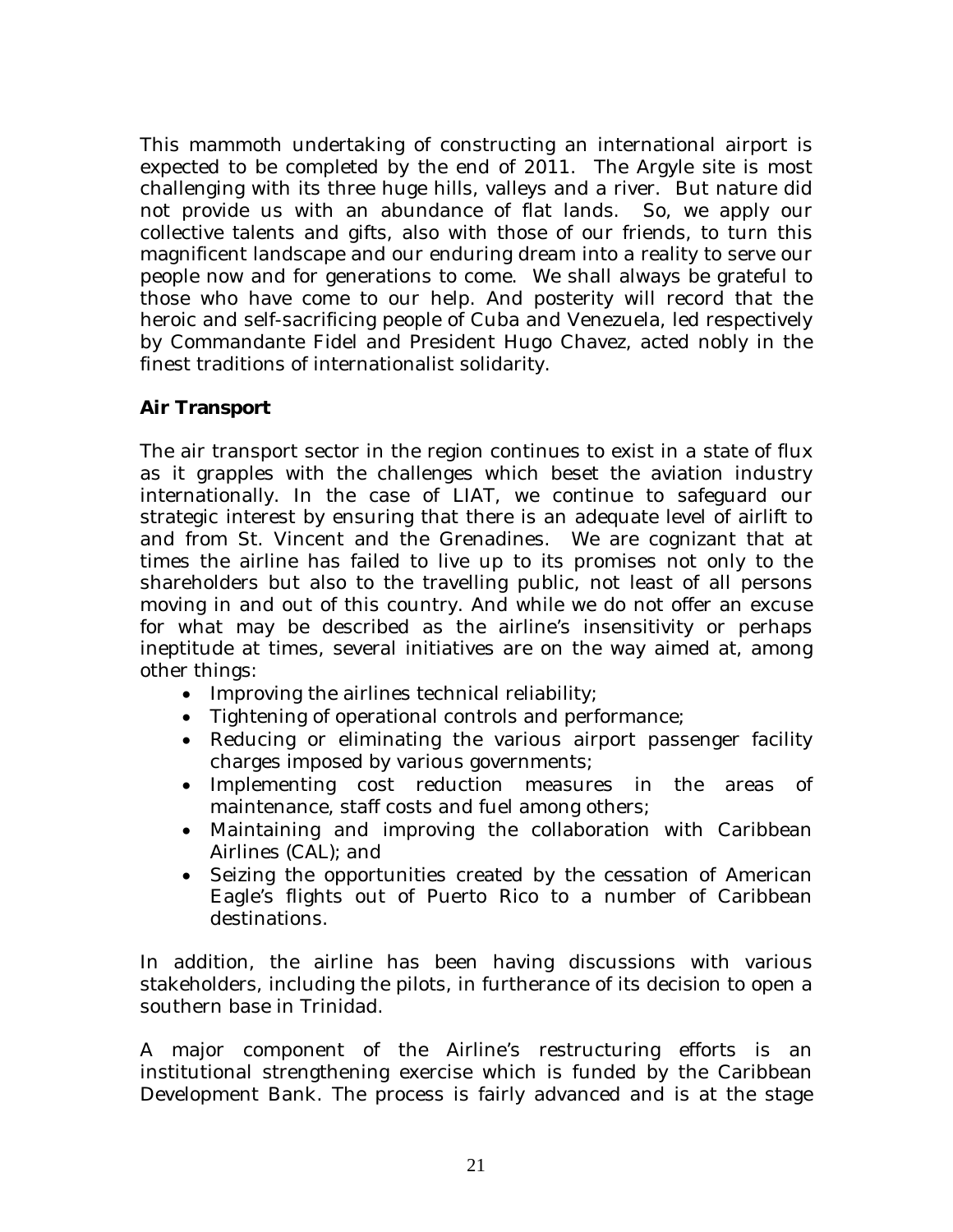where a consultant is being selected to make several determinations on all facets of LIAT's operations in comparison with industry standards through a thorough and objective benchmarking exercise.

#### **EDUCATION**

My government intends, in 2009, to deepen, widen, strengthen and consolidate further the Education Revolution which has been underway since 2001. Education, training, applied knowledge, science and technology are at the centre of my government's public policies for individual and collective development. They are vital for enhanced quality living and production.

In the 2009 Budget, the educational sector, broadly-defined, has been allocated approximately \$127 million or 23.0 percent of recurrent spending and \$36.8 million or 18.7 percent of capital expenditure. Every single area of education and training touching upon quantity and quality, physical facilities and equipment, students and teachers, administrators and parents, at all levels and sub-sectors of the educational system has been positively touched by this remarkable budget.

Together, all the stakeholders led by this historic Education Government, are being called upon to enhance and consolidate the gains thus far of the Education Revolution. This is a strategic imperative. It is our solemn duty, too, to ensure that the profound accomplishments of the last seven years are irreversible. Nothing this government is doing is more important than this enduring Education Revolution. Accordingly, all of us who have fashioned this policy, articulated its underlying philosophical and practical premises, implemented the programmes, and charted their ennobling trajectory, in the people's interest, must be steadfast on this veritable star ship of an epoch-making enterprise of transformation in the economy, society, and polity. We have resisted successfully, and will continue so to do, all those who have allowed their unreasonable doubts, their vanity, their commitment to a discredited ancien educational regime, or their distorted agendas, to slow-down, impede or halt this splendid Education Revolution. To be sure, there are on-going difficulties and challenges with it but never must there be any doubt of its efficacy. This is a great cause; and great causes have never been won by doubtful men and women. To this government, and to me personally, the Education Revolution is not merely a policy; it is a passion; it is profoundly solidarity-in-action; it is our civilisation at teaching and learning, living and working, adopting and adapting, parenting and mentoring, loving and caring.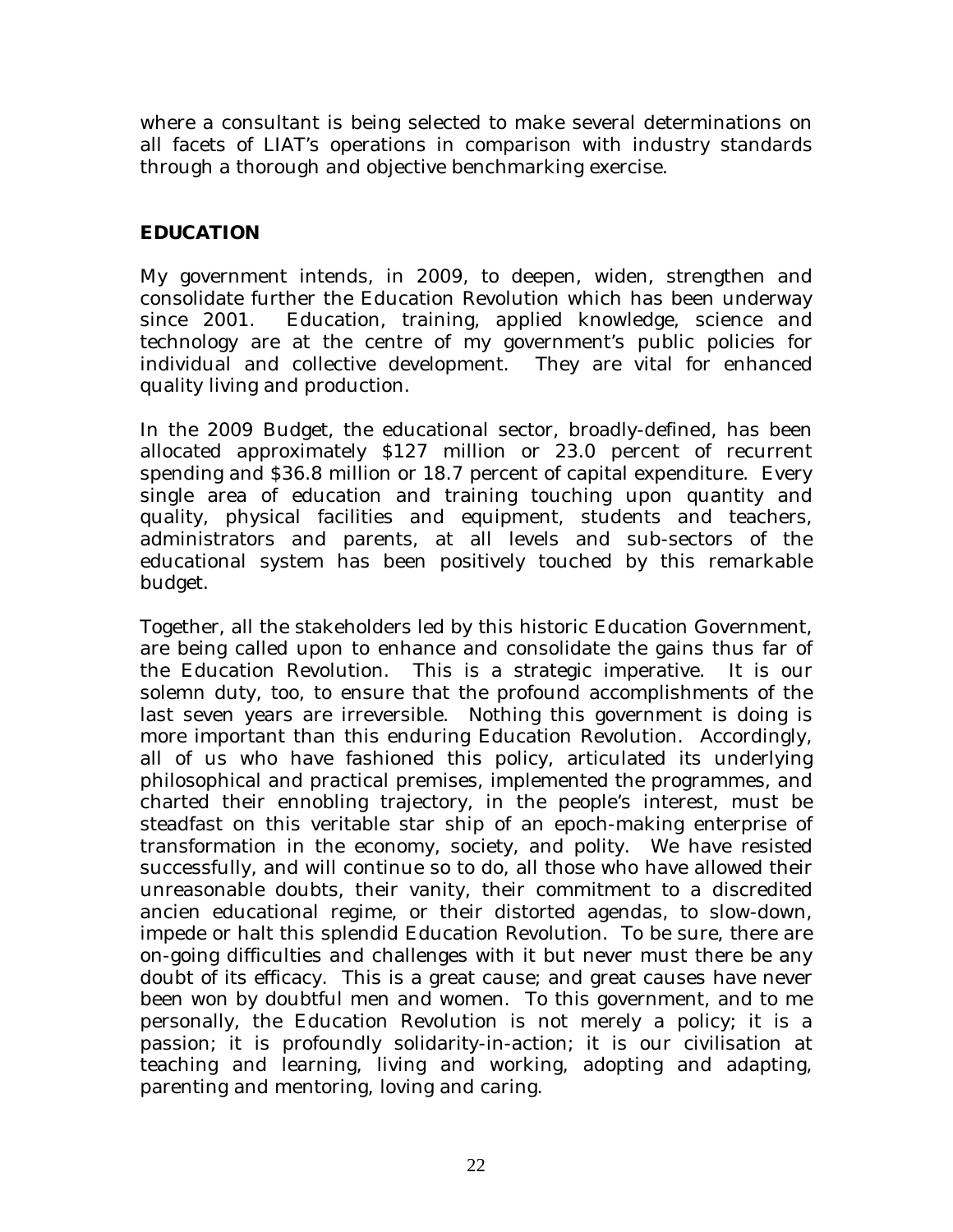Mr. Speaker, Honourable Members, from 2007 until now, my government has been in the process of constructing five secondary schools at Union Island, Barrouallie/Peter's Hope, Edinboro, Mc Kies Hill, and Fountain/Belair, and two primary schools at Port Elizabeth (Bequia) and Fair Hall. The total cost of constructing, not equipping, these seven schools is approximately \$56 million. Never in the history of St. Vincent and the Grenadines has so many schools been under construction at one and the same time.

The Fair Hall Primary School was completed in August 2008 and was opened for instruction six weeks later. The first phase of the Intermediate High School at Mc Kies Hill was completed last year and the second phase is nearing completion. The Barrouallie Secondary, the Bequia Primary, and the Edinboro Secondary (originally ear-marked as a primary school) have targeted completion dates in the first half of the next year. The Union Island Secondary is due to be completed late next year. And construction is about to start-up on the Fountain-Belair Secondary in West St. George consequent on the "no objection" from the World Bank last month for the award of the contract to the lowest evaluated responsive bidder.

The schools at Fair Hall, Edinboro, Barrouallie, and Bequia have been financed largely by loans from the Caribbean Development Bank (CDB) and local funds: the Intermediate High School has been financed wholly by the Government of St. Vincent and the Grenadines; the Fountain-Belair School is being financed mainly by a loan from the World Bank; and the one at Union Island is being financed substantially by a grant from the European Union. Indeed, the loan component of the construction of these seven schools is in excess of \$52 million. This adds to our national debt but my government considers that it is money wellborrowed and well-spent on the present and future of our young people.

Further, through grants from the European Union, by way of the 9<sup>th</sup> ACP-SVG Education Support Programme and the Special Framework of Assistance (SFA) amounting to in excess of \$12 million, a series of other educational initiatives, in physical facilities, equipment, and training have been underway over the 2007 to 2008 period, and continuing. These include the upgrading of Rural Science Laboratories at secondary schools at Adelphi, North Union, St. Clair Dacon (Carapan), Bethel High (Campden Park), and Petit Bordel. The combined cost for this upgrading amounts to \$2.95 million of which \$2.2 million is from the European Union and \$727,979 from the Government of St. Vincent and the Grenadines.

Mr. Speaker, a list of targeted educational interventions, over the 2007- 2008 period, financed by the European Union, also includes: Training for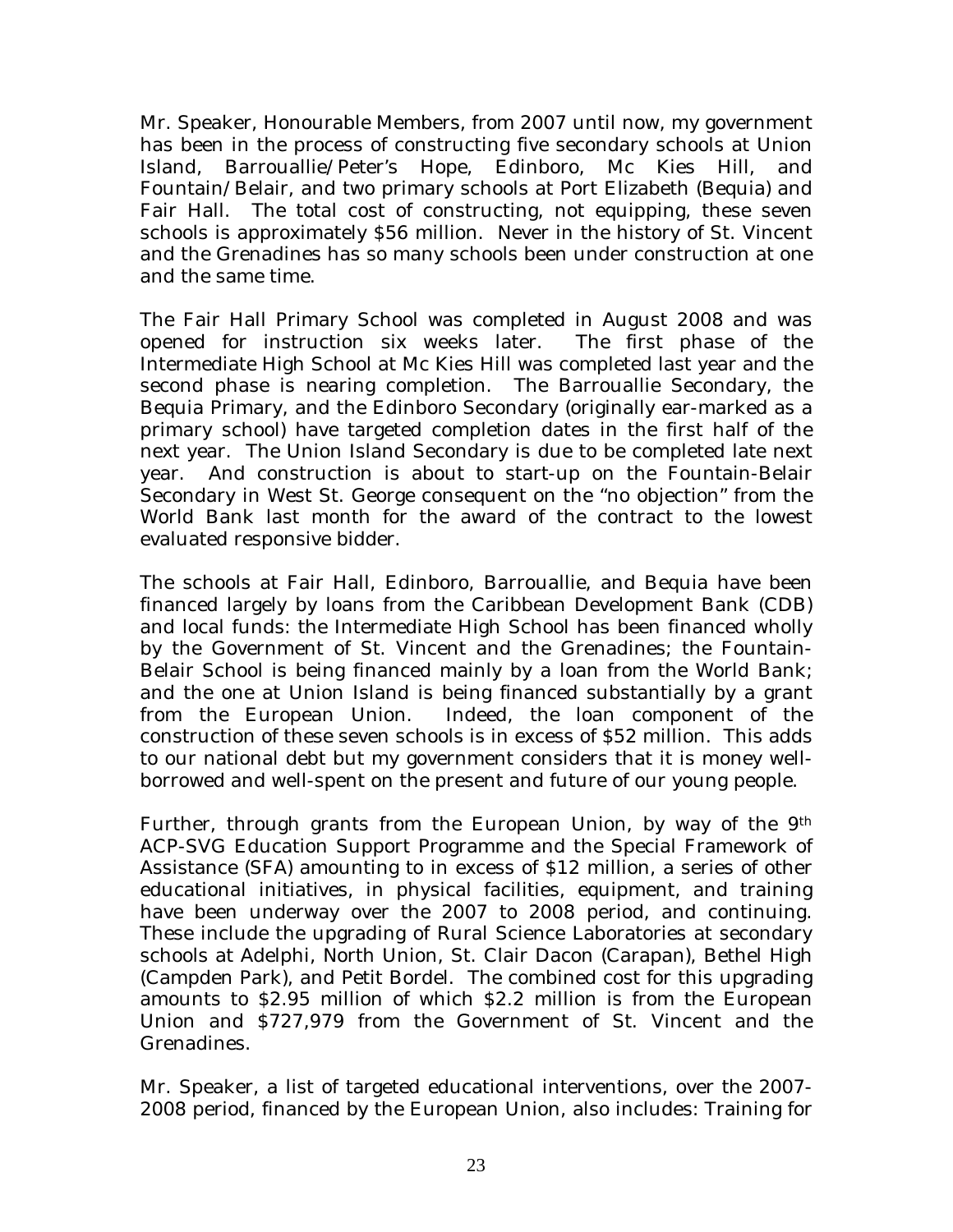Grade 6 teachers and primary school principals; Education Management Degrees with Options; Post-Graduate Diploma in Education Management for 30 Secondary School Principals; Procurement of software licences for the teaching/learning of Physics, Chemistry, Biology, Mathematics and Language Arts; Procurement of Laptops, LCD Projectors, Computers and Microscopes for Secondary Schools; Development of Arts and Craft/Creative Arts Programme; Improved Support for Underachievers in secondary schools; Remedial Education Strategies "Certificate in Learning Support with Emphasis on Literacy and Numeracy" for 62 Primary and Secondary School Teachers at a cost of \$1.1 million; 2008 Grade 6 Assessment of Reading Capability and Evaluation of 2006-2007 Grades 7 and 8 Literacy Programme; Expansion of the Ministry's Reading Programme in Primary Schools; Phonics Workshops for 160 Kindergarten and Grade 1 Teachers; Establishment of School Boards of Management in Primary and Secondary Schools; Comp TIA Microsoft A+ Certification Training and Needs Assessment for the Science and Technology Curriculum; and In-Service Training Workshops for Science, Maths, ICT, Arts and Craft, Drama, Music and English Language.

Mr. Speaker, Honourable Members, the SFA 2003 Education Support Programme focuses on improving access to, and quality of, early childhood education, adult, and non-formal continuing education and skills training. My government committed in our Manifesto of 2001 to lifting adult literacy for all and skills training, and in our Manifesto of 2005 to universal access to quality early childhood education for children between the ages of three and five years by 2010. We are on target.

In 2009, early childhood education centres, operated by the Ministry of Education, mainly in primary schools, would be at sixteen locations throughout St. Vincent and the Grenadines: Owia, Langley Park, Argyle, Park Hill, Biabou, Marriaqua, Cane End, Gomea, Fair Hall, Stubbs, Calliaqua, Edinboro, Layou, Troumaca, Bequia, Union Island. Moreover, there has been a substantial increase in assistance in the 2009 Budget for all privately-operated, registered pre-schools, including their physical upgrade.

Mr. Speaker, at the government-operated early childhood centres, trained staff will be available to receive the children as early as 7:00 a.m. before formal instruction begins at 9:00 a.m. and after instruction ends later in the day to enable working parents or guardians to drop off and pick up their children. This is a major development.

Mr. Speaker, Honourable Members, there has been a reorganization and consolidation of the Adult and Continuing Education (ACE) Division, which includes Skills Training, to better deliver the critical programmes therein. The Adult Literacy Crusade was quite successful over its 18-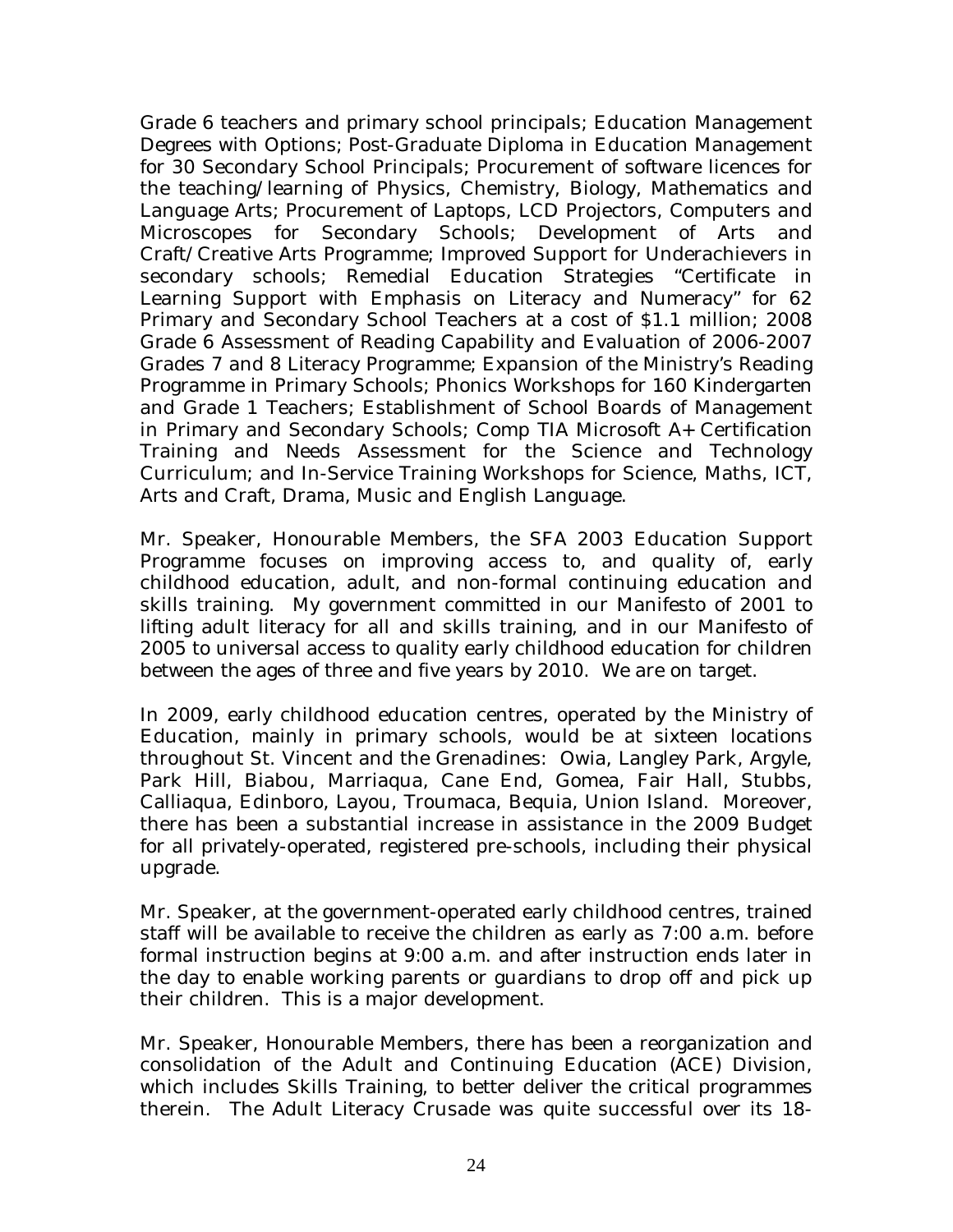month cycle and there has been since a mopping-up operation of pockets of illiteracy. The learners from the Crusade, however, having tasted the joy and liberation of functional literacy, are most keen on upgrading their continuing education and skills. The ACE Division will have this as a critical focus in 2009. There is currently on-going training at the Diploma and Certificate levels for 20 Adult Educators.

In 2008, construction work commenced on ACE and Skills Training Centres at Westwood Primary School, the Glen Community Centre and the Paget Farm Community Centre. Further, contracts to provide modern equipment and tools for furniture-making and carpentry have been awarded in the sum of more than \$150,000. Training has been provided, too, for instructions in competency-based programmes for skills enhancement and also specific training programmes have been unveiled in electrical installation, plumbing, drapery and dress-making, navigation and seamanship, and leather craft designs. The private sector is actively engaged in the ACE and Skills Training Programmes.

Mr. Speaker, especial recent efforts are continuing to be made in the area of Special Needs Education (SNE). Construction has commenced on the SNE Facility at Georgetown and some rehabilitative work on the Facility at Kingstown. And in August 2008, the final phase of training for 15 SNE teachers was concluded.

Under the CDB-funded Basic Education II Project, in addition to the construction of the particular schools earlier identified, a number of other components were recently completed or in the process of completion, namely: Thirty-four specialist under-graduate scholarships for secondary school teachers and fifteen additional fellowships at a cost of \$3.2 million; teacher education at the Master's level for four teachers in the Community College system; 15 fellowships for untrained graduate teachers; the training of 30 principals (15 primary, 15 secondary) in instructional leadership via the distance mode; nine fellowships at the Master's level have been awarded in the area of Curriculum Development and four in Education planning at a cost of over \$800,000; and the implementation plan for the Education Management Audit.

Mr. Speaker, Honourable Members, under the OECS Education Development Programme funded by a loan from the World Bank, in addition to the allocation for the construction of the Fountain-Belair Secondary School, there is a number of other vital interventions, ongoing or prospective for 2009, including: The establishment of a Learning Resource Centre at the Curriculum Unit; the training of 67 teachers for the In-Service Pedagogical Training for Uncertified Graduate and Non-Graduate Teachers; the professional Development Grant Programme for teachers; the training of 20 teachers in the B.Ed degree in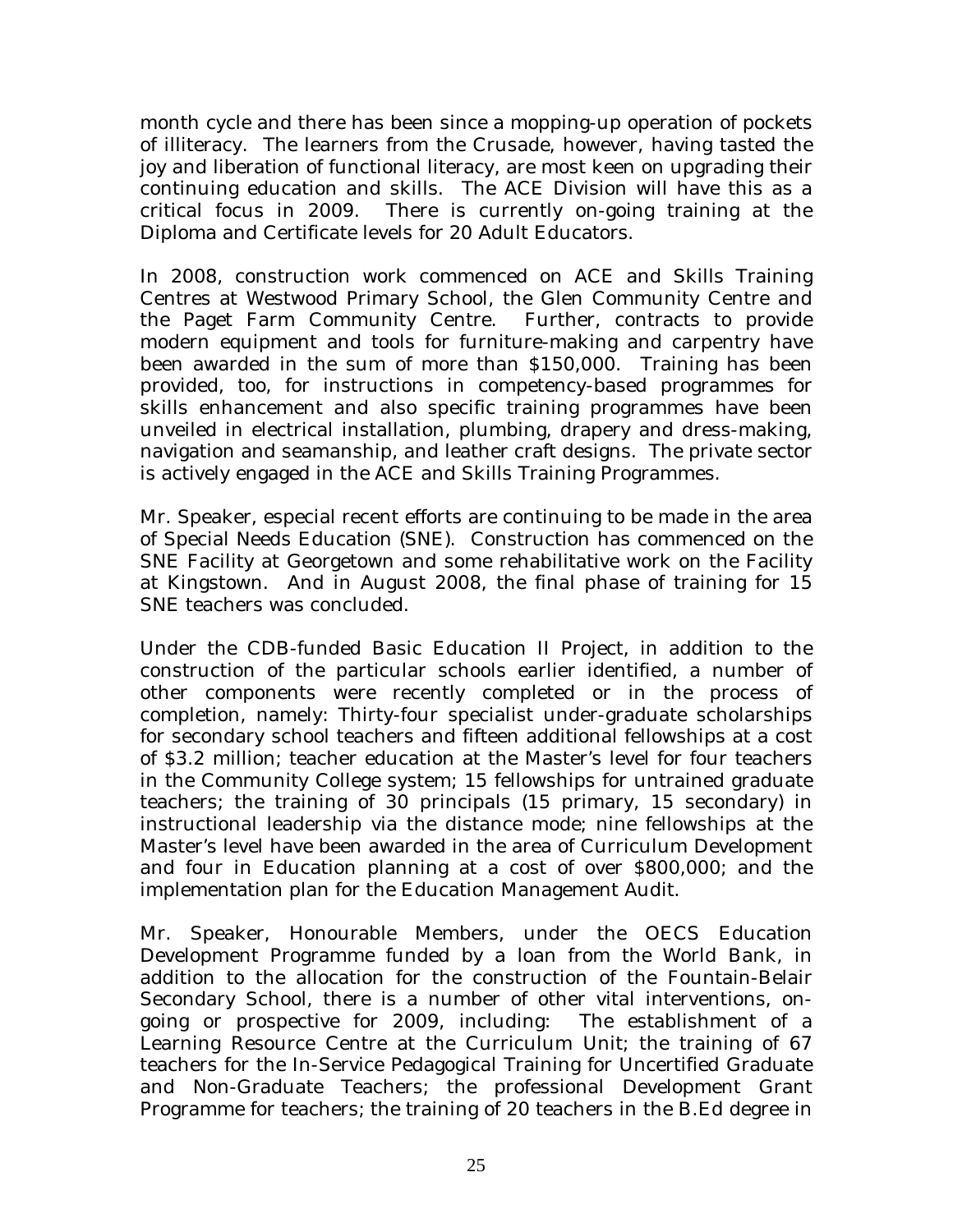literacy studies, on-line with UWI; the training of five teachers at undergraduate degree levels in Guidance and Counselling; the training of parents programme; and an Extra-Curricular Programme in a wide range of areas.

Mr. Speaker, Technical and Vocational Education and Training (TVET) is expanding markedly in quantity and quality. Last year, the modern Technical Centre at Kingstown, replacing the one at Richmond Hill, began operation though there has not yet been a formal opening. The facilities at the Technical College have been enhanced; so, too, the operations at the Technical Centres, nation-wide. More varied programmes are being offered and regional certification has been boosted. The private sector is fully involved, too, in this area of education.

Mr. Speaker, Honourable Members, violence has raised its ugly head in schools, in some more than others. The Ministry of Education and the SVG Teachers' Union have been making serious efforts to arrest the spread of school violence and to stamp it out altogether. Efficacious interventions including professional counseling and strengthened security measures have been taken. A Superintendent of Police has been assigned to address aspects of this problem. Parents have a critical role to play in this exercise.

Mr. Speaker, additionally in the 2009 Budget, I highlight the following:-

- 1. The further expansion of secondary schools at North Union, Colonarie, Buccament, Adelphi, West St. George, Sandy Bay, and J.P. Eustace, Kingstown, at a cost of \$2.5 million.
- 2. Upgrading of school premises at a cost of \$700,000.
- 3. The Book Loan Scheme Phase II at a cost of \$1.5 million;
- 4. The consultancy for the development of a master plan for the rehabilitation of the Grammar School and Girls' High School and for some immediate renovations to the GHS, at a cost of \$1 million;
- 5. The completion of the Modern National Library and the start-up of the Lecture Theatre/Performing Centre, spending \$8.5 million in 2009;
- 6. The completion of construction of two Learning Resource Centres at Marriaqua and Barrouallie and the start-up of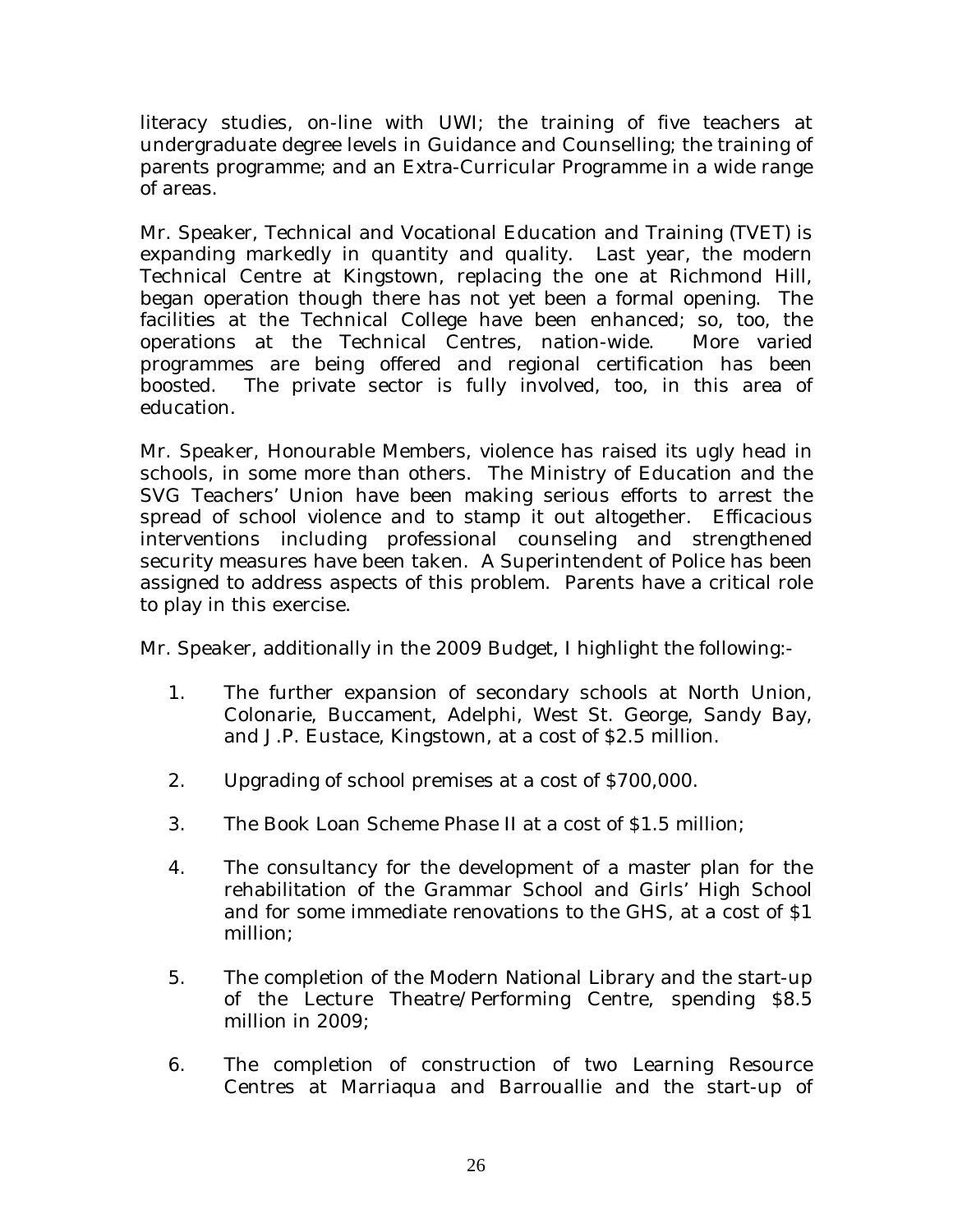construction of two LRCs in Central and West Kingstown, and a Marine LRC at Canouan.

7. The improvement of education through Information Communication Technology (ICT).

Mr. Speaker, Honourable Members, this ICT project is of vital, overwhelming importance in the process of deepening, broadening and strengthening the Education Revolution. This ICT project is being financed through a grant from the  $9<sup>th</sup>$  European Development Fund (EDF) at a cost of \$47 million. An allocation of \$2.8 million in the 2009 Budget is to finance the first operational phase of the project. The bulk of the grant would be spent in 2010 and 2011. This is massive!

The Government, recognising the critical importance of education to poverty alleviation, economic competitiveness and social development and in order to streamline its intervention in this sector, had developed an Education Sector Development Plan (ESDP, 2002-2007) and an accompanying Action Plan and has finalised the plan for 2008 – 2013.

As St. Vincent and the Grenadines proceeds with the implementation of the ESDP, there has been emphasis on ensuring greater relevance of the curriculum. One key overarching challenge has been the use of ICT to improve the educational management and the quality of the teaching/learning process, both in the formal and informal education system. The Government of St. Vincent and the Grenadines has recognised that ICT utilisation requires a systematic change in the delivery of educational services – administrative, teacher training, classroom delivery, and learning.

The overall objective of this programme is to develop human resources in St. Vincent and the Grenadines, through the sustainable provision of learning opportunities for all persons in the State so as to equip them with the required values, skills, attitude and knowledge necessary for creating and maintaining a productive, innovative and harmonious society. The purpose of the project is to improve the quality of education at all levels nationwide by creating opportunities to use ICT in innovative ways such as its integration into the teaching/learning process. The project has three focussed result areas:-

1. Improved educational management, administration and governance through the incorporation of effective ICT strategies.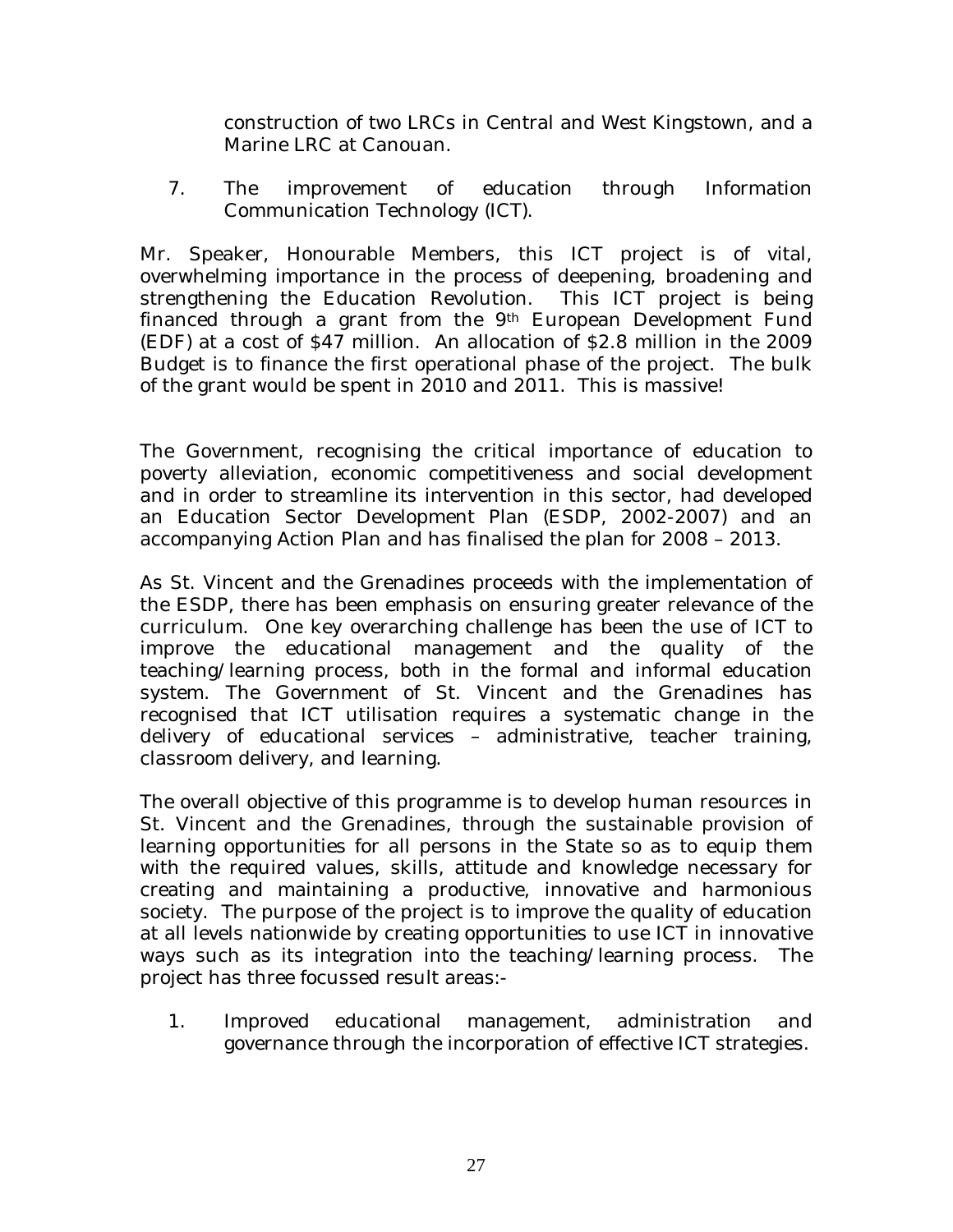- 2. Improved quality of basic education and Technical and Vocational Education and Training (TVET) through the integration of ICT.
- 3. Improved infrastructure at the St. Vincent and the Grenadines Community College (SVGCC) to include ICT-enhanced facilities.

Mr. Speaker, Honourable Members, in the Estimates Debate last Wednesday, I addressed a number of practical issues relating to teachers including the considerable benefits arising from reclassification for these professionals, salary increases, special incentives for teachers in secondary schools who teach Science and Mathematics, the pension arrangements for teachers in government-assisted schools, the appointment of senior graduate teachers in secondary schools and at the Community College, the scheduled appointment of graduate teachers in primary schools in 2010, and the consequences of the full operation of the autonomous integrated Community College. I do not intend to traverse that ground again today, save and except to reaffirm that no government in the history of St. Vincent and the Grenadines, from colonialism to independence and thereafter, has uplifted the teachers in every single material particular like my administration. It will continue to do so even beyond what the Teachers' Union may sometimes advocate. This government's splendid record in this regard does not have its equal anywhere in CARICOM and it stands aloft, comparatively, with other countries the world over. Long may that remain the case. My government and I personally treasure our partnership with the Teachers' Union, in the people's interest.

Mr. Speaker, Honourable Members, our students continue to perform commendably at all levels from early childhood to university level. But as always better can be done. The results this year at the Common Entrance, CXC, "A" Level, Technical and Teachers' Colleges, Technical Centres, School of Nursing, and Universities world-wide have shown marked improvements. So outstanding were the Cambridge "A" level and CAPE results that a record of thirty-four national scholarships, national exhibitions, special scholarships and awards/bursaries were awarded in September 2008. In the year 2000 there were only four! And there hangs a tale which symbolises the advance of this breathtaking Education Revolution. We are on track to achieve our aim of at least one university/college graduate on average per household by 2025, at the latest. Our students are now worldwide in practically every corner of the globe!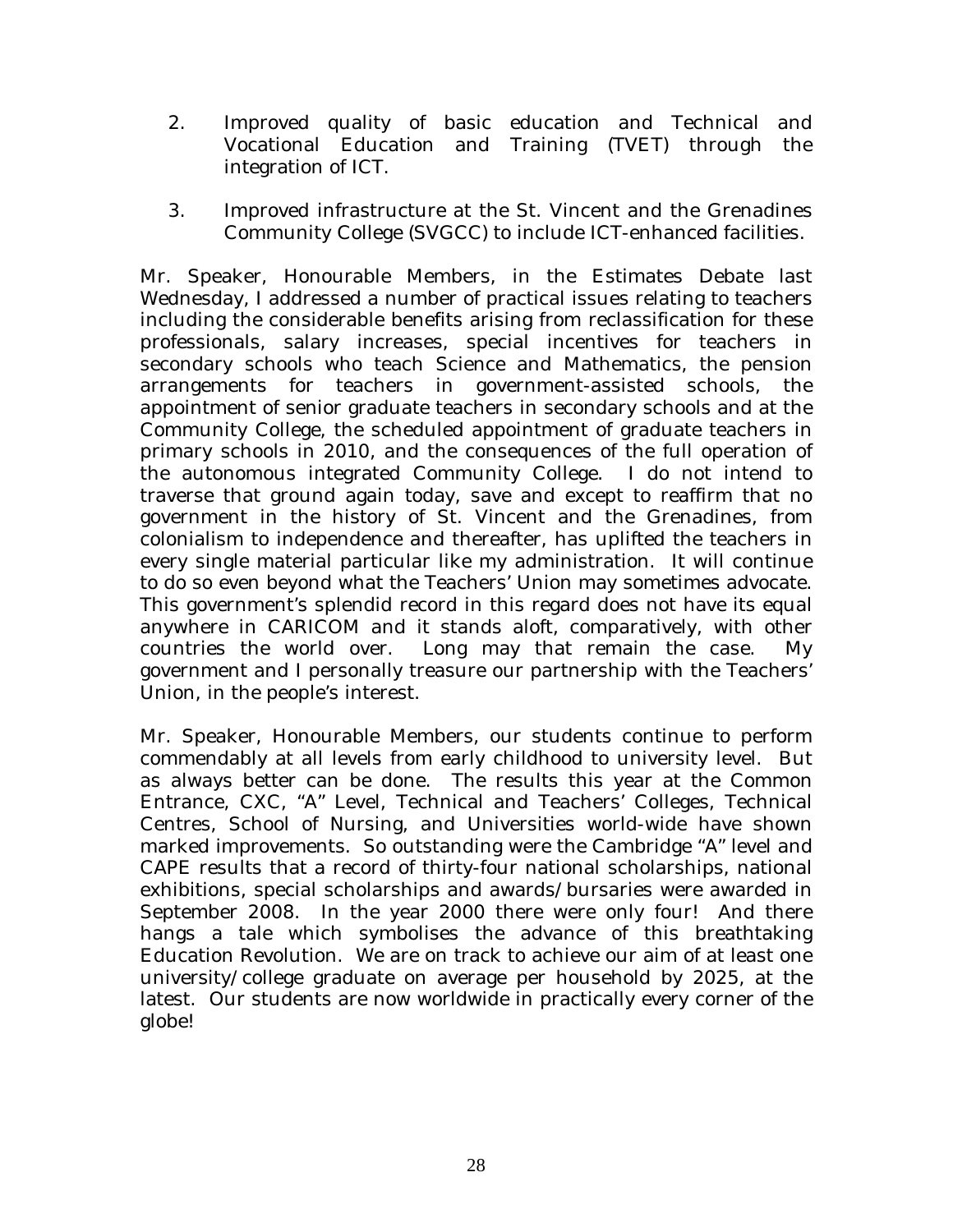#### **POVERTY REDUCTION**

Mr. Speaker, Honourable Members, since 2001, the ULP administration has focussed on two main priorities, namely, the War Against Poverty, and its twin, the Education Revolution. We have emphasised that the most effective way to take people out of poverty is to put them in a position where they can work and earn income for themselves. So, first of all, at the macro-level, we have been creating the socio-economic climate to achieve higher levels of sustainable growth; and secondly, we have put in place a series of targeted strategic interventions to reduce poverty markedly. We have most assuredly made education and the empowerment of the family and the individual, vital tools in the struggle against poverty. In 2001, St. Vincent and the Grenadines had a poverty level of 37 percent of the population; indigent or "hard core" poverty stood at an unacceptably high level of over 25 percent.

In 2005, my government published a 74-page document entitled **Four Years of Progress: Poverty Reduction in St. Vincent and the Grenadines, April 2001 to April 2005**. In it we sketched our poverty reduction strategy, highlighted the challenges, and detailed our accomplishments accordingly. In the second term, my government has been re-emphasising the War Against Poverty as a top priority and has initiated a Country Poverty Assessment currently being carried out by Kairi Consultants out of Trinidad and Tobago. The Report of this Assessment is due in the first half of 2009.

Mr. Speaker, every major area of public policy over the past seven years has been linked inextricably to poverty reduction, especially those related to economic growth, fiscal policy, and job creation; workers' empowerment and protection; education; health; housing and the physical infrastructure; land; disaster management; the elderly, the youths, women and the family; and good governance. Indeed, each of my budgets since 2001 has at its core the matter of poverty reduction. So, too, with this budget for 2009.

Mr. Speaker, the challenges arising from trade liberalisation, modern globalisation, imported price increases for food and fuel, the recent economic crash internationally, and climate change have impacted most severely on the poor, especially the indigent poor in St. Vincent and the Grenadines. It is for these reasons, and more, that poverty reduction remains at centre stage in our administration's top considerations.

Earlier this year my government has had to intervene in a targeted way to relieve some hardship on the poor arising from the rising cost of food, including: An increase in minimum wages across the board; the payment of a \$20 month Cost of Living Support to persons on the state-financed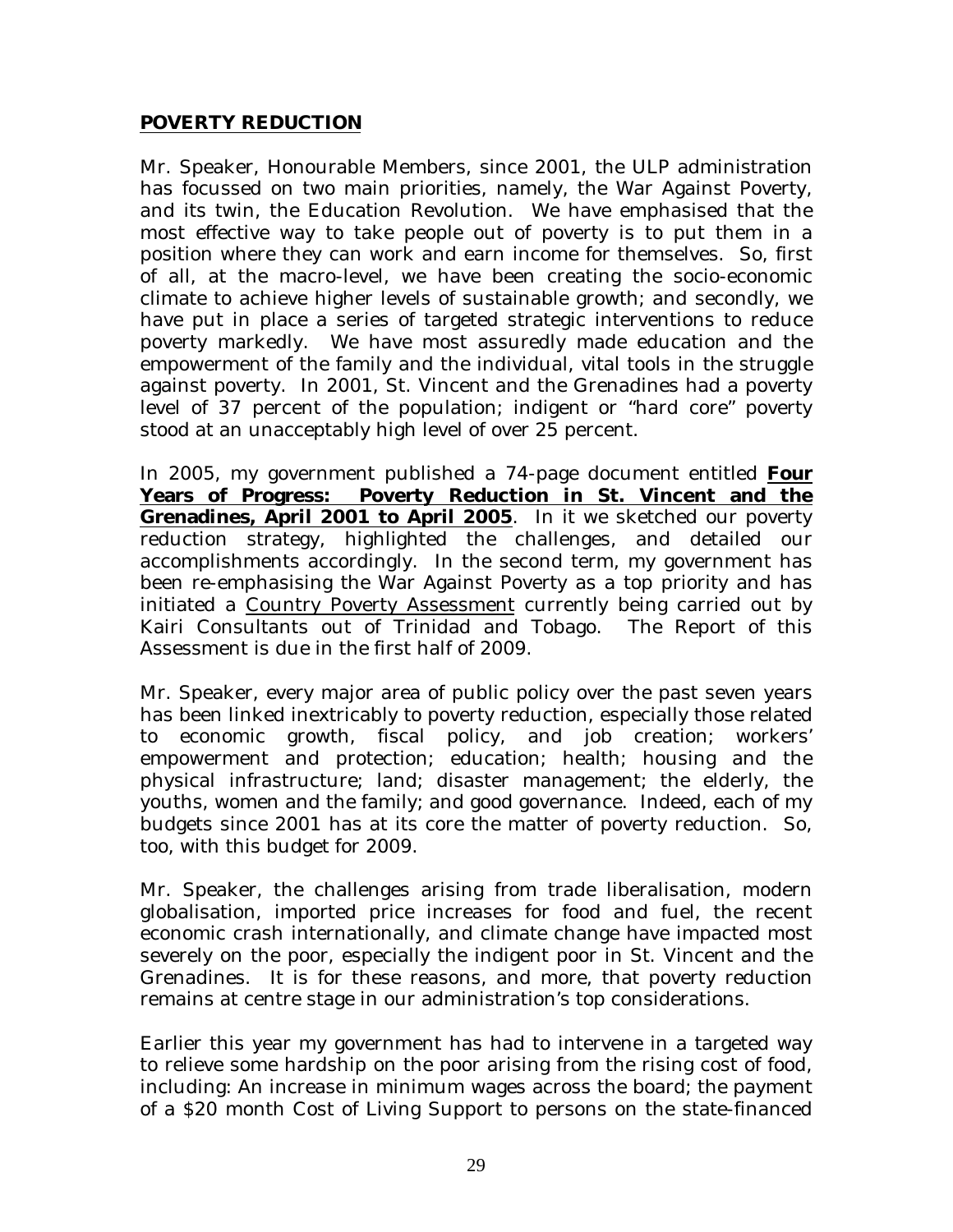public assistance and the non-contributory aged pension at the NIS; transport subsidies for students; a subsidy on the electricity surcharge; extra monies for social welfare across the board; subsidies on agricultural imports; and special works programmes. Thousands of deserving Vincentians have obtained some relief accordingly.

Mr. Speaker, since then my government, consequent upon the requisite Actuarial Report, has secured enhanced minimum pension payments and assorted benefits for NIS beneficiaries, back-dated to January 01, 2008. Payments have been approved, too, for fisherfolk amounting to approximately \$500,000 to pay for the damage and loss to their boats and seine arising from Tropical Storm Omar. Additionally, since October 2008 a huge Special Works Road Cleaning and Repair Programme of \$3 million has been in progress.

Over the last six weeks, the reduction in the cost of imported fuel has resulted in a significant decline in the fuel surcharge for electricity and for gasoline and diesel at the pump. This has afforded all consumers, especially the poor, an ease in their financial strain.

Mr. Speaker, the overall provisions and fiscal stimuli of this budget help the poor considerably. But there are some specific allocations which I must highlight, namely:

- 1. Social Welfare payments (Public Assistance and Cost of Living Support) of over \$13 million;
- 2. Liberty Lodge for Boys: \$721,000;
- 3. Home-Help-for-the-Elderly: \$1.0 million;
- 4. The School Feeding Programme: \$2.2 million;
- 5. National Emergency Management Organisation: \$701,414;
- 6. The Nutrition Unit: \$367,446;
- 7. The Nutrition Support Programme: \$849,774;
- 8. Community Poverty Alleviation: \$900,000;
- 9. The Social Investment Fund: \$1.5 million;
- 10. Social Infrastructure Development: \$100,000;
- 11. Community Development: \$200,000;
- 12. The YES Programme: \$2.8 million;
- 13. Rural Poverty Alleviation: \$800,000;
- 14. Rural Electrification: \$150,000;
- 15. Rural Community Markets: \$400,000;
- 16. The Rural Development Facility (Georgetown): \$3 million;
- 17. The upgrading of Informal Human Settlements: \$750,000;
- 18. Housing for the Poor: \$750,000 from Central Government and \$4.6 million for first phase of the "No Income Housing Programme" through HLDC, financed by the government of the Bolivarian Republic of Venezuela.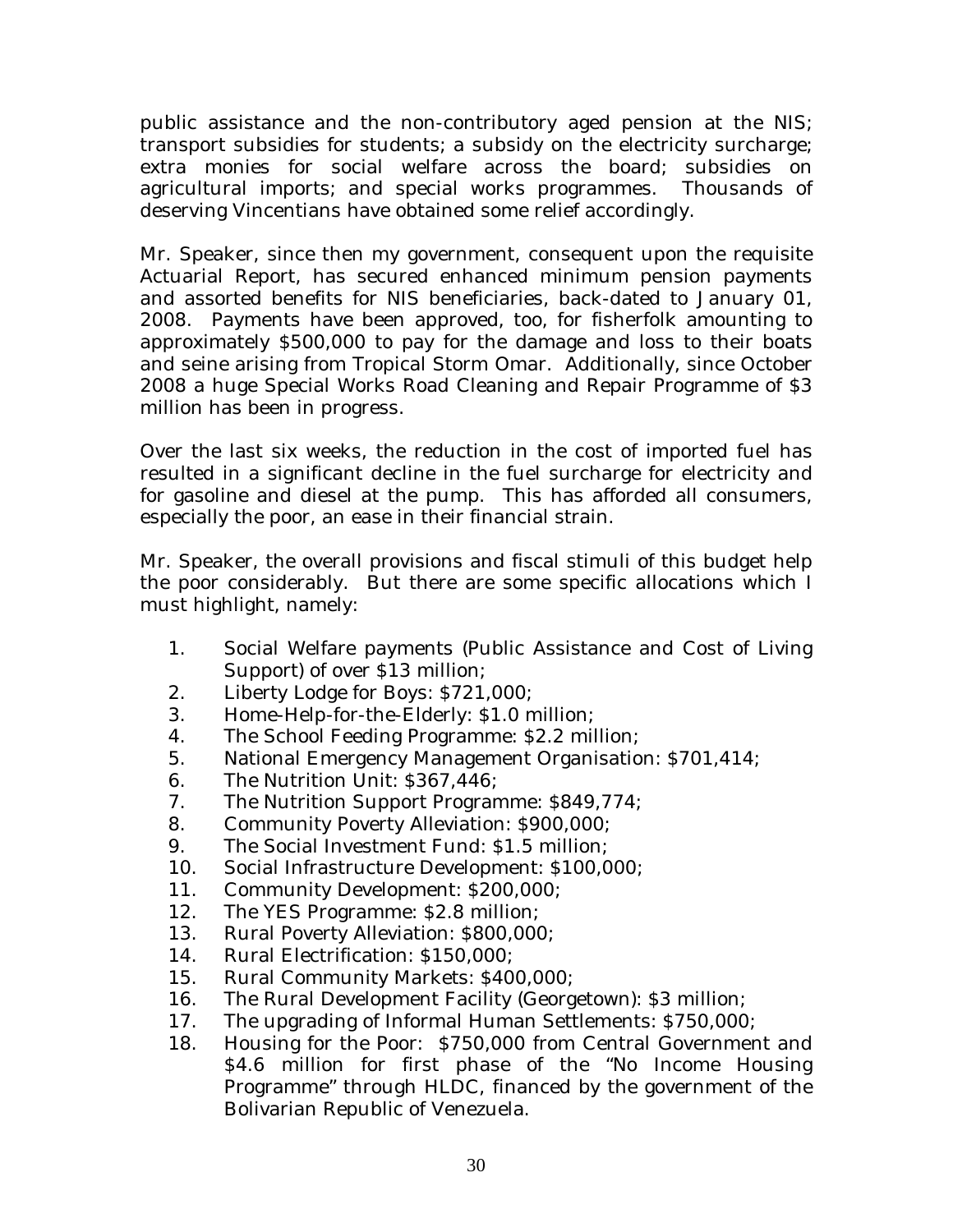- 19. Social Welfare (Transport Subsidy): \$436,800.
- 20. Social Welfare (Medical Administration): \$275,000

These are substantial interventions on behalf of the poor!

Mr. Speaker, Honourable Members, I would like to record my government's profound appreciation for the continued partnership with civil society in the National Economic and Social Development Council (NESDC) in addressing poverty alleviation in a focussed manner. It is NESDC which has fashioned, and published since 2003, the **Interim Poverty Reduction Strategy Paper** which guides my government's War Against Poverty. It is NESDEC, too, which has concluded a most important policy document entitled The Social Contract, to which my government fully subscribes. It is NESDC's veritable financing arm, the Social Investment Fund (SIF), which has done much to assist in this tough and many-sided battle with poverty. It is a matter of regret that the Opposition NDP has attacked NESDC and has pledged to dissolve it, if its forlorn hope of a return to office ever materialises. I urge the Opposition to rethink its position on this vital issue.

Mr. Speaker, undoubtedly the full and published articulation of my government's Strategic Plan for Rural Development and its evolving Strategic Plan on Urban Development will under-gird in the coming years our Nation's just War Against Poverty which it is determined to win!

#### **HEALTH**

Health maintains its place of prominence on the national agenda and the nation continues to make considerable progress in health care delivery despite the many challenges. Our vital health indicators remain stable at a level that is comparable with developed countries: maternal mortality is less than one percent, average life expectancy remains over 72 years and birth rates have fallen over the last 10 years, and infant mortality has declined markedly to 15 deaths for every 1,000 live births. These achievements are attributed to policy initiatives pursued by this administration and the emphasis placed on health care.

Primary Health Care continues to be the main axis of the health care delivery system within the state. The provision of primary health care is free to thousands of our people in their communities, with emphasis on the promotion of good health and prevention of illness. Further, with the assistance of Pan-American Health Organization, the Ministry of Health and the Environment has completed an evaluation of the Primary Health Care System and will use the results of this evaluation to embark on a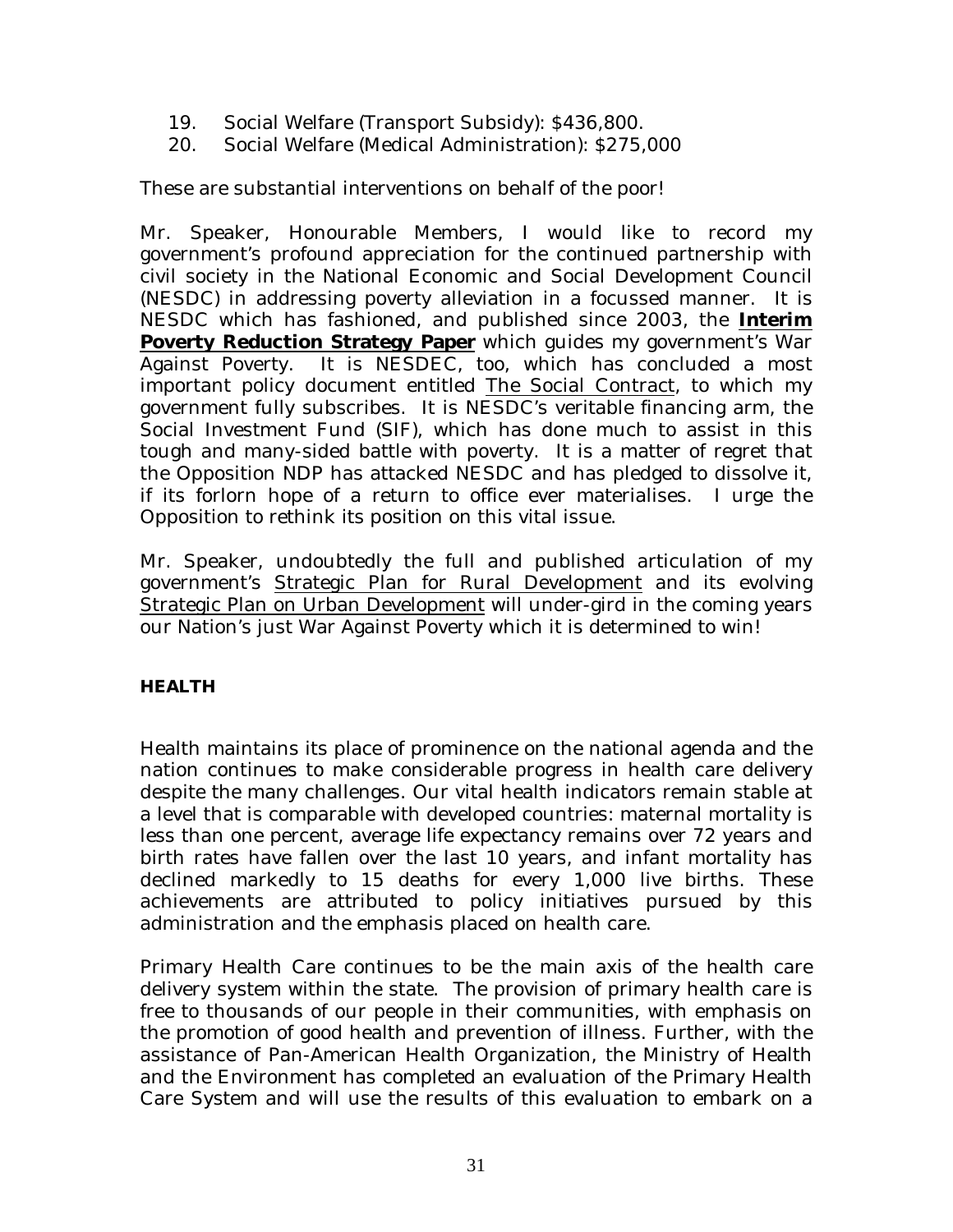project to re-orient service to meet the changing epidemiological profile. These are important components of the Wellness Revolution which was launched formerly in September 2008.

This Revolution has several dimensions, including mental, spiritual, environmental and occupational, and is aimed at reducing the incidence of chronic non-communicable diseases, which has dominated this country's epidemiology profile in recent years. To achieve this, the entire population must work to create the enabling social, physical and economic conditions in support of wellness.

To support tangibly this Wellness Revolution, we have improved staffing in the medical and health services and in 2009, a total of 62 additional posts have been created to strengthen the medical and nursing staff in the Milton Cato Memorial Hospital (MCMH) and the Community Health Services. These new health care professionals include medical officers, staff nurses, ward sisters and nurse practitioners, among others. The emphasis on health and wellness is thus being accorded an ever higher profile as a companion to the Education Revolution.

This Wednesday, I will sign a Financing Agreement with the European Union under the 10<sup>th</sup> EDF programme. The focus of this Financing Agreement is the modernization and improvement of the Health Sector. Under this programme, it is envisaged that the intervention will be implemented through the budget support modality, which will ensure full ownership by the Government, and timely responsiveness to changing needs and priorities in the sector.

The intervention will support the following elements:

- Revision and finalisation of the National Health Sector Strategic Plan.
- Implementation of the National Health Sector Strategic Plan with interventions aimed at modernising the sector such as, among other things, cost containment and sustainable financing with modern accounting systems, rationalization and modernisation of the roles and functions of the Ministry.
- Review and update of Health Sector Legislation.
- Modernisation of ICT for the health sector.
- Quality Assurance and Monitoring & Evaluation for improved planning and management of the sector with evidence-based decision making.
- Development and implementation of a human resource development strategy.
- Finalisation and Implementation of the National Health Strategic Plan.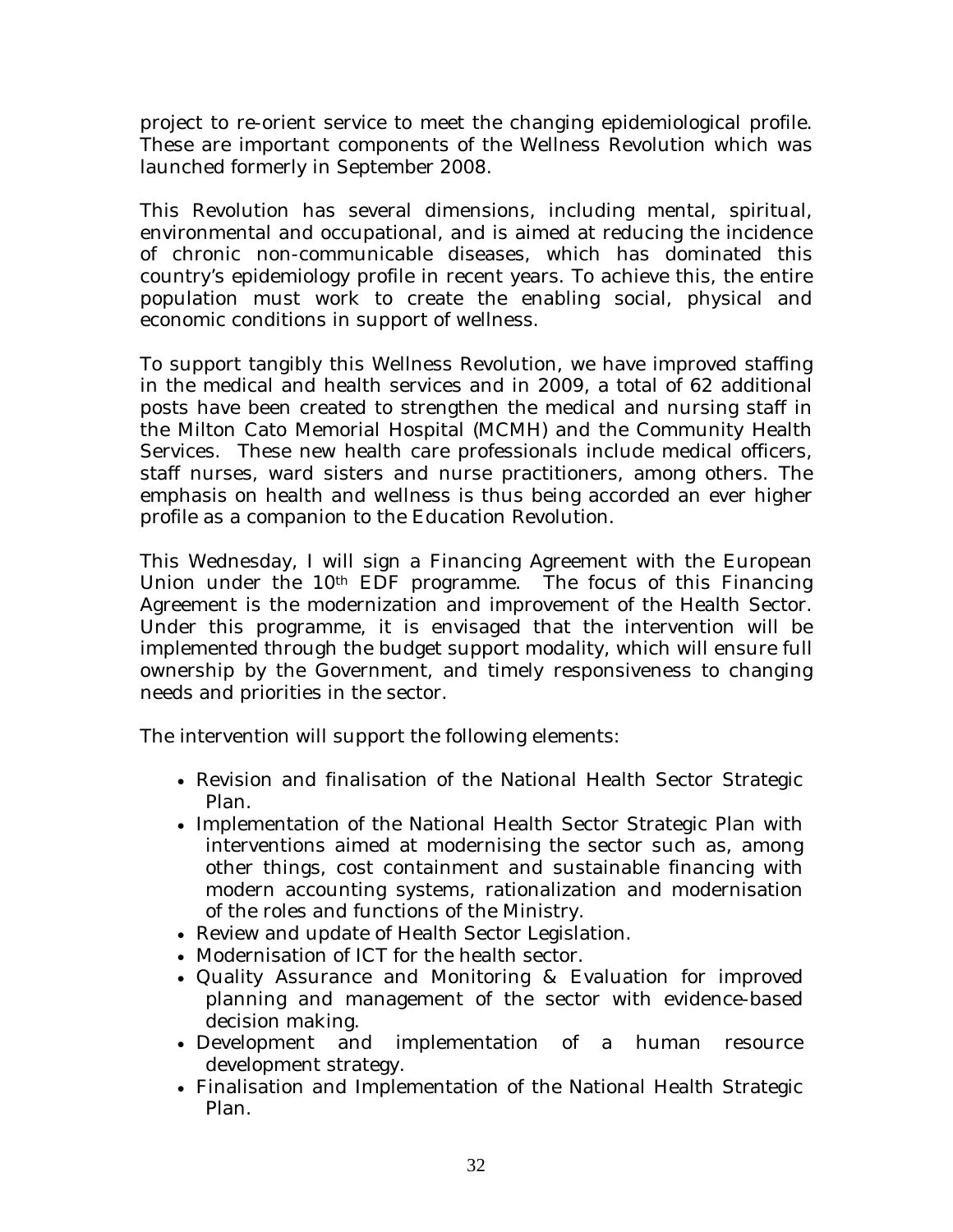• The Programme will look on how to increase the effectiveness and impact of on-going HIV/AIDS initiatives.

Finally, construction work on the Georgetown Diagnostic Medical Complex which continued in 2008, is expected to be completed during the fourth quarter of 2009. This fine facility will, upon completion, provide diagnostic, surgical, laboratory, and dialysis services among other modern hospital services, and will significantly bolster the health care in our country. The estimated cost for the construction of this facility is EC\$15.0 million. The government of the Republic of Cuba is providing substantially all the equipment for this facility. The Cubans have designed this facility to our satisfaction. Currently, the Cuban professionals are spearheading the construction of this Medical Complex. It will be a beautiful 30th Anniversary Independence gift to our people.

#### **HIV/AIDS**

In the first half of 2008, we have witnessed a marked reduction in new cases of HIV/AIDS, despite an increase in the number of person tested.

Although we have revolutionized the care and treatment of HIV/AIDS, the incidence of HIV/AIDS remains an area of concern. The government remains resolute in its fight against HIV/AIDS. It continues to work with local, regional and international partners in the fight against this disease and to minimise the socio-economic impact on individuals and society. Government is currently implementing projects (from the World Bank and other donors) valued at over \$30 million on HIV/AIDS prevention programmes and activities. The National HIV/AIDS programme has gained tremendous momentum and its integrated approach involves various arms of government, Non-Governmental Organisations, Faith-Based Organisations and civil society as a whole. In 2009, emphasis will be placed on the decentralisation of care and service and the government is already negotiating grant funds through the Global Fund to continue the programme for another five (5) years.

#### **WATER AND SOLID WASTE**

One other aspect of the wellness revolution is the production of safe and reliable water supply at an affordable cost for the population. With the completion of the Windward Water Supply Project, we have increased the percentage of the population with potable water to 96 percent. In 2009, the CWSA will embark on further important expansion and improvement projects. Some of these include the first phase of the Grenadines Solid Waste Management Project, the National Water Resource Management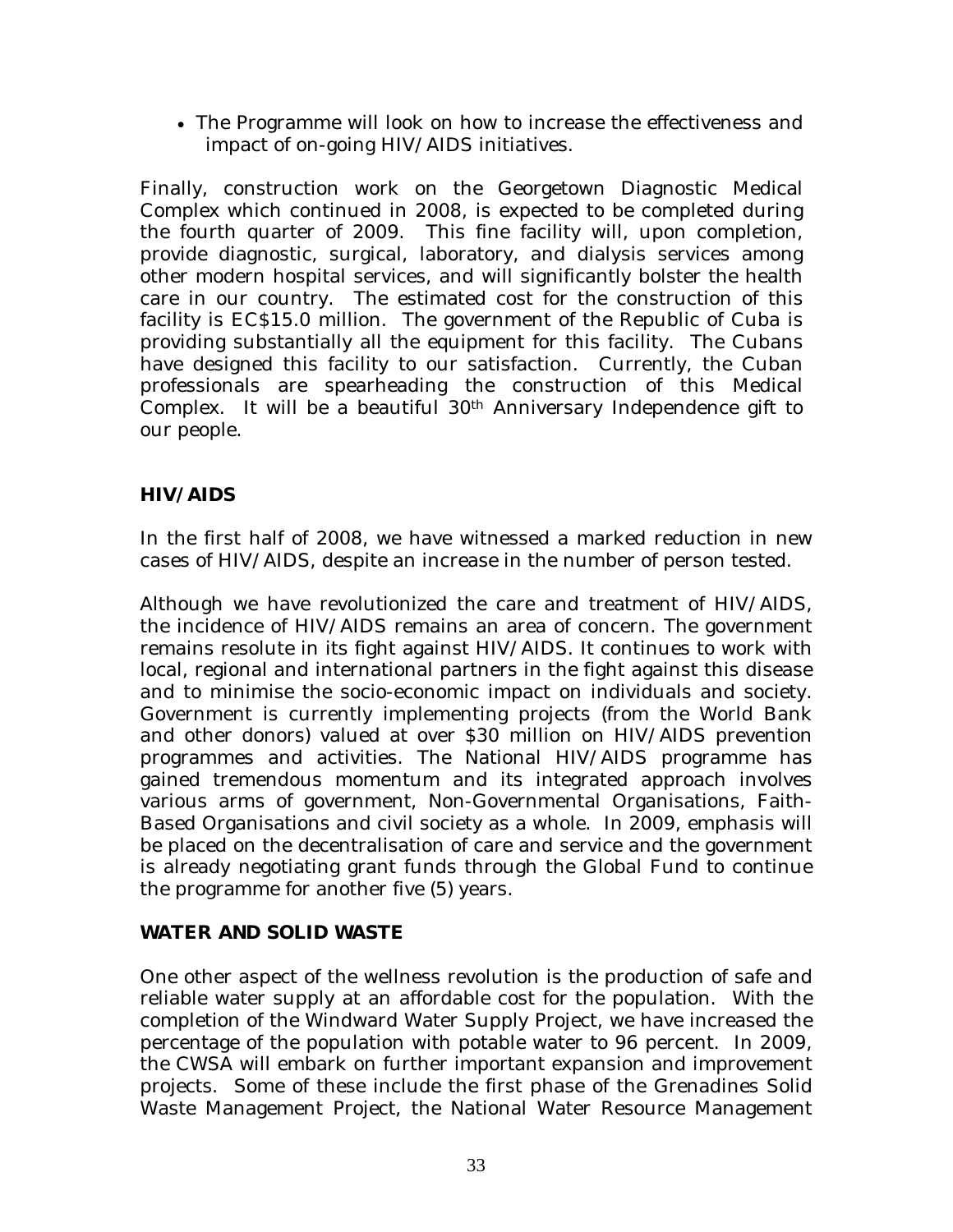Project, the upgrading of water supply systems at Fancy, Dalaway, Hermitage and Layou and a new water supply system at Mamoon to address water shortages in Green-Hill and Upper Largo-Heights.

There will also be significant capital investment in information and communication technology. This will be accompanied by the construction of an additional office building at New Montrose to improve the working conditions for the technical staff of both CWSA and the Solid Waste Management Unit.

#### **DISASTER MANAGEMENT**

For yet another year, St. Vincent and the Grenadines was fortunate to be spared the brunt of each major storm and hurricane that swept the region and we thank Almighty God. Our neighbouring islands particularly Cuba and Haiti were not as fortunate and this government is committed to providing assistance to these countries in their efforts to rebuild.

Despite averting major disaster, St. Vincent and the Grenadines was adversely impacted by several periods of heavy and prolonged rainfall and storm surge(s) from Hurricane Omar. The latter, which brought surges in excess of 20 feet, resulted in an estimated EC\$6.0 million worth of damage to the western and southern coastline, fishing industry and infrastructure. In all instances, the relevant agencies were promptly mobilised to deal with immediate impacts and mitigate further disaster. In this light, our emergency responders have performed commendably.

This government is committed to mitigating the potentially devastating effects of natural disasters. During 2008, we embarked on a programme of systematic vulnerability assessments across St. Vincent and the Grenadines with funding from USAID, Caribbean Open Trade Support (COTS) Programme. The first phase of the project, comes to an end this year and will identify hazards along our coastline, and assess the likely impact of coastal erosion, sea level rise and the effects of storm surges. Steps are also being taken to mitigate disasters from landslides and the National Emergency Management Organisation (NEMO) is currently conducting a *Slope Stabilisation Project* in Paget Farm, Bequia. This UNDP funded project is aimed at establishing appropriate interventions for landslide risk. The focus will be on North Leeward in 2009.

NEMO is intensifying its efforts in disaster preparedness and will fully operationalise an FM Radio Alert Emergency System in 2009. This system, donated by the Anglican Diocese of the Northern Caribbean and Aruba is currently being tested and will allow for communication between NEMO and all key responders in the event of an emergency.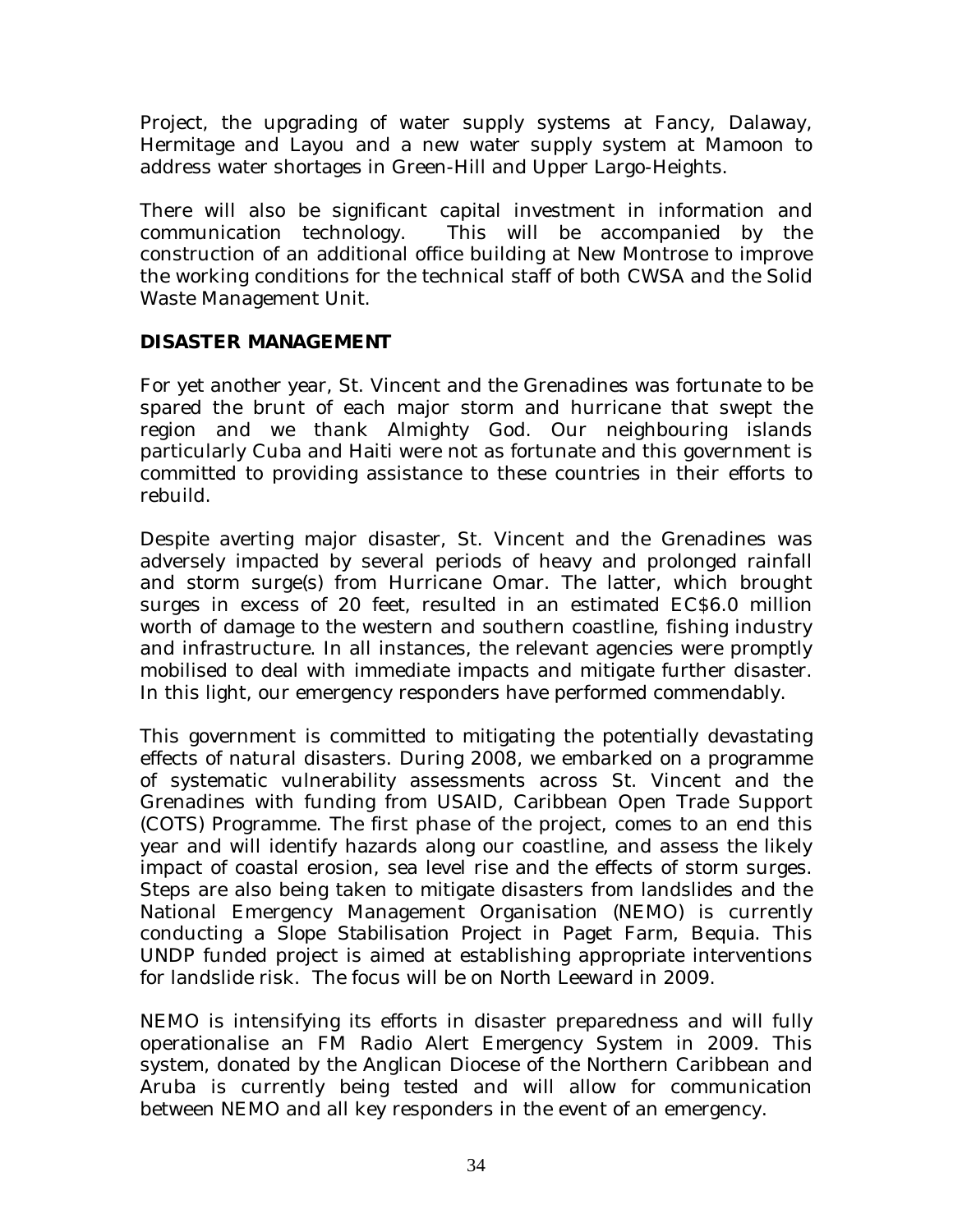Over \$700,000 has been allocated directly to NEMO in the 2009 Budget. And NEMO has the support services of every department or agency of government and all state-enterprises, especially at the time of disasters or emergencies.

#### **ROADS**

In order to achieve economic growth and development, adequate road access is necessary and desirable. In addition, the increase in vehicular traffic necessitates the upgrade of our roads. In light of this, government has ear-marked EC\$25.4 million in the 2009 Capital Estimates specifically for road expansion and upgrade. This is in addition to approximately \$14 million in the Recurrent Estimates for roads, their maintenance, and drains.

During 2008, road expansion and rehabilitation have been hampered by the frequent unavailability of asphalt. Notwithstanding, major work continued including the Windward Highway Rehabilitation, Sans Souci to Diamond, Diamond to Kingstown, Rabacca to Sandy Bay and Sandy Bay to Fancy. Several secondary and village roads were rehabilitated during the year. We are spending more money than ever on road building and rehabilitation, but for several reasons, including lack of financial resources, topography, rainfall and inadequate institutional capacity, there is still so much undone and therefore needs to be done.

From an institutional standpoint, Government moved one step closer to establishing a statutory entity to assume the responsibilities now held by the Roads and Buildings Divisions and related entities, of the Ministry of Works. Further, an Act to establish the Roads, Buildings and General Services Authority was passed in Parliament and a Transition Committee was appointed to oversee the establishment of this Authority. The case is unanswerably strong that some divisions or units in the Ministry of Works as currently configured are not able to deliver optimally especially as regards to maintenance of roads, drains, and buildings. The Ministry seems to be better at the bigger infrastructural projects which it does in conjunction with top-class consultants and contractors and secure funding. Further, there is too much waste, inefficiency, and more, in the smaller repair and maintenance projects. This must be corrected.

During 2009, Government would undertake the following initiatives:

• Establish and operationalize the Roads, Buildings and General Services Authority as a fully functional institution.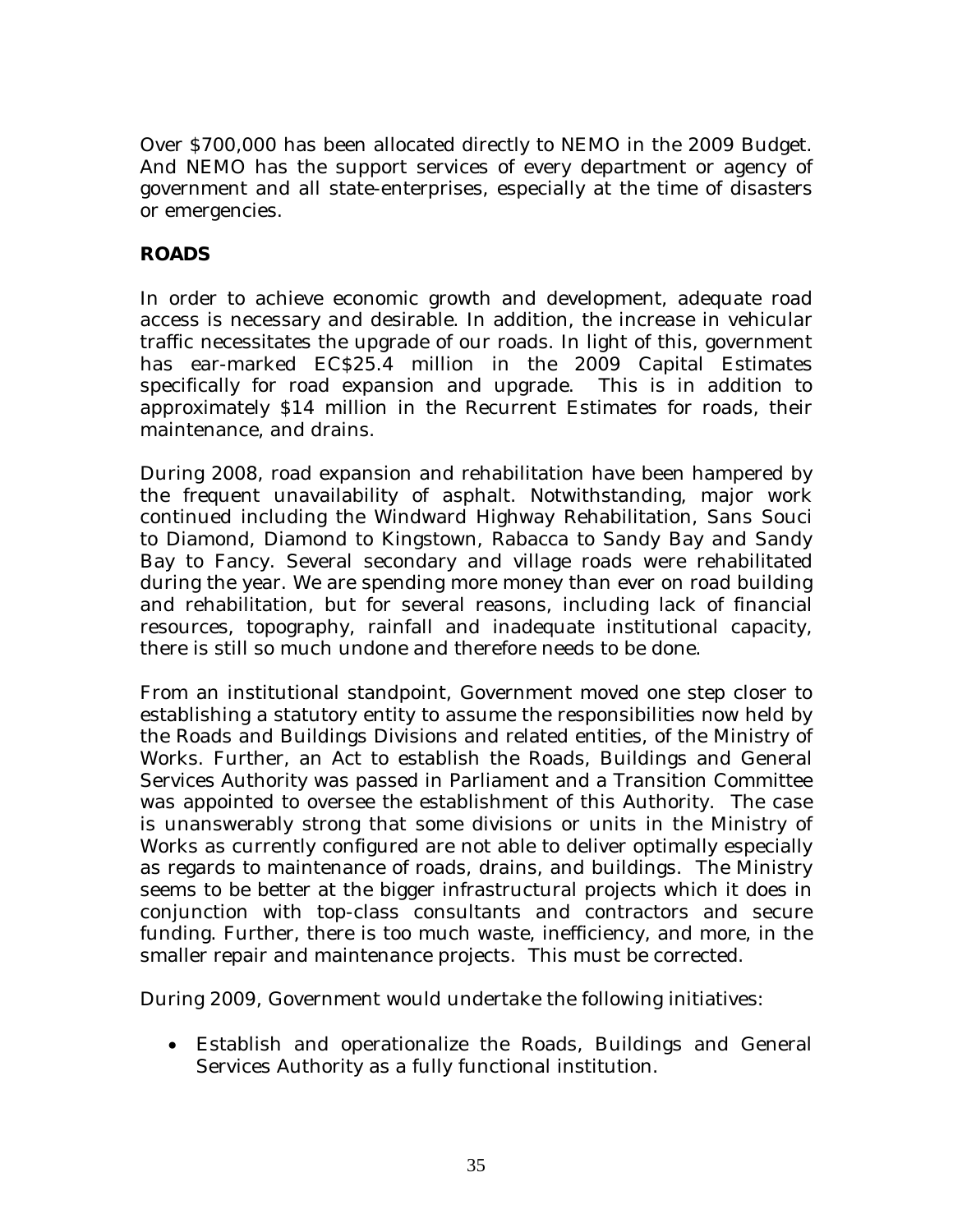- Begin construction of the third and final phase of the Cross Country Road linking the Leeward and Windward sides from Rose Hall to Fergusson Gap.
- Complete Rabacca to Sandy Bay of the Windward Highway Rehabilitation Project. Also, complete the Argyle realignment.
- Commence the rehabilitation of the South Leeward Highway.
- Commence a major feeder road project over a two (2) year period, targeting ten (10) kilometers of concrete road in two (2) phases. This project will focus on work in the Leeward constituencies, North Windward, North Central Windward and Marriaqua.
- Commence resurfacing of twelve (12) kilometers of village roads over a two (2) year period.

#### **ENERGY**

My government is in the process of further elaborating a comprehensive National Energy Policy through the instrumentality of the National Energy Committee, the Energy Unit at the Prime Minister's Office, and VINLEC. It is working, too, in a collaborative manner with regional governments for a Regional Energy Policy.

During the past year the cost of energy and energy related services has been one area that has occupied the close attention of this government. The spiralling cost of energy has impacted every sector of our economy and over the past year the Government has had to make strategic interventions to assist the most vulnerable in our society. In the case of electricity and transportation, these interventions have been applied through subsidies.

Despite the distribution of over 167,000 energy-saving compact fluorescent lamps to domestic customers in St. Vincent and the Grenadines during the first half of 2007, electricity consumption in 2007 was 5.8 percent higher than 2006. All sectors (i.e. domestic, commercial and industrial) saw modest increases. The average Fuel Surcharge Rate paid by customers for electricity in 2007 was 35.5 cents per kilowatthour or approximately 1 cent higher that the previous year 2006. During 2006 VINLEC spent EC\$44.0 million for the purchase of diesel for the generation of electricity, in 2007 that figure rose to EC\$48 million.

During the first ten months of 2008 the consumption of electricity is down 2.2 percent on 2007, and this trend is likely to continue to the end of the year. At the end of October 2008 VINLEC had spent EC\$59.7 million on diesel for the generation of electricity. The cost of diesel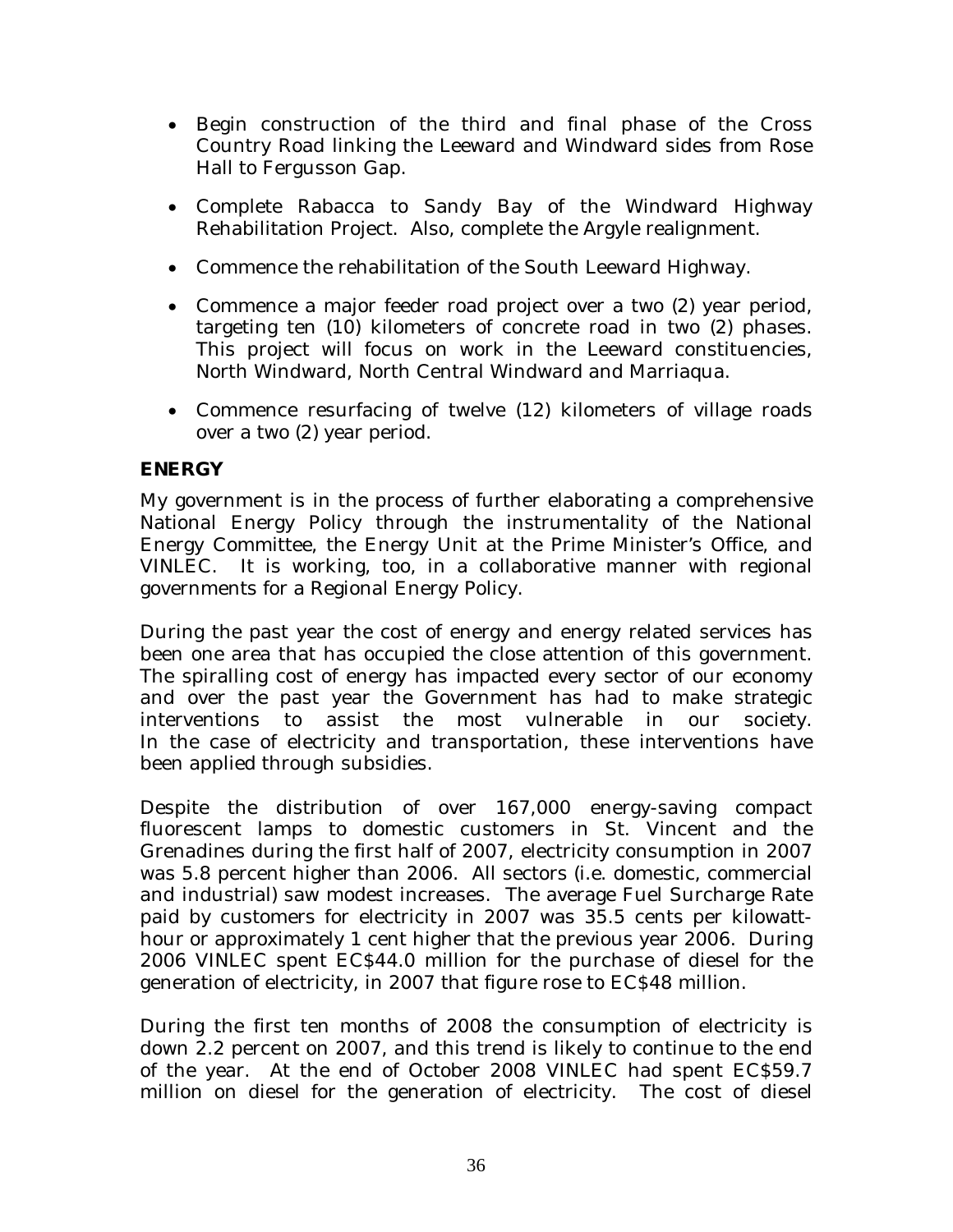projected to year end is expected to be approximately EC\$70.0 million. This significant increase in the cost of diesel has resulted in electicity consumers paying an average Fuel Surcharge of 54.5 cents for the first ten months of the year.

Mr Speaker, there is no doubt that the increases in the price of diesel in 2008 and the resulting impact on the cost of electricity have caused some distortion in our economy and social life in St. Vincent and the Grenadines, in that it has affected economic growth adversely. This Government is committed to finding a solution to reduce the country's dependence on diesel fuel for the generation of electricity. In this regard, the Government has several initiatives in conjunction with other interested parties, in promoting the use of energy from several services.

Within the next few days, VINLEC will be issuing a Request for Proposal to several companies for the development and operation of a Wind Farm of approximately 6 to 8 megawatt at Ribishi Point. If all goes well, this Wind Park could be in operation by the year 2012. In addition to this, VINLEC is requesting the services of contractors for the refurbishment of its hydroelectric plant in South Rivers and subsequently the hydroelectric plant at Richmond. When totally refurbished, the output from these generating plants is expected to increase by approximately forty percent.

The most significant impact on the cost of electricity to customers in this country would be the commercial production and use of geothermal energy. Geothermal offers the possibility of a stable and dependable source of energy at a much lower cost than the generation of electricity using diesel fuel. Mr Speaker, the Government has signed a Memorandum of Understanding with the firm Croghan Energy Limited, for the investigation of the country's geothermal potential. Representatives of the Government and Croghan Energy have been involved in several meetings. A formal agreement is in the offing, and if concluded soon, it is expected that drilling could begin sometime in the third quarter of 2009. There are some prospects, over time, for as much as 55 Megawatts of electricity from the identified Geothermal Area to be commercially produced. This is almost three times the current electricity consumption in St. Vincent and the Grenadines. More and cheaper electricity would stimulate tremendous investment and production.

Discussions are on-going, too, with investors from Germany to produce energy and heat from bio-mas.

While these are the major measures being undertaken by Government to address the cost and supply of electricity, there are several other important initiatives that are in progress or that will be implemented in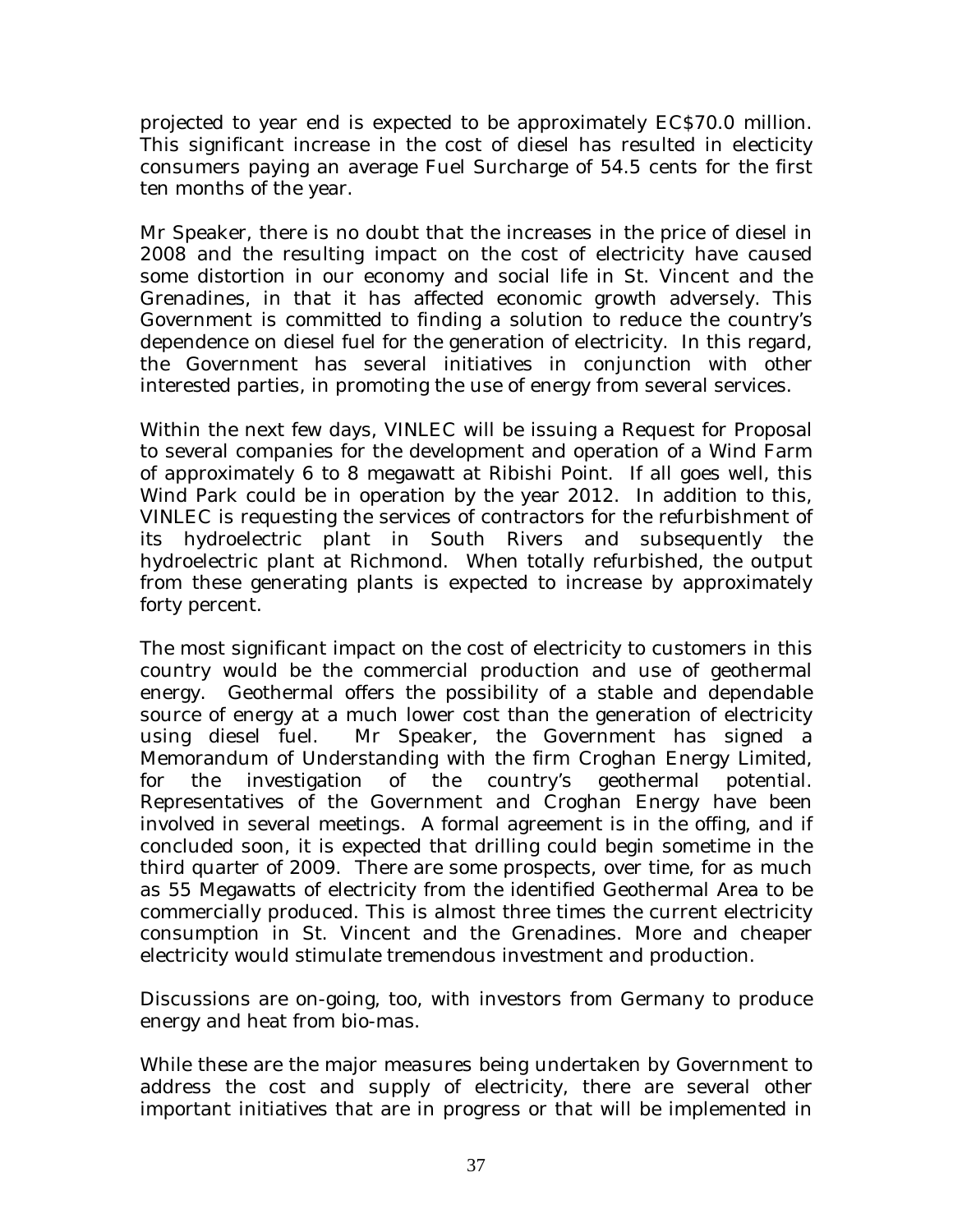2009. One such is the building of the National Fuel Storage Facility at Lowmans Bay. This facility is expected to be completed in the fourth quarter of 2009 and will have the capacity to store 34,000 barrels (1.4 million gallons) of hydrocarbon products inclusive of diesel, gasoline, liquefied petroleum gas, and aviation fuel. With the capacity to receive large volumes of diesel and gasoline in a single shipment at Lowmans Bay, the country is expected to achieve better economies of scale in transportation, and the inherent savings should result in slightly lower fuel prices to consumers.

Mr Speaker, the Government has already announced the removal of all taxes and import duties on solar water heaters and photovoltaic panels and related accessories for the generation of electricity. In addition to this, VINLEC has announced that it is prepared to establish a relationship with individual households and businesses that are interested in installing grid-connected photovoltaic systems. During 2009 VINLEC will be installing a demonstration project at its corporate Headquarters in Kingstown, and the Government will be installing similar systems on some government buildings. Mr Speaker, I would like to encourage individuals and businesses that have the resources to make use of this initiative to use the sun's energy as a renewable form of energy in the generation of electricity and so reduce, over time, their own energy costs and the country's fuel bill.

My government has been engaged in meaningful discussion with a Taiwanese, company, MOTECH, a leader in the field of solar energy on this subject the practical action urgently. Mr Speaker, at the same time that we speak of the need to utilise more renewable forms of energy to generate our electrical energy needs, we must concentrate, too, on ensuring that we provide the infrastructure to ensure safety and security of the country's energy needs. During 2007 the Lowmans Bay Power Plant became operational, and to date VINLEC is extremely satisfied with its performance. Mr Speaker, the country is developing and there are some very important capital infrastructure works that are in progress that will place additional demands on the electricity infrastructure. In this regard, VINLEC signed last week a contract with MAN Diesel for the installation of an additional 8.6 megawatt of diesel capacity at Lowmans Bay. This phase of the expansion of the Lowmans Bay Power Plant is expected to be completed in 2011 and will cost the company some USD 17 million. The company is currently engaged in discussions with some institutions to finance this expansion of the Lowmans Bay Power Plant. This, too, will add to the public sector debt, but such an investment is inescapable and urgent.

In addition to the work completed on the Lowmans Bay Power Plant, the company expects to complete the expansion of its 33 kilovolt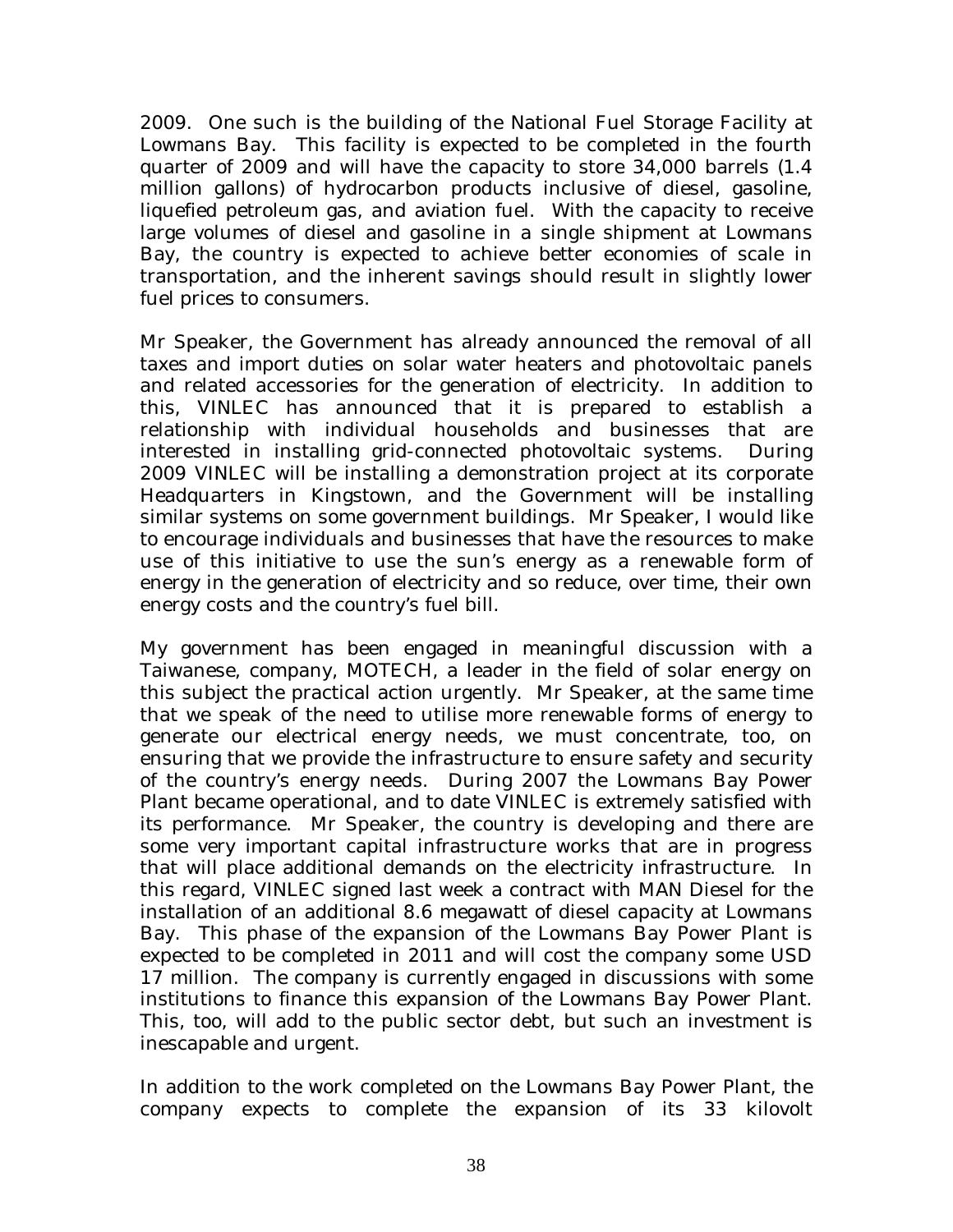Transmission Line and Substations during 2009. This project commenced in the last quarter of 2007, but has experienced some unforeseen delays. Upon completion, this project is expected to cost US\$ 9.0 million with the line extending as far north as South Rivers. Mr. Speaker, meanwhile the Petro Caribe Agreement is being implemented. The people of SVG are benefitting from savings on the deliveries of diesel for the Lowmans Bay Plant, cooking gas (LPG) and financial support. The Venezuelan government is to be appreciated for this remarkable initiative.

In respect of fuel, Cabinet has accepted the recommendation of the Monetary Council of the ECCB for the pricing of gasoline, diesel and kerosene to be done in a timely manner each time there is a change in the imported cost of the products. The price of these products will be adjusted monthly based on the average imported cost over the previous three months and in accordance with the formula which has been in existence for many years.

This three-month moving average will help to smooth out fluctuations in prices. Accordingly, in times of increasing imported cost the retail prices for petroleum products will increase at a much slower pace and in times of reducing imported cost the local retail price will be much slower to adjust.

In this collection I am pleased to announce that in light of the reduced cost of imported fuel prices for gasoline, diesel and kerosene will be reduced by \$1.60, \$1.50 and \$1.55 per gallon respectively with effect from 4 December 2008. This is the third adjustment that we have made in the past six weeks amounting to \$3.50 per gallon for gasoline and \$2.50 per gallon for diesel, per gallon, and we look forward to further downward adjustments in the coming months once the price of crude oil maintains it downward trend.

#### **TELECOMMUNICATIONS**

Just a few years ago we witnessed the dismantling of monopoly in the provision of telecommunications services in our country. Since then we have been benefiting tremendously from sharp competition in the market. Costs of telecommunications services provided have declined significantly and citizens and businesses are taking advantage of these reductions. The liberalized environment caused a seismic shift in customer loyalty and the preferred medium of communication. As a consequence, the use of the fixed-line services declined but at the same time the demand for internet services and cellular has grow.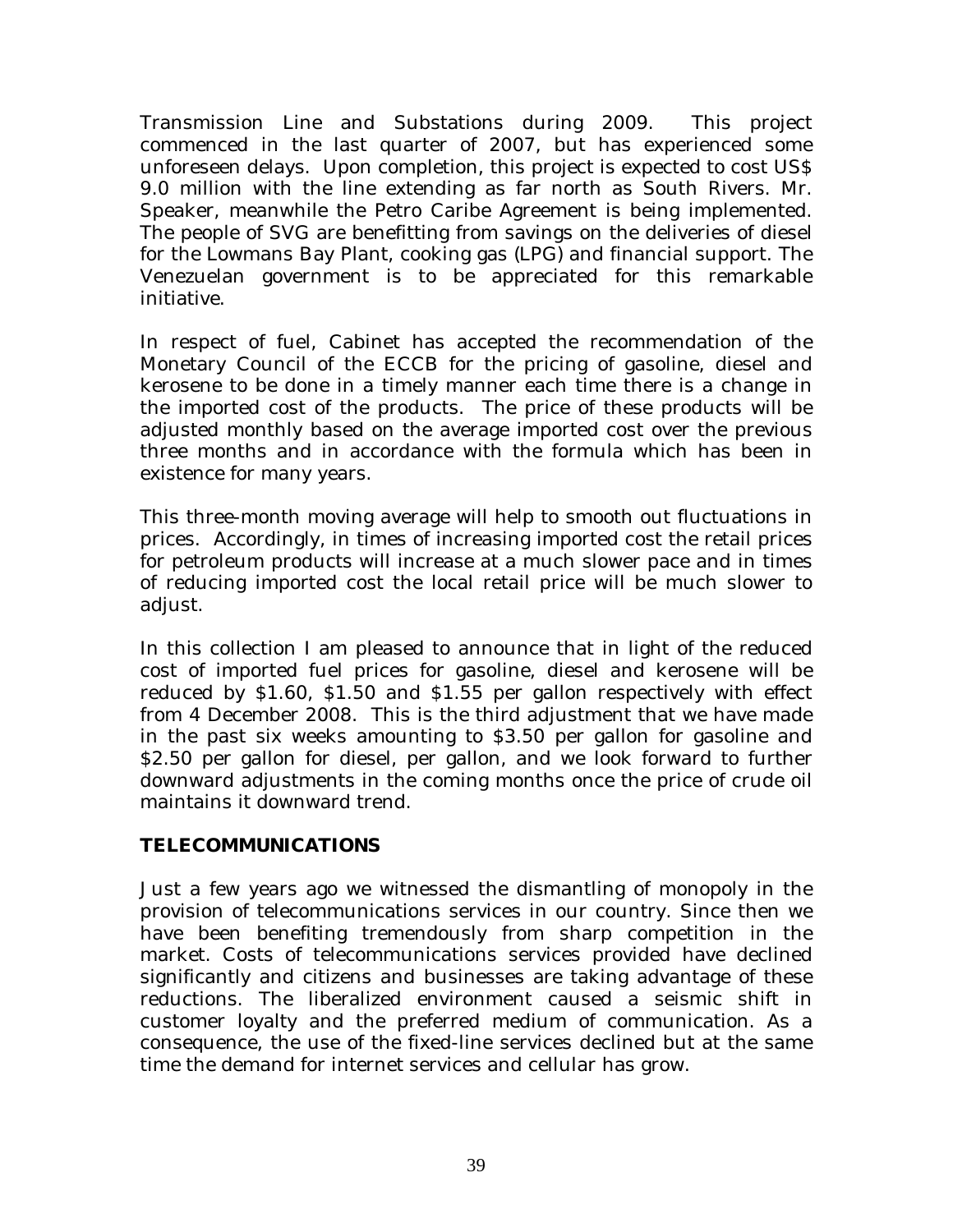To keep pace with these developments, the government has been modernizing its IT system in order to ensure the productivity and efficiency in the delivery of public services. The government has embarked on a campaign to interconnect all government-owned buildings and long-term-leased spaces in Kingstown. Also we will be moving towards the introduction of e-services to aid both the public and private sectors.

In our efforts to modernize the economy, special emphasis is being placed on the development of an Information and Communication Technology (ICT) Program. This program will create the appropriate environment and attract the pool of talent necessary to make it effective and sustainable. The Government of St Vincent and the Grenadines has received a grant of 4.5 million euros (approximately EC\$14.0 million) for the programme which has a special emphasis on the development of small businesses. Other components of this programme include:

- 1. Business skills development and e-business incubators;
- 2. The construction establishment of a national ICT training and incubator facility;
- 3. Business-oriented, e-government initiatives;
- 4. Networking and experience sharing.

Construction work of the facility at Diamond will commence early next year. A contract has already been awarded for this purpose.

The National ICT Advisory Forum (NICTAF) has been established. This body comprises persons from the public and private sectors and civil society.

Mr. Speaker, Honourable Members, the Ministry of Telecommunications, Science, Technology, and Industry has grown by leaps and bounds since its creation in 2001 by this government. At first, some not appreciating its strategic significance for the building of a modern, post-colonial economy scoffed at it derisively as a "Mickey Mouse" Ministry. Obviously, the mouse has roared and is now being lionised.

This Ministry has been allocated hefty sums in the 2009 Budget. Its recurrent budget is \$5.1 million or almost \$2 million more than its actual recurrent spending in 2007 and its capital budget for 2009 is \$14.7 million.

This Ministry has under its wings, among other vital departments or agencies, the following: The Bureau of Standards; Industry; the Information Technology Services Division; Science and Technology Division; and the National Institute of Technology. It is the Ministry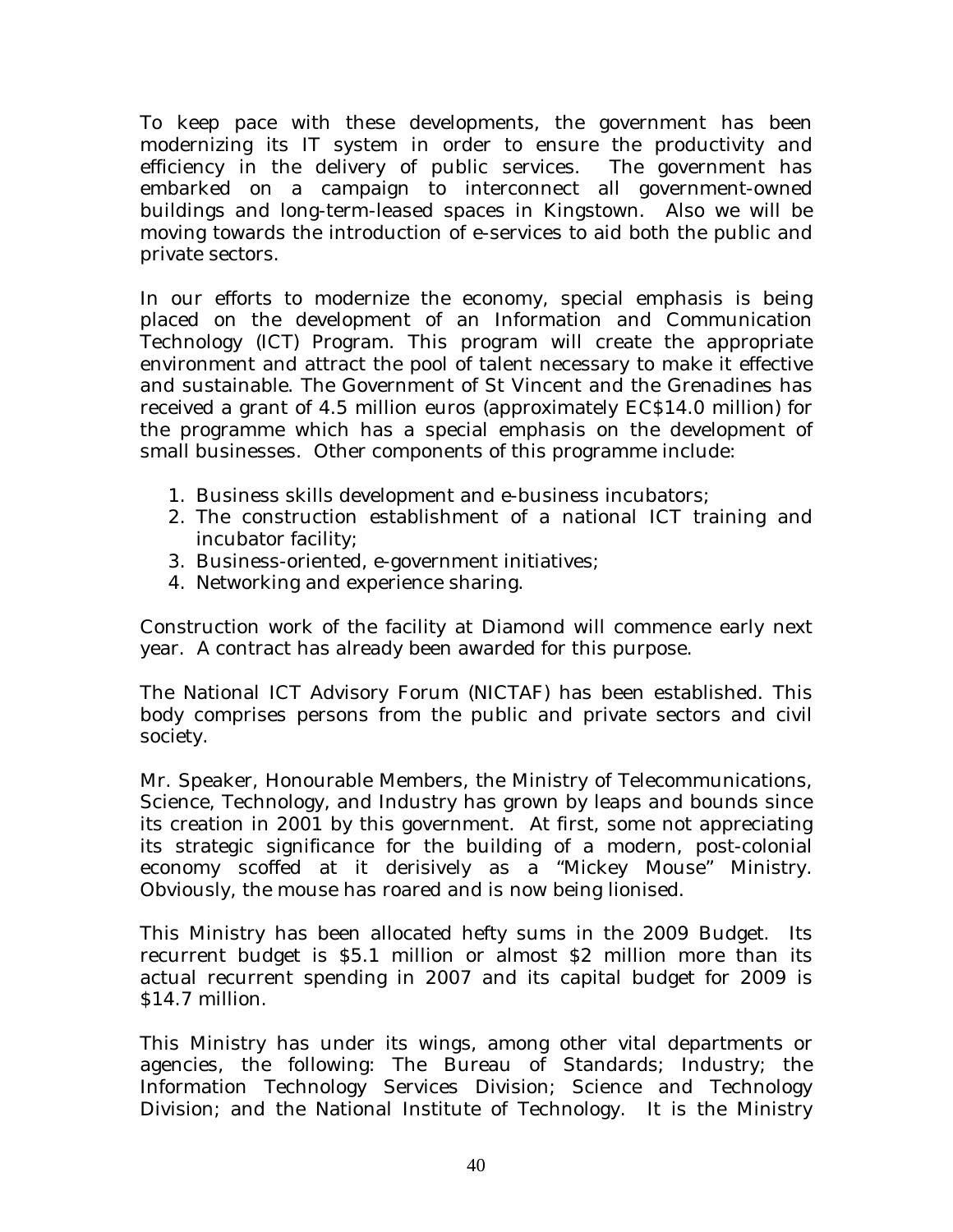which interfaces with the hugely important telecommunications regulatory bodies, namely, the Eastern Caribbean Telecommunications Authority (ECTEL) and the National Telecommunications Regulatory Authority. It is the parent Ministry, too, for the Centre for Enterprise Development (CED).

Mr. Speaker, the revolution in information technology world-wide has spawned a range of services in this sector in St. Vincent and the Grenadines. Talented young entrepreneurs and professionals have gravitated into this business on their own or as employees in relevant service providers. My government is determined to provide them with every possible assistance, financial or technical.

One IT-based industry located in Kingstown, Discovery Works (Legal), employs over 320 Vincentians, including several university graduates and technologically-trained persons. It occupies two storeys of a fourstorey building which stands on a quarter of an acre of land. Its core business is to process and arrange sophisticated data of a special type for its American customers. Its competitors are in India and elsewhere. Similarly, too, the Blue Sky Call Centre is another example of a modern information technology provider for the international market.

#### **PUBLIC SECTOR REFORM**

Public sector reform is paramount to sustaining development in St. Vincent and the Grenadines. As such, Government is committed to transform the Public Service into a dynamic, efficient and principled organization capable of delivering quality service. Government is also committed to the development of the appropriate human resource mechanisms in the Public Service to attract, develop and retain a cadre of professionals that is more responsive to the needs of the population.

In 2009, Government will continue the quest of achieving excellence in the Public Service. This would be done through building on quality work done to date, as well as revolutionizing human resource management to enhance the efficiency and effectiveness of service delivery. Accordingly, the following objectives would be pursued:

- Improve communication links between the public service and the citizenry.
- Optimise the use of knowledge and skills of all who demonstrate the potential for excellence through facilitating recruitment, selection, placement and retention of quality workers, as well as developing appropriate programmes for officers who do not meet the requisite standards.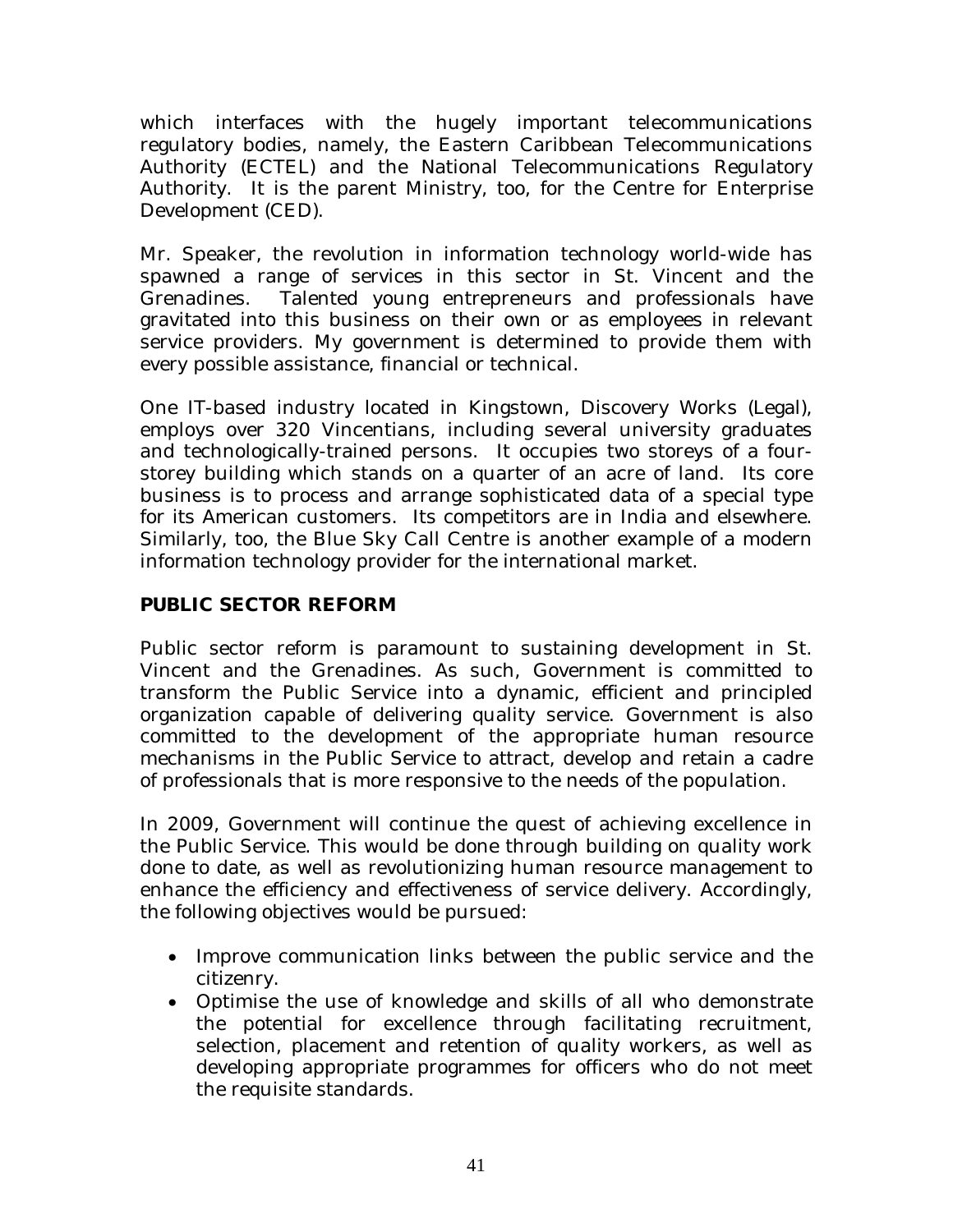• Improve the management of the public service by updating and modernizing public service statutes and regulations.

To facilitate these policy initiatives, Government will produce a comprehensive Human Resource Management Policy strategy. This strategy will be used to guide the functions related to human resource management. The document will also blend regional and international best practices into a local environment.

Restructuring of the public service, in recent years, has been far reaching. On the one hand, the reforms have involved economic restructuring and on the other hand, they have involved administrative restructuring through the creation of reformed organizational and institutional arrangements for managing and steering the public sector. In this manner we have made significant progress in public management reforms, although much remains to be done and customer's oriented public services are still some way off. That said, there are encouraging signs of progress along the following lines:-

- The state bureaucracy is being streamlined and its attention focused on improving service delivery.
- Reclassification of the public service has established the principle of an output-based system and we are now adopting modern, updated, quality standards and best practices for some public services.
- Allied to the reclassification exercise, performance measurement and pay although at the early states have been embraced by this government and is seen as a key element in the modernization of public services.
- Measures are strengthened to detect and punish public officials involved in corruption.

## **Youth**

The largest slices of the national budget are in fact related to youth through the Education Revolution and the Ministries which touch and concern young people in one way or another. This is, as it should be, since young people between the ages of 15 and 35 years constitute the largest age cohort of the population. The addition of all children between the age of 15 years emphasises the overwhelming youthfulness of the population as a whole, although proportionately the elderly and senior elderly segments of the population are growing fast because people are living much longer than hitherto.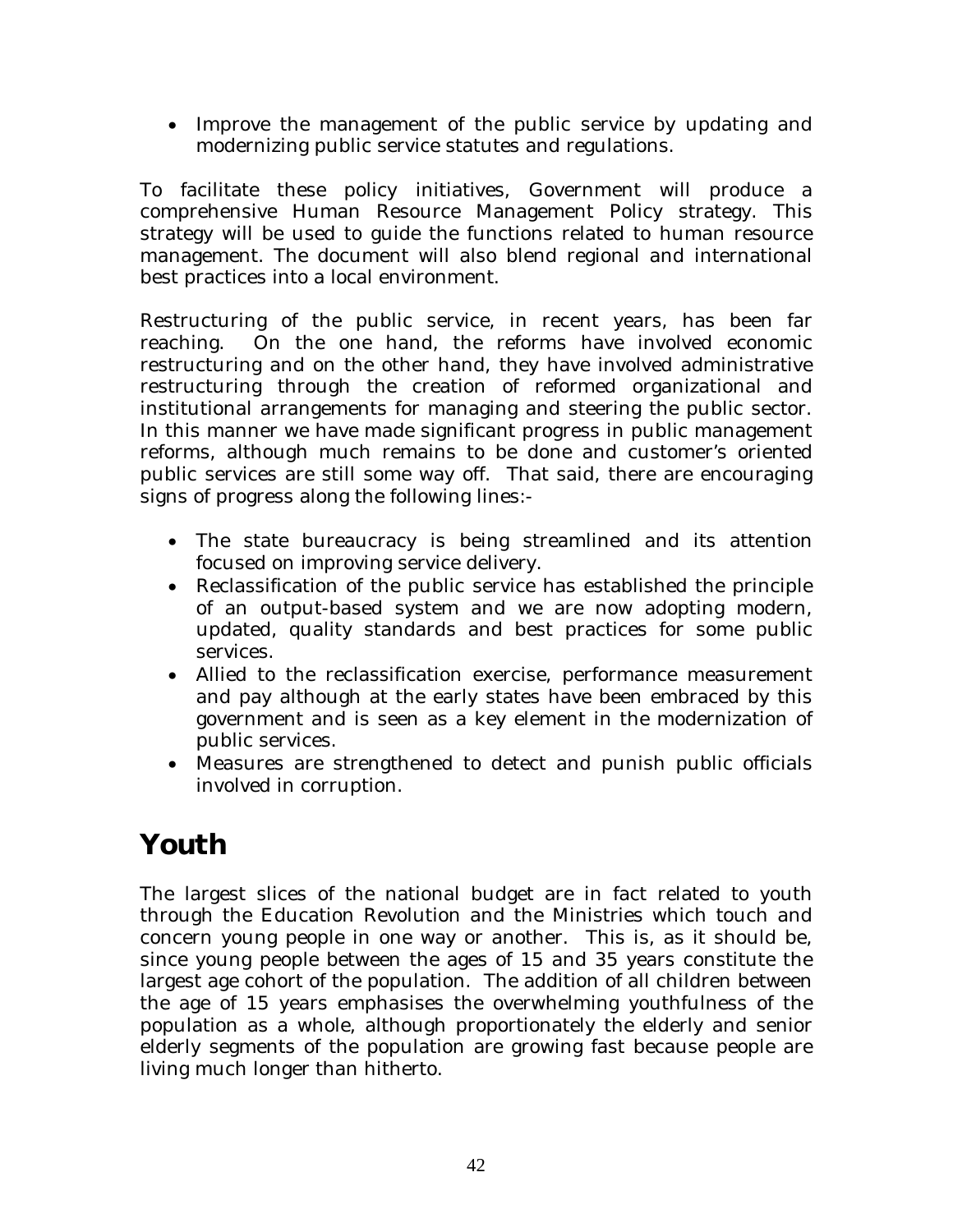Mr. Speaker, in the 2009 Budget, sizeable sums of money have also been directly allocated to the category "Youth" and associated areas of Sports and Culture. Together, this amounts to \$7.6 million which includes \$2.8 million for the YES programme; \$710,000 for the National Sports Council; and \$550,000 for the Carnival Development Corporation. Additionally, the National Lotteries Authority spent in excess of \$2 million dollars in its last financial year on sports and culture; the Social Investment Fund (SIF) has ploughed more than \$2.5 million this year on youth and sporting facilities; the Special Development Projects at the Prime Minister's Office allocate considerable sums routinely to youth, sports and culture; the Ministry of National Security has assigned \$150,000 in 2009 to "Pan Against Crime", and the private sector contributes immensely, annually, to the youth, sports and culture. It is no wonder, therefore, that things are more than alive for youth, sports and culture in St. Vincent and the Grenadines under my administration. The poetic summation of William Wordsworth is an apt reflection of this reality:

*"Bliss was it in that dawn to be alive; But to be young was very heaven"* 

To be sure, there are real challenges to the youth such as unemployment for too many; the propensity of a small number of them, especially males, towards crime; dysfunctional families in some cases; and an insufficiency of opportunities for personal advancement. Still, much more opportunities than ever for the young have been opening up under my government and young people are progressing in innumerable ways, including their amazing creativity in diverse disciplines, as never before in the history of St. Vincent and the Grenadines. They are the jewels of our present; our inheritors and our protectors for the future, which of all times must not be desecrated.

Mr. Speaker, the review of the Result Indicators for 2008 in the Estimates briefly sketch the performance of my government regarding youth and related subject areas. Specifically, for the fiscal year 2009, the Ministry of Youth Affairs will focus on:

- Working with the National Youth Commission and other umbrella youth organisations in revising the National Youth Policy;
- **Establishing the National Youth Foundation;**
- **EXECUTE:** Lifting Further, the Youth Empowerment Service (YES) Programme to incorporate more decidedly civic education and entrepreneurship;
- Continuing and broadening the implementation of a comprehensive " Youth on the Block" programme,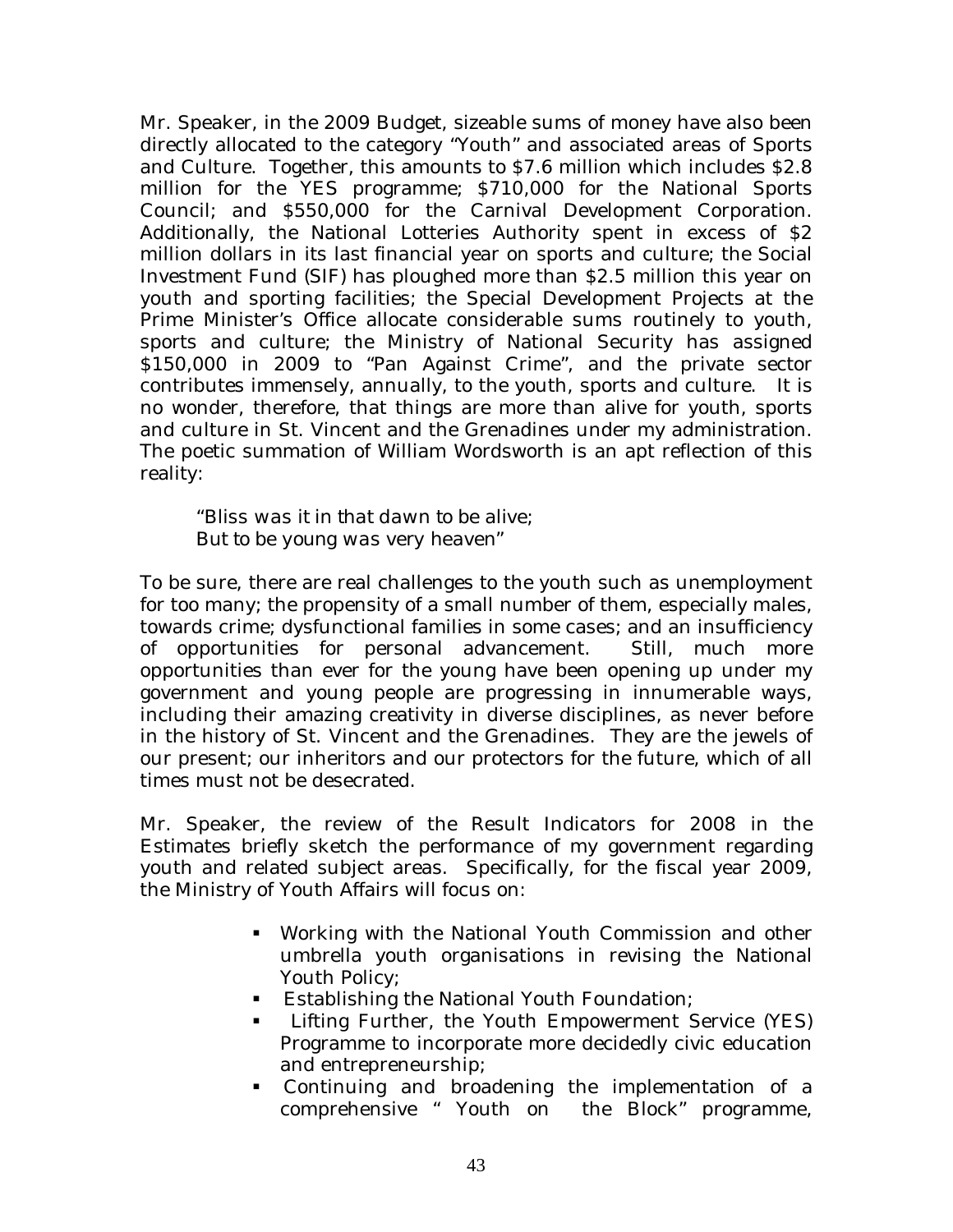tapping in on resources from other State agencies and public enterprises such as SIF, National Lotteries, the National Sports Council, the Micro- Enterprises Loan Programme (MELP) at the National Commercial Bank, the Land Bank, and the Centre for Enterprise Development (CED).

- Involving the youth full in "Vincy Home Coming 2009".
- Developing further, and implementing a many-sided programme in sports and Physical Education;
- Working closely with the Ministries of Health, Education Culture, Housing, Technology and Industry, Agriculture and Fisheries, National Security, and the Prime Minister's Office on a range of youth-related activities.

Mr. Speaker, Honourable Members, the policies and programmes of the youth and connected activities can only be truly accomplished if the relevant civil society organisations are fully engaged in them. It is for this reason, among others, that my government provides grants and other supports to several such organisations including the National Youth Council, the various disciplined non-military groups like Boys Scouts and Girls Guides, Our Lady of Guadeloupe Home for Girls (\$30,000), and Marion House (\$75,000). We support, too, all sporting organisations materially. The SVG Football Federation, for example, can attest to this.

Mr. Speaker, one unsung but most remarkable area of youth development, effected this time through the Ministry of National Security, concerns the Cadets. In 2001, there were less than 100 members of the Cadet Force. It was in a state of decline despite the heroic efforts of its leaders. It received little or no support from the then Government. Today, the Cadet Force has an active membership of over 450 young men and women, including a Marine Corps. It has been strengthened institutionally and has been provided with much supportive resources. A modern headquarters for the Cadets is in the offing. And in this year's budget an amount of \$100,000 has been allocated to the further development and expansion of the Cadet Force.

Mr Speaker, Honourable members, there are some things of which a Government as progressive and people-centred such as this one cannot do enough. These include: The provision of social welfare assistance, including building materials; road improvements and drains and back walls; housing; educational and medical services; support for culture; and, physical sporting facilities.

No government in the history of this country has spent so much in so short a time on sports facilities like my administration. Last year, we completed a comprehensively rehabilitated Playing Facility at Arnos Vale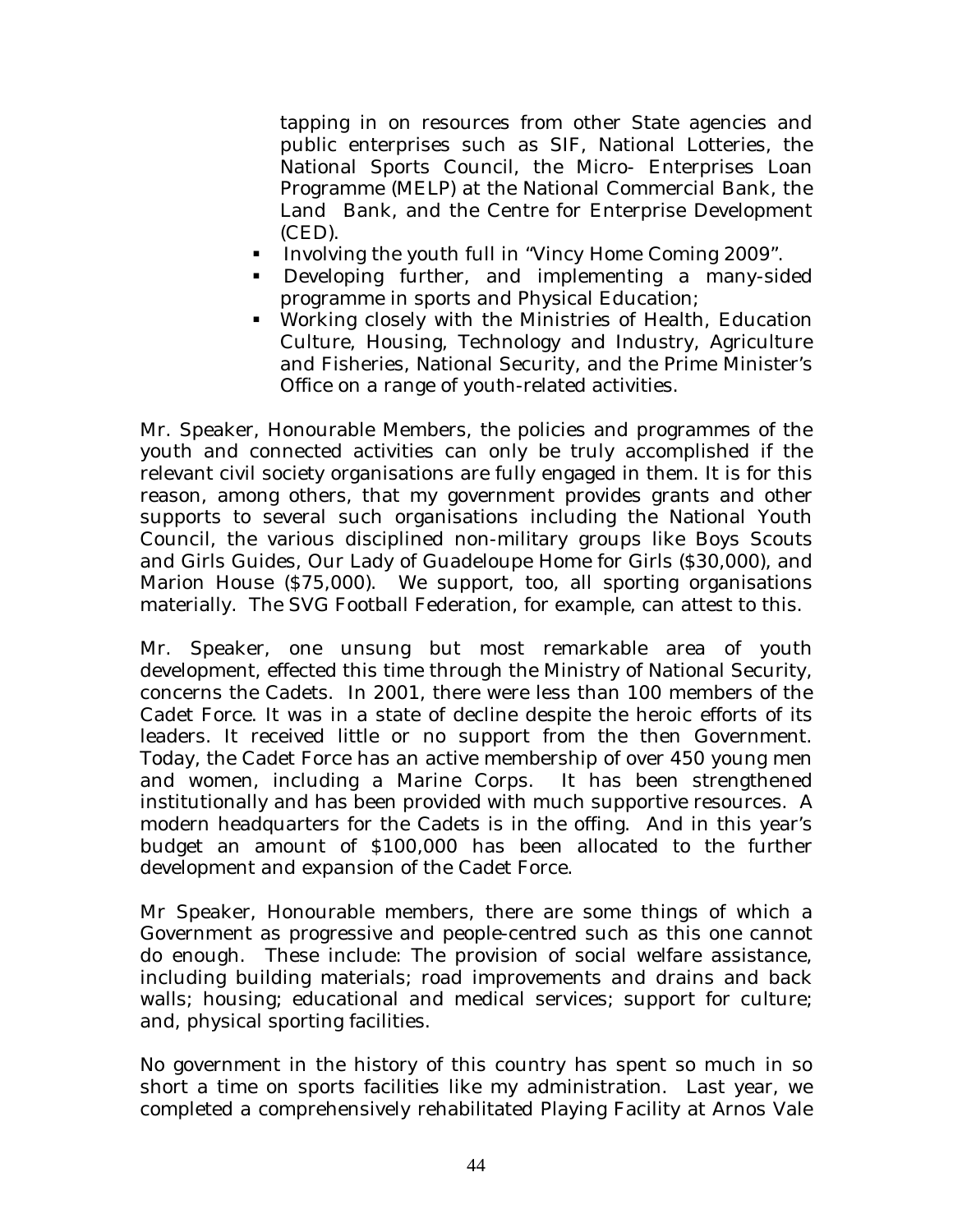in time for the Cricket World Cup at a cost of some \$55 million. Substantial upgrade were also done at Stubbs, Sion Hill, and Arnos Vale II. Currently prospectively in the next year we are addressing playing fields throughout St. Vincent and the Grenadines including Georgetown, South Rivers, Park Hill, Colonarie, Mt. Grenan, Sharpes, Buccament, Cumberland, Bequia, and Canouan. Further, the National Stadium Project is on track although we are expected to start-up construction fully at the earliest, very late next year or in early 2010. Additionally, several hard courts and schools' sporting facilities are being upgraded. This is a heavy work programme. Still, it is not enough but it is the most which we can realistically get done at the moment.

#### **NATIONAL SECURITY**

The Government of St. Vincent and the Grenadines is fully committed to be tough on crime and on the causes of crime. In this regard, we stand resolute to the cause of tackling head-on the criminal-minded elements in our society who will seek to destabilize the peace and tranquility of this blessed land.

An analysis of the current situation as well as the creation of mitigating measures against criminal activities demand collaboration at all levels. They demand a concerted effort locally, regionally and internationally; since criminal activities know no boundary and our region and neighbourhood is increasingly dangerous. This fact has been recognized by governments throughout CARICOM. This is manifested through the identification of a Plan of Action and a joint declaration which address the following:

- Maritime and airspace cooperation and asset sharing among CARICOM members.
- The rapid deployment of a regional joint security force.
- A region-wide information campaign against crime.
- Maximizing the use of information technology to fight crime.
- Engaging international partners in the fight against crime.

Furthermore, the Government of St. Vincent and the Grenadines in collaboration with our regional partners will operationalize at least two (2) radar systems on mainland St. Vincent. Moreover, a fully manned command system would be in operation to support this radar system. This command system would be connected to the regional security system to facilitate rapid deployment of security forces when necessary.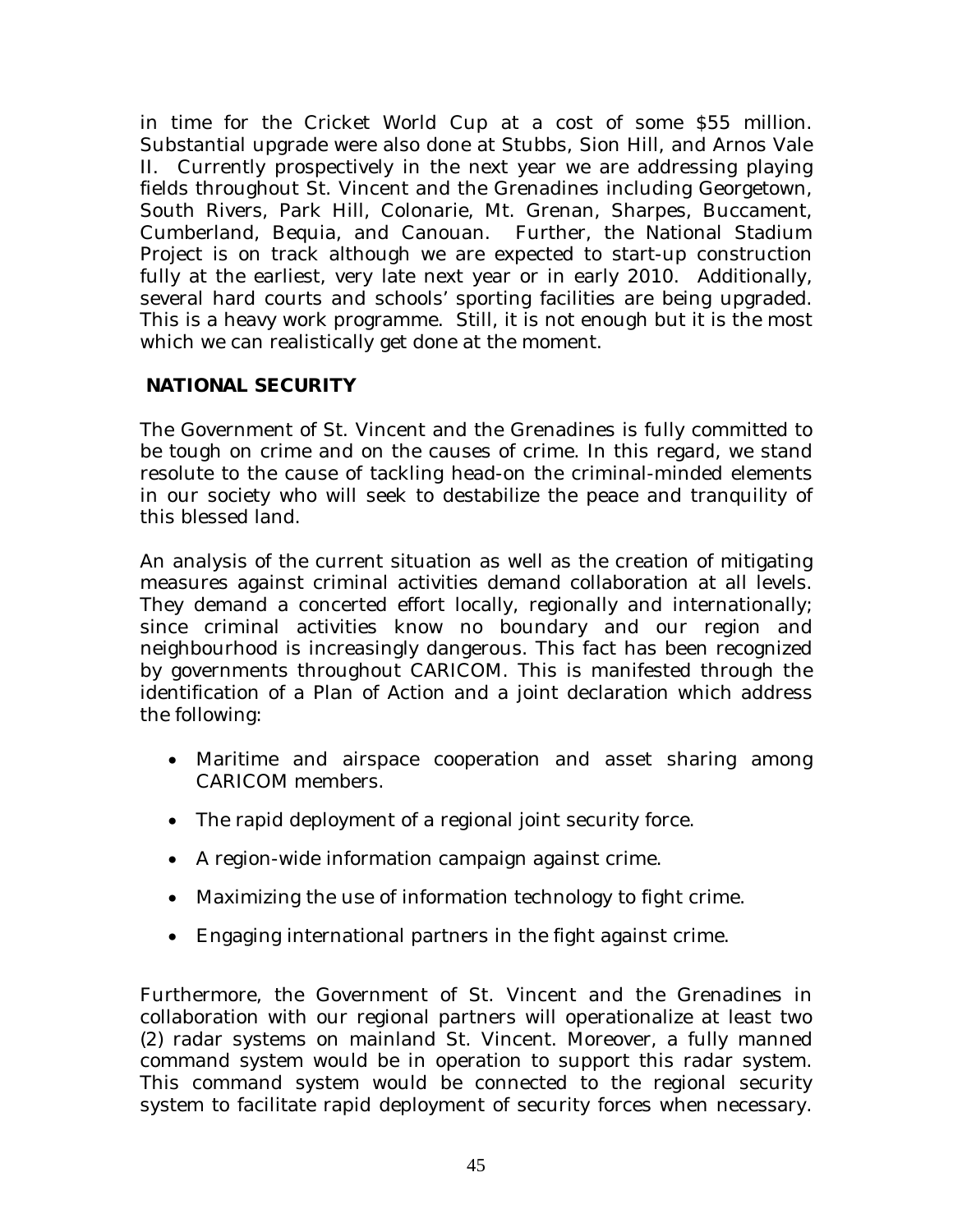It is imperative that we substantively enhance the security of our coast. Therefore, we would supplement the establishment of the radar system with a continued upgrade of our fleet of coast guard vessels. With these interventions, continued success of interceptions and seizures, along with rescue missions at sea by our Coast Guard would undoubtedly be even more effective.

Additionally, the following areas would continue to receive specific attention for our security forces:

- Training in specialized areas with regards to crime scene management, firefighting techniques, school safety/security, human resource management.
- Continuing the reform of the Royal St. Vincent and the Grenadines Police Force.
- Further implement the main elements of the 14-point Strategic Plan on crime control and prevention.
- The completion of the Questelles Police Station.
- Continuation of work on the Georgetown Police Station.
- Commencement of work on the Union Island Police Station.
- Rehabilitation of other police stations.
- Strengthening the excellent work of the National Commission on Crime Prevention (NCCP).
- Expanding the successful "Pan Against Crime" initiative.
- Developing further the Cadet Force.

One of the most critical security issues facing our nation is the over crowded Prison with a population hovering around 390. This situation is totally unacceptable. It is for this reason that we have pursued the construction of the Modern Correctional Facility at Belle Isle. It is now anticipated that early in the New Year 2009, the transfer of some 288 Minimum Security Prisoners will be realized. A Transition team with technical assistance from the British Government is in place.

In the 2009 Capital Budget, expenditure on security amounts to \$22.5 million, or 14.4 percent of the total capital budget. Recurrent spending on the Police (inclusive of the Fire Service and Coast Guard) for 2009 is estimated at \$31.4 million and a further \$5.4 million on the Prisons.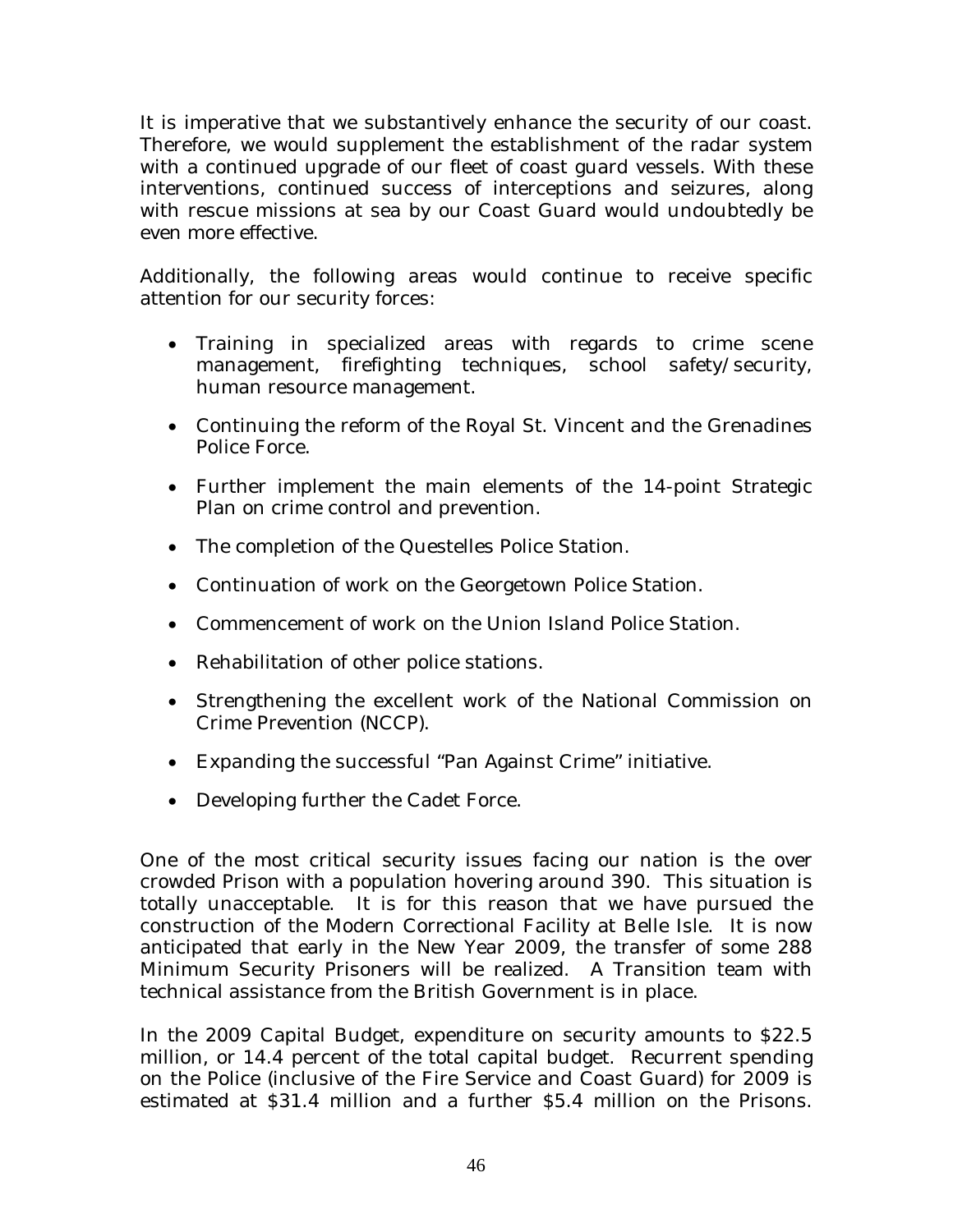Together, Police and Prisons account for \$36.8 million or 6.6 percent of the Recurrent Budget. These are significant sums spent to protect our people and to assist in the maintenance of law and order and to provide the safety and security necessary for legitimate economic activity to flourish.

#### **PUBLIC DEBT**

The outstanding public sector debt, that is, the public debt of the central government and State enterprises, is estimated to have increased by \$74.14 million when compared with the year ended December 31, 2007.

The sources of the growth in the public debt over the past year are as follows:-

- 1. An additional loan of \$40 million to the state-owned National Properties Limited from the National Insurance Services for the International Airport Development Company (IADC) in respect of the construction of the Argyle International Airport. This loan constitutes bridging finance for the IADC on the airport project and is to be repaid from the sale of lands owned by National Properties. This loan is backed by a mortgage on some of these lands and by a government guarantee.
- 2. A loan of \$14.6 million from the State-owned National Commercial Bank to the State-owned SVG Port Authority for the purchase of the crane now in use at the Campden Park Container Port. The amortisation of this loan is being done through the Petro Caribe agreement.
- 3. The disbursement of approximately \$15.44 million for the Windward Highway Rehabilitation and the Basic Education II projects financed by loans from the Caribbean Development Bank (CDB).
- 4. A 10-year bond, at 8.5 percent interest, totaling \$43.20 million issued on the international market. This bond was raised as part of the borrowing required to finance various projects in the Government's public sector investment programme.
- 5. An increase in the sum outstanding for Treasury Bills on the RGSM, which went up by \$12 million. These monies were used to assist in the financing of the capital budget.

Mr. Speaker, in 2001 when my government arrived here the public debt was 71 percent of GDP. Today, though higher in absolute terms, it is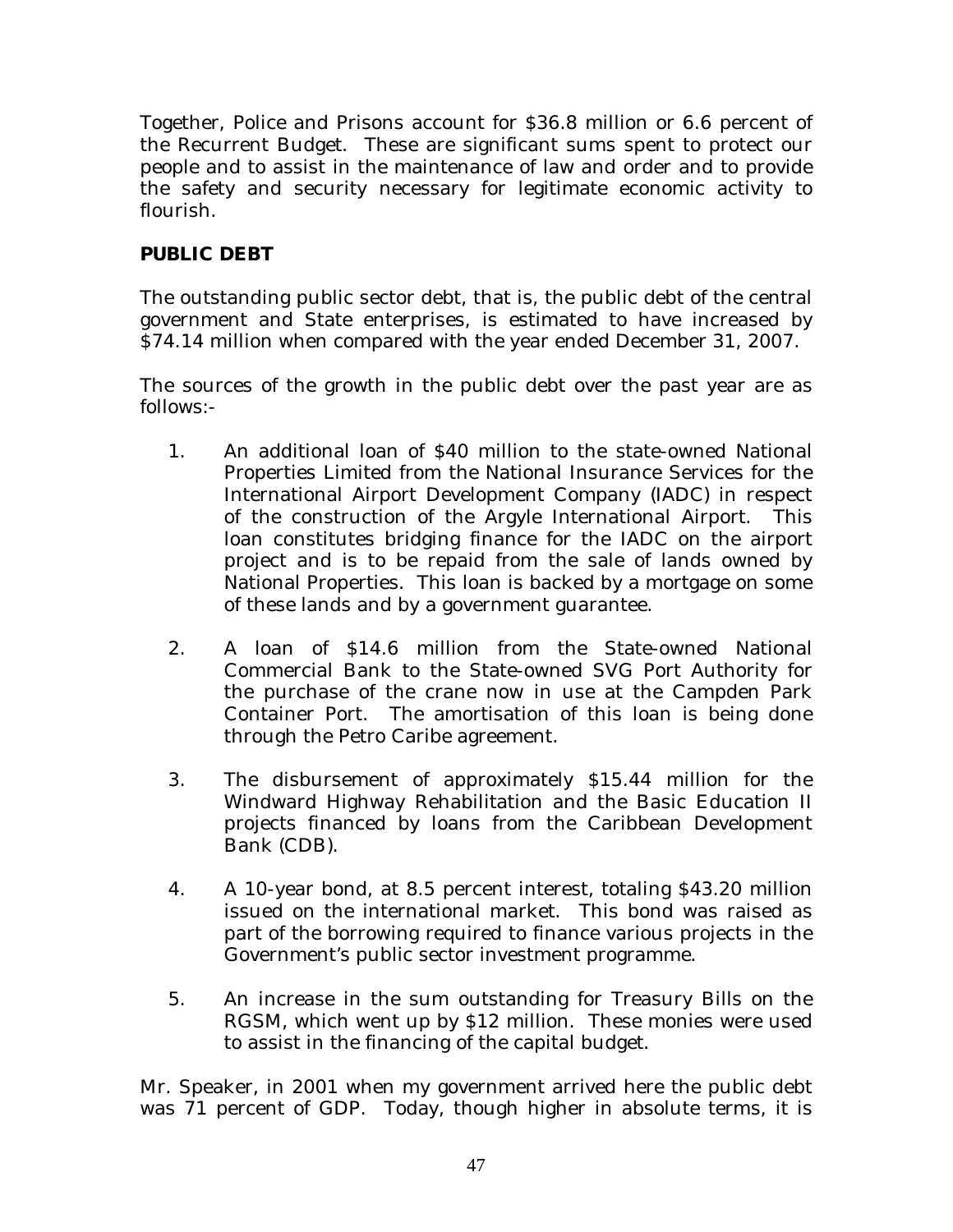67.4 percent of GDP. The challenge, as always, is the debt servicing which amounts to roughly one-quarter of government's recurrent revenue in 2009. In the 2009 Budget, debt servicing will consume approximately \$121 million but it is down by \$3.7 million or a 3.0 percent decline from the current year, 2008.

The details of the Public Debt are at Appendix I of the Estimates for 2009 at pages 655 to 661, inclusive.

Mr. Speaker, there are benchmarks on the Public Debt to which my government strives to adhere over the medium-to-long-term (2020), namely, a 60 percent debt-to-GDP ratio and a debt servicing indicator of 15 percent of recurrent revenue, within a context of a sustainable ratio of revenue collection to GDP. These benchmarks are sensible guidelines, not dogma of an Old Testament kind. So, both the text and the context are important for wise consideration.

St. Vincent and the Grenadines has the following ways open to it to raise monies to finance the public sector investment programme: (1) Savings or surpluses on the recurrent budget; (2) Grants, in-cash or in-kind; (3) Soft loans from multi-lateral funding agencies; and (4) Commercial loans. The simple facts of life are that the economic base of St. Vincent and the Grenadines is still too small, on account of its geographic and population size, and too narrow because of the nature of its colonial inheritance, to generate large enough savings or surpluses to contribute much more significantly in the short-run to the requisite public sector investment programme. Grants are becoming increasingly difficult to obtain. In any event, the labyrinthine and lengthy procedures of a major donor such as the European Union are exhausting; and soft loans from entities such as the World Bank and the Caribbean Development Bank are getting more expensive for a graduating country like St. Vincent and the Grenadines and are almost as procedurally problematic as those relating to grants from the European Union. Commercial loans have to be handled cautiously, skillfully, and prudently so as to avoid an excessive debt burden, yet sometimes the exigencies of the situation demand the facilitation of a commercial loan.

Mr. Speaker, these are the unvarnished facts, the compelling circumstances, the nuanced considerations, and the balancing judgements akin to those of Hebrew prophet which occupy the attention of a modern-day Prime Minister and Minister of Finance who is determined to uplift his people and their condition, a people who have become increasingly sophisticated and who are rightly in quest of more and better quality goods, services and facilities to be provided by the State.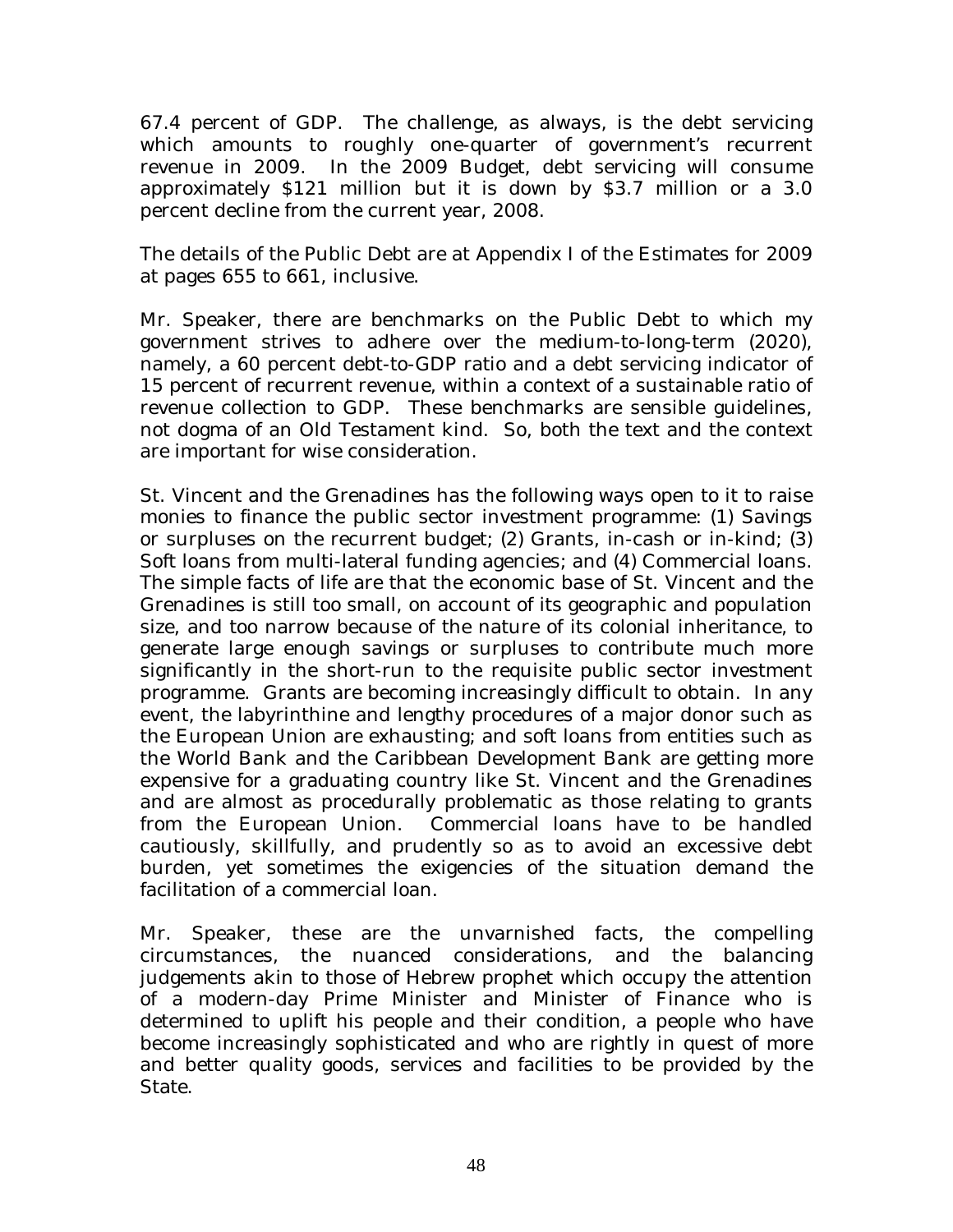Yet, no government has a bottomless pit of money. So, we must soberly consider all the circumstances and be prudent, yet enterprising, especially in these more challenging times. Accordingly, my government has elaborated and has been implementing, a debt management strategy which revolves around the following main elements:

- 1. Maintain a capital programme within the limit of our capacity to borrow while at the same time balancing our need to develop infrastructure critical to the continued development of St. Vincent and the Grenadines.
- 2. Strive for savings or surpluses in the recurrent budget, cutting waste, and excesses but consolidating and expanding vital social expenditure, including targeted spending on the poor. The aim is a current account surplus of at least four (4) percent of GDP.
- 3. Borrow on the most favourable terms especially from traditional soft-loan lenders and the Regional Governments Securities Market (RGSM).
- 4. Establish strict limits on the contraction of new debts and ensuring that the projects to be financed are feasible in terms of their contribution to economic development and poverty reduction, save and except in a very narrow band of special cases, where other national or social circumstances determine the projects' necessity and desirability.
- 5. Reduce operational losses of public enterprises. A more tightlyreined approach is to be exercised by the Monitoring Committee on Public Enterprises (MCPE), chaired by the Prime Minister, which was set up in 2001 to monitor the performances of all public enterprises.
- 6. Secure more desirable grant financing for the public sector investment programme.
- 7. Never default on a loan. On the Ottley Hall loan we deferred and entered negotiations.
- 8. Focus even more on the implementation of the Draft Fiscal Covenant which contains the following critical elements:
	- (a) Fiscal consolidation;
	- (b) Improvement in Public Revenue measures including compliance and administration;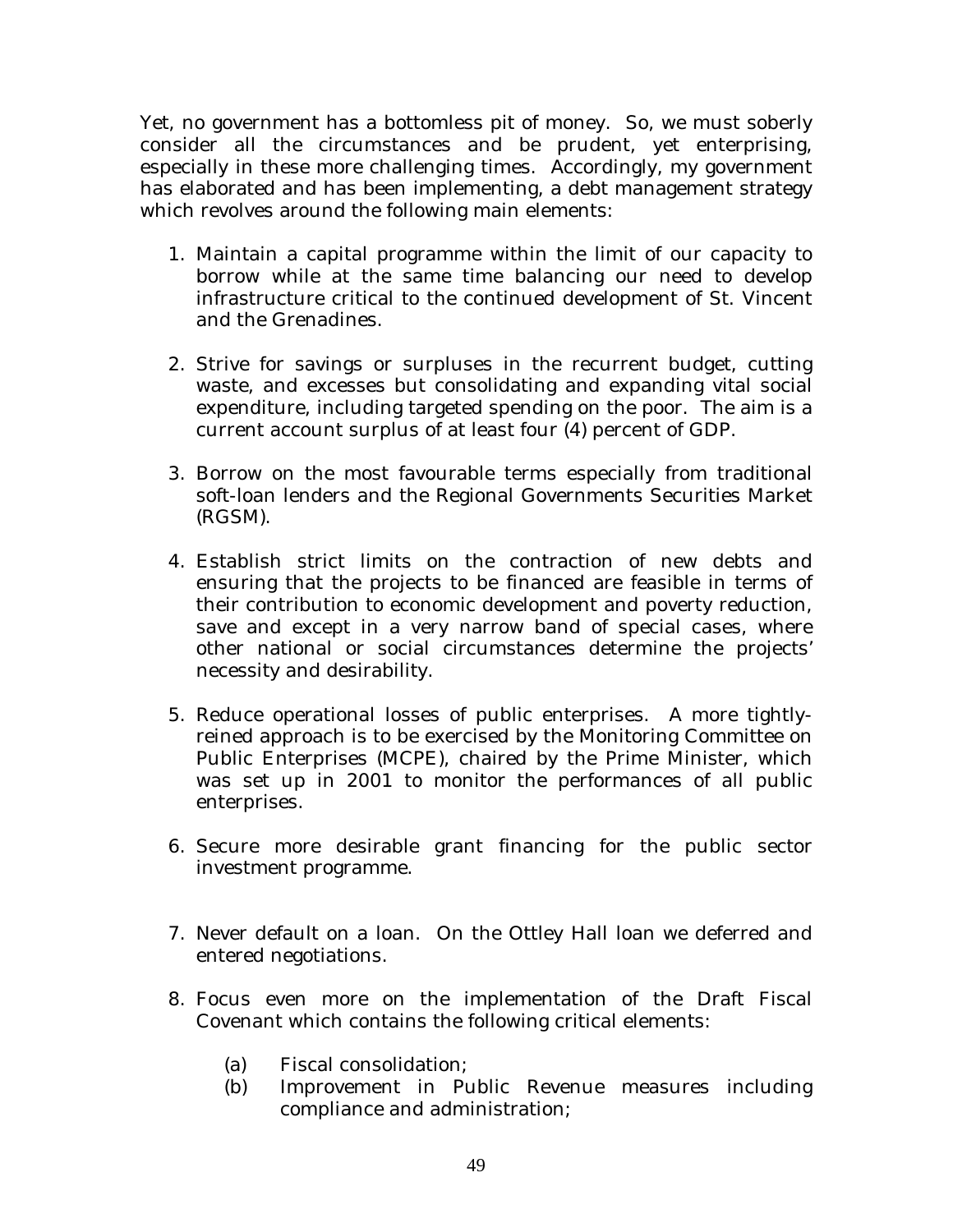- (c) Sensible management of deficits and debts;
- (d) Improvement in the productivity of public expenditure;
- (e) Transparency of public expenditure;
- (f) Safeguarding social equity through fiscal measures; and
- (g) Strengthening the institutional framework for democratic controls, accountability, and monitoring in fiscal matters.

Mr. Speaker, one final note on the Ottley Hall Project. The provisional liquidation of CCYY Limited has been terminated by an order of the Court. The assets have been transferred to the government. A Stateowned Ottley Hall Development Company has been formed. And the government is receiving proposals from investors for the project's upgrade and continued operation.

#### **FINANCIAL SECTOR**

A well-developed and regulated financial sector is quintessential to the development of an economy for mobilizing savings, allocating funds to investments, and redistributing risks. If the financial system fails, this would have a devastating consequence for economic growth not to mention untold human suffering. This is why member countries of the Organisation for Economic Cooperation in Development (OECD) and other developed economies are now investing huge amounts of public funds to prop up their financial institutions.

In recent years the Government of St. Vincent and the Grenadines has made tremendous strides in modernizing the financial system and in improving the regulatory framework. We have introduced new legislation and substantially upgraded existing laws governing banks, insurance companies, pension funds, money transfer operations and businesses involved in securities and other investment products.

We have established a Regulatory Unit in the Ministry of Finance and Economic Planning to provide for a more efficacious regulation of nonbank financial institutions. The Unit currently encompasses only domestic institutions, but Government is giving active consideration for a merger of the International Financial Services Authority (IFSA) and the Regulatory Unit to form a new regulatory body. This new arrangement is one of the major components of our strategy for dealing with issues related to increasing interconnectedness of the financial system, the trend towards the formation of financial conglomerates and the blurring of distinctions between financial institutions.

We also established the Financial Intelligence Unit (FIU) in 2002 to deal with Anti-Money Laundering/Counter Financing of Terrorism (AML/CFT) issues in both our domestic and international financial institutions and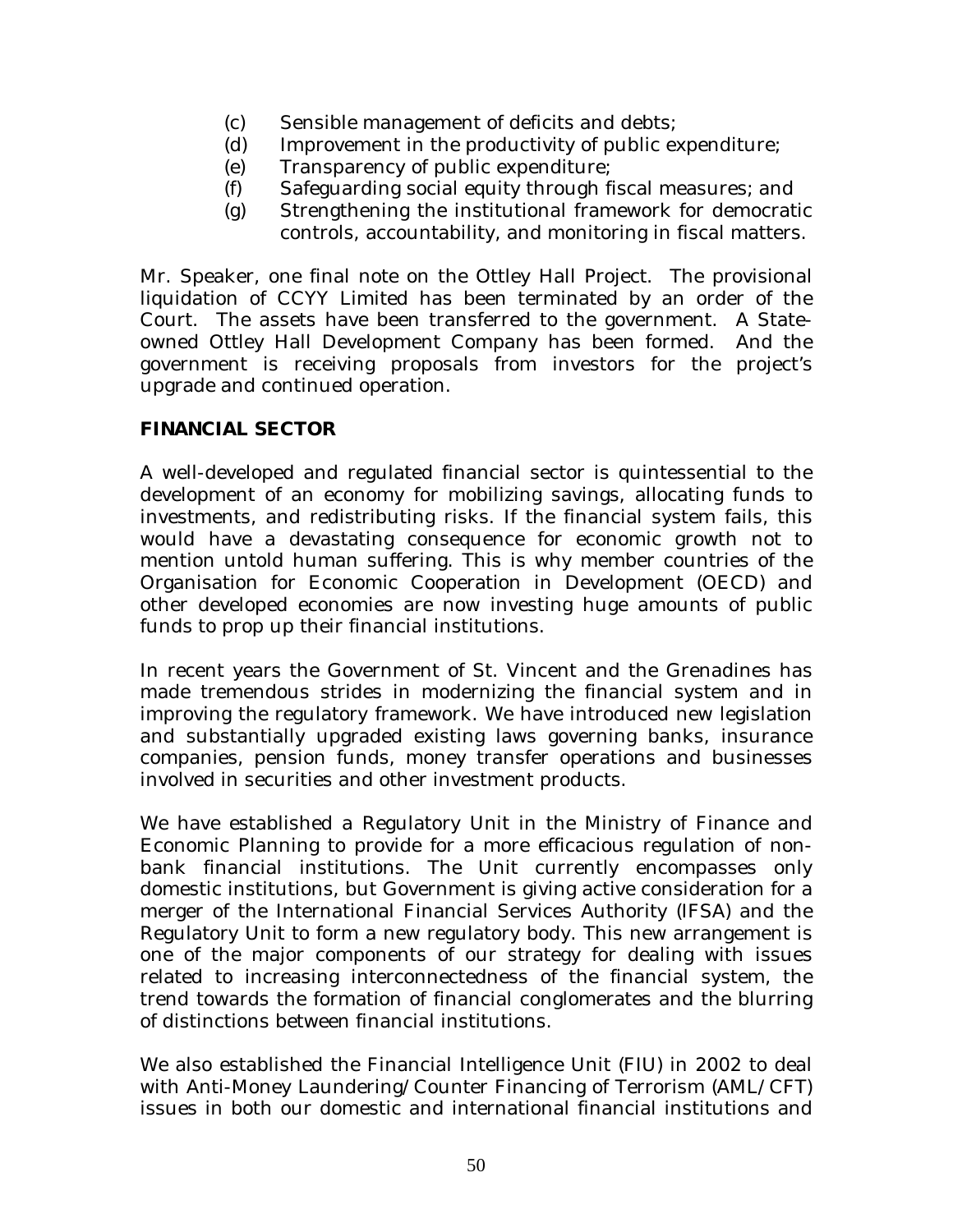relevant businesses. The FIU has been doing extremely good work which has, among other things, resulted in successful money laundering prosecutions and convictions. There have also been many confiscation orders and as at September 2008 the balance in the Confiscated Assets Fund exceed \$650,000.00.

In 2008 we enacted the Payment System Bill to ensure, among other things, that the infrastructure and market for payment services work smoothly, efficiently and fairly to all participants and users; and to minimize the risk of transmitting shocks across the economy such as a failure to settle payment obligations by individual participants. The new Act will also enhance the role of the Central Bank in the supervisor and regulator of the payment system.

In the upcoming year we will transfer regulatory and supervisory responsibilities for credit unions and building societies to the Regulatory Unit within the Ministry of Finance and Economic Planning. In doing this we are mindful of the strong penetration which the institutions have made in our rural and urban communities and will accordingly ensure that they maintain their unique characteristics, even as we seek to enforce international standards and best practices.

We will also be amending the existing Co-operative Society Act in order to bring it in line with international prudential and accounting and financial reporting standards affecting the financial service industry. In this regard we propose to adopt the OECS Harmonized Co-operative Societies Act which has already been discussed and finalized by regional stakeholders with input from regional and international legal experts.

#### **NATIONAL INSURANCE SERVICES**

During 2008 the National Insurance Services celebrated its twenty-first year of existence and we can truly say that the organisation has reached the age of maturity. It is quite fitting therefore that this is the year that the NIS moved to its modern headquarters built at a cost of approximately \$18 million. The maturity of the NIS is also reflected in the ambitious plan to reposition the organisation to more effectively deal with the financial and demographic challenges.

In this year also the National Insurance Services conducted the Seventh Actuarial Review using projections for a fifty-year period rather than the thirty year period that was used previously. The review recommended increases in the current levels of pensions and other benefits. It also made recommendations for parametric reforms and contribution change in order to maintain the actuarial and financial soundness of the NIS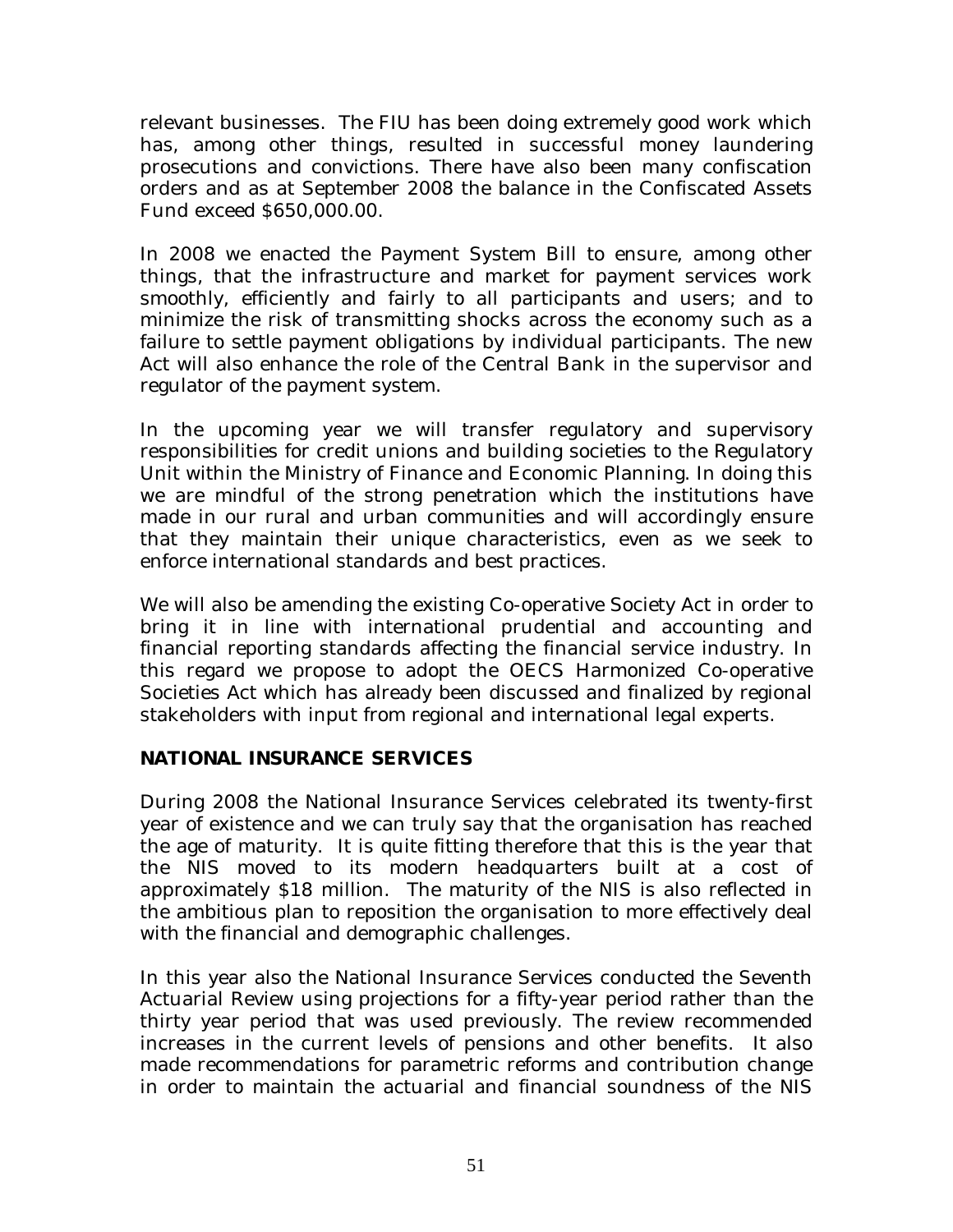Fund. The recommended increases in benefits are which have been approved and are being paid.

The total cost of the current benefit regime as a percent of insurable earnings was 5.3 percent in 2007 and this is projected to increase to 31.6 percent by 2057, surpassing the current contribution rate of 8.0 percent of insurable earnings in 2017. At the end of 2007 there was enough reserve to pay expenses for the next 11 years, based on the current expense level.

The NIS is in its maturing phase during which time costs are expected to rise rapidly as new pensioners are receiving higher average pensions compared with their predecessors and the number of pensioners continues to grow. Indeed, the number of pensioners is now growing at a faster rate than the number of active contributors. In 2007, the Fund's dependency ratio was 100 contributors for every 15 pensioners; this is expected to change to 100 contributors for every 77 pensioners by 2057.

The report states that if parametric reforms are not adopted, it is projected that contributions collected will not be sufficient to cover expenses by 2016. The Fund would still have enough money to pay its future expenses, but the investment income, instead of being used for building up reserves, will have to supplement the contributions income to cover the expenses from 2017 to 2026. Thereafter, the reserves will also have to be used to cover the projected expenses. This will lead to a depletion of the Fund Reserves by 2040.

Accordingly, we have begun the analysis of the parametric reforms with the objective of making a final decision within the next year. This exercise will be done simultaneously with the proposed reform of the public service pension system. We will be working closely with the Pension Commission established by the Monetary Council of the Eastern Caribbean Central Bank. The final decisions would be taken after consultations with the actuary, the general public, employers and their representative organisations.

#### **INTERNATIONAL FINANCIAL SERVICES AUTHORITY (IFSA)**

Government remains committed to the further development of the International Financial Services Sector as a viable component of its economic diversification thrust. Accordingly, our strategy is one of moving from stabilization, after the delisting by the Financial Action Task Force (FATF), to growth. This growth will be pursued while at the same time ensuring that St. Vincent and the Grenadines continue to offer top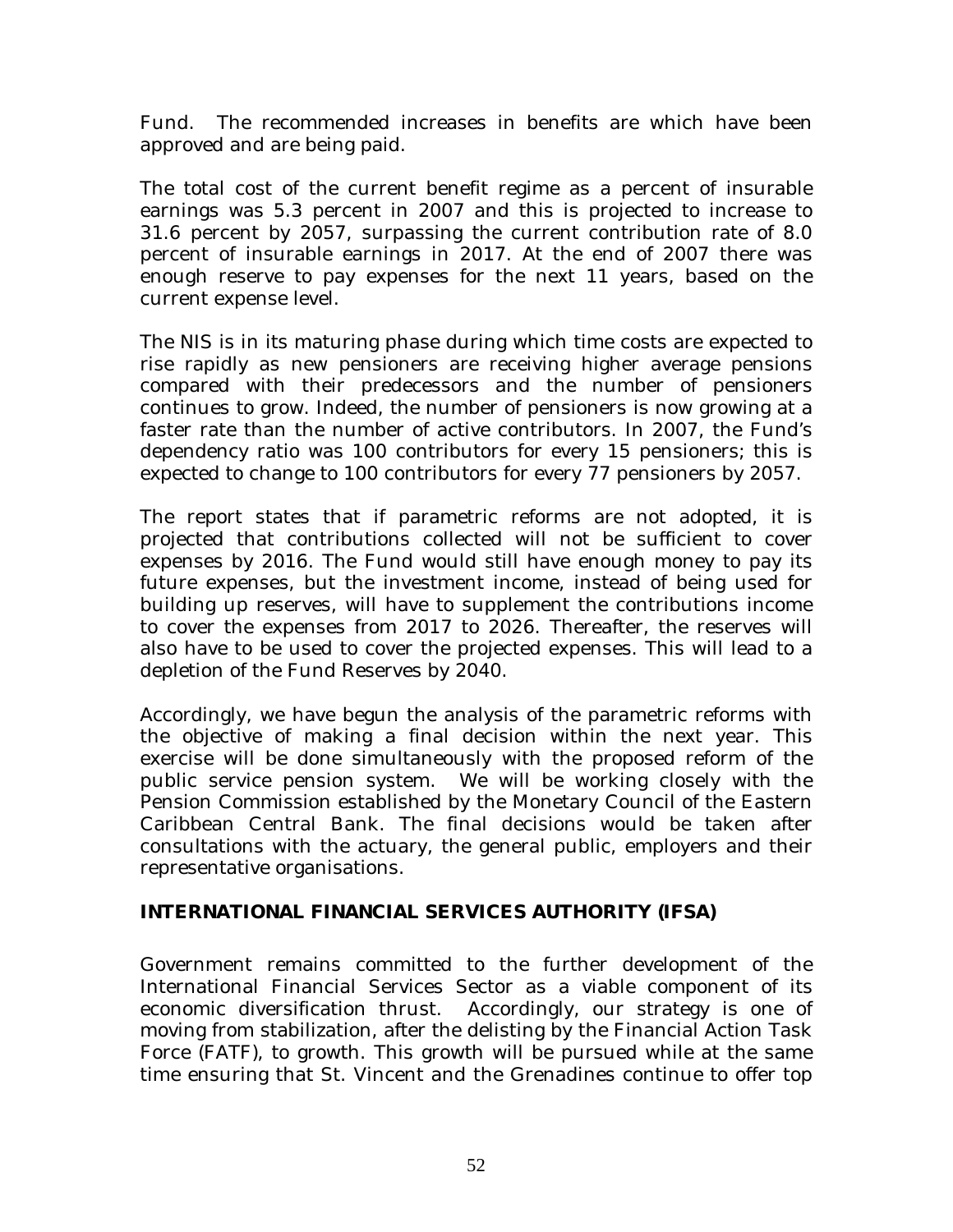quality products and services which are in compliance with best international practices and legislation.

To achieve this goal, we will ensure that IFSA promotes efficiency in its licensing and processing of applications; that its organizational structure is appropriately adjusted to remain relevant in the market place, that its employees receive appropriate training and experience and that IFSA's technological capacity is modernized. IFSA will also forge relationships with international agencies and regulatory authorities to capitalize on opportunities for sharing of expertise and for institutional development. In October 2008, I led a team including NIPI and IFSA to four (4) European cities to promote the international financial service sector of SVG.

IFSA's immediate focus is on preparing for the upcoming mutual evaluation of our entire Anti-Money Laundering and Counter Financing of Terrorism (AML/CFT) regime. This evaluation will be conducted in the early part of 2009 by experts from the International Monetary Fund and would assess St. Vincent and the Grenadines' regime against the Financial Action Task Force "Forty Plus Nine Recommendations" on AML/CFT.

#### **RESOURCE REQUIREMENTS**

The Estimates of Revenue and Expenditure for the 2009 fiscal year amount to \$750.90 million. This represents an overall marginal decline of 0.9 percent or \$6.46 million when compared with the total Estimates for 2008. However, the recurrent expenditure budget is up \$35.99 million or 7 percent. On the other hand, the capital budget is down by \$42.46 million or 17.7 percent.

The reduction in total planned expenditure in 2009 resulted from an effort to present a more targeted and realistic capital programme which is aimed at stimulating economic activity within the productive sectors and through the provision of supporting infrastructure. As consequence, government's 2009 investment programme was reduced to \$197.31 million.

On the recurrent side of the budget, total recurrent outlays for 2009 amount to \$553.59 million made up of current expenditure of \$482.28 million and debt servicing of \$71.32 million. Total recurrent spending, inclusive of debt payments, is increasing by \$35.99 million or 7.0 percent over the amount budgeted for the current fiscal year, 2008.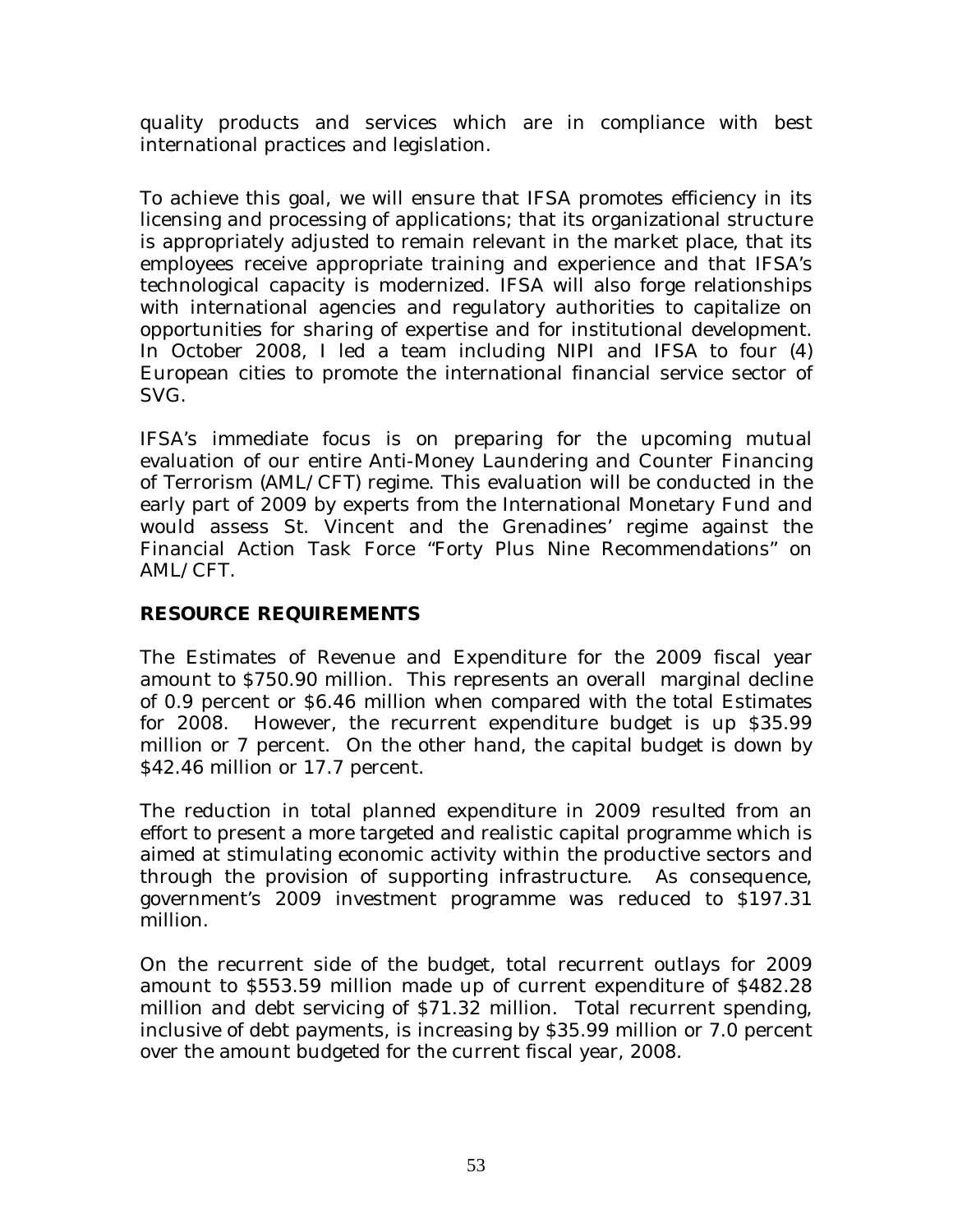The 2009 Budget is funded by Current Revenue of \$484.57 million and Capital Receipts of \$266.33 million.

In the context of the current global economic and financial crises, financing the 2008 Public Sector Investment Programme poses significant challenges for the Government. Our strategy is to depend as much as possible on grant financing and to borrow where necessary on the best terms available. In this regard grant financing for 2009 is projected at \$72 million or 36.1% of budgeted capital spending. This figure is much lower than the \$116.2 million projected for grant financing in the 2007 Estimates and stems from the fact that several major grant financed projects have been completed or are nearing completion. These include the Windward Highway Project Phase III (from Diamond to Kingstown), the Education Project, the Union Island Secondary School and the Owia Fish Landing Facility.

The major sources of grants for 2009 are the European Union followed by Taiwan, Trinidad and Tobago and Venezuela. The Government of St. Vincent and the Grenadines is eligible to receive some 11.8 million Euros (approximately \$40 million) from the European Union for budget support in the rural sector, representing the final allocation under Lome IV and the balances and interest under the 1993-1997 Stabex allocations. We have now satisfied the conditions for release of the first tranche of 2.6 million Euros (approximately \$12 million) and look forward to a speedy implementation of those projects to be funded from this budgetary support.

Mr. Speaker, I should point out that substantial grants in-kind from several countries, especially Cuba and Venezuela are not properly captured or at all, in the Estimates or the government accounts.

Other funding sources for the capital programme include (1) a proposed Bond issue of \$40 million which will be floated on the Regional Government Securities Market in February 2009; and (2) a proposed policy-based loan of approximately US\$25 million which we are seeking from the Caribbean Development Bank. A policy-based loan is a new quick disbursing loan product which is being used by the Caribbean Development Bank to assist its borrowing member countries in adjusting their economies. Disbursements are made against policies rather than the usual project-based disbursements to which we have grown accustomed.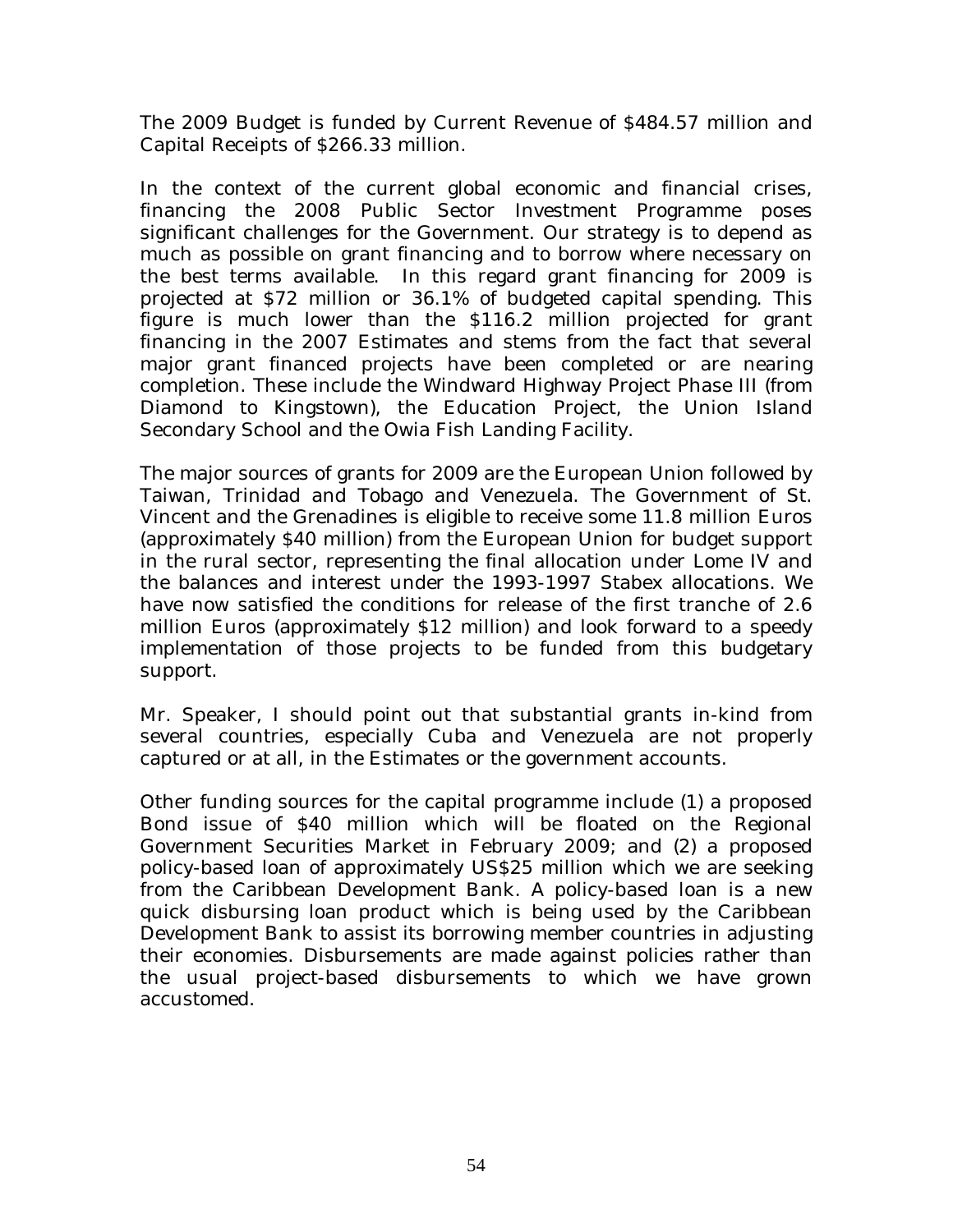#### **FISCAL MEASURES**

Fiscal measures for 2009 will concentrate on continuing the tax reform programme which we have been implementing with a high degree of success. This many-sided tax reform programme is intended to create a tax system that is efficient, equitable and simple while providing adequate and stable revenue. Further, recent developments such as the signing of the Economic Partnership agreement between the European Union and CARIFORUM means that we will need to reduce sharply, our reliance on foreign trade taxes without creating economic disincentives, by raising income taxes. To meet these challenges, we will have to get our policy priorities right and have the political will to implement the necessary reforms.

Now that the VAT has been successfully implemented the focus during 2009 will shift to the following three components:-

- (a) Continuation of the programme to improve client services and operational efficiency at the Customs and Excise Department in order to improve revenue collection and to reduce the cost of doing business in this highly open economy.
- (b) Completion of the Property Tax Revaluation project.
- (c) Accelerating the Income Tax Reform Programme.

#### **INCOME TAX REFORM**

We will continue with our program of reductions in the tax rates which started in 2007. Accordingly, as from income year 2009, I propose to:-

- (1) Reduce the top marginal rate of personal income tax from 35 percent to 32.5 percent.
- (2) Increase the tax threshold from \$17,000 to \$18,000 and
- (3) Reduce the standard rate of company tax from 35 percent to 32.5 percent. The estimated cost of all these measures is \$8.5 million.

Furthermore, it is my view that the policy and administrative provisions of the Income Tax Law require re-examination and fundamental reforms. This would simplify the law, improve the fairness of its distribution of the tax burden and put St. Vincent and the Grenadines in a better position to deal with developing trends in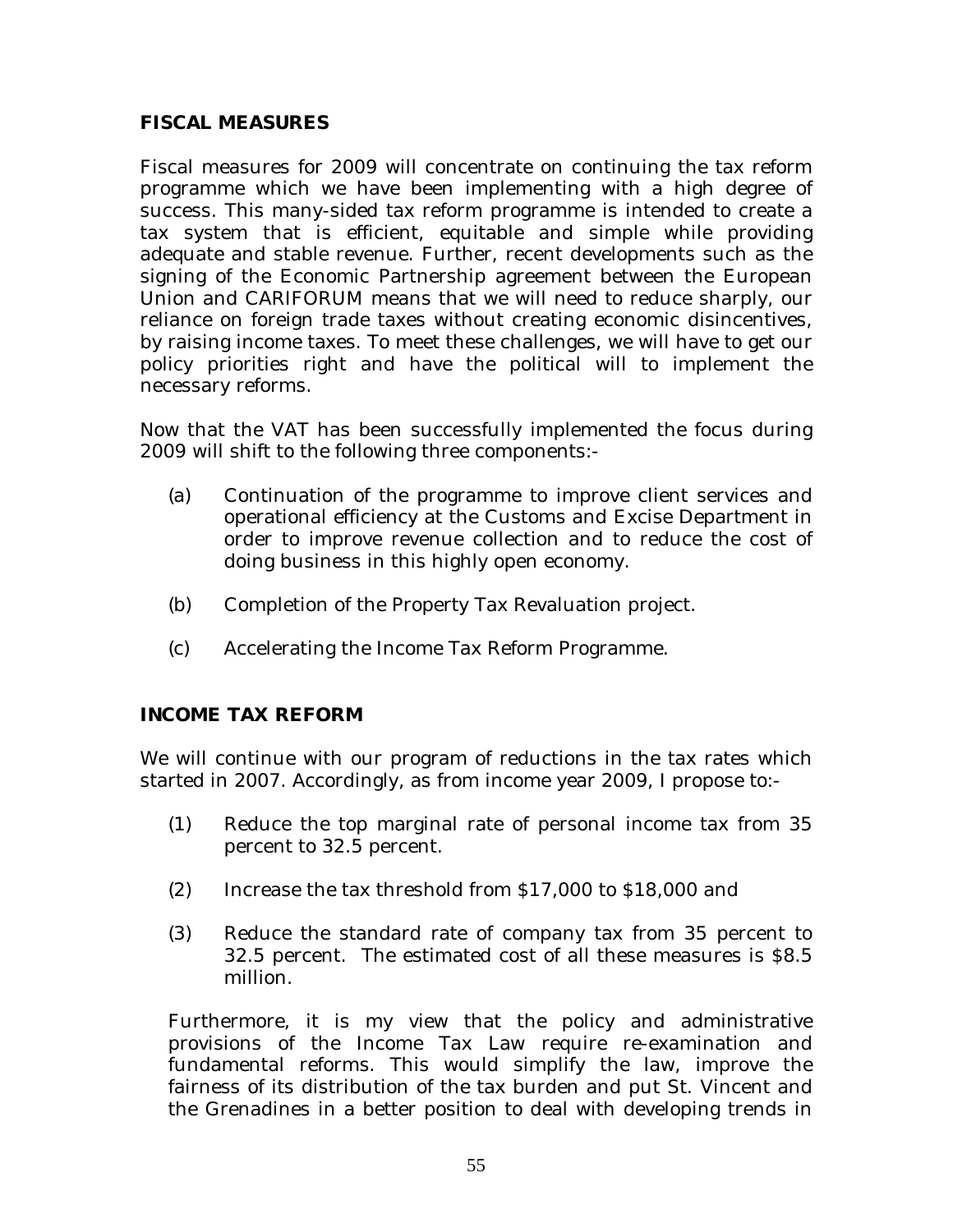the global economy. Among the reforms which we are considering are:-

- 1. Re-examination of the current preferential treatment of certain types of business income to determine whether such treatment is justified in the current environment.
- 2. Revisiting the differential tax treatment of economically similar types of income which complicates tax administration and presents opportunities for tax avoidance.
- 3. Introduction of provisions to address the needs of small businesses and to encourage their growth and development, including provisions to offset adverse impact from the introduction of the VAT.
- 4. The tax treatment of savings and pension income.
- 5. A review of the tax incentive and concession regime, and reform of the capital cost allowances to make them consistent with policy goals.
- 6. Review of existing tax provisions for certain sectors, for example banking and other financial institutions to bring them in line with best practices.
- 7. To include missing elements found in most modern tax laws, such as provisions to prevent transfer pricing issues, thin capitalization and certain types of corporate reorganization.

To facilitate this programme I propose to establish a Tax Reform Task Force, charged with developing and presenting proposals for reform of the income tax. This Task Force would seek submissions and proposals from interested individuals and groups and should complete its work no later than August 2009.

#### **OTHER MEASURES**

I also propose to carry out amendments to the Excise Tax Act and the Customs Warehouse Regulations to address certain problems which have developed.

First, the Excise Act will be amended to impose an excise tax of 10 percent on non-alcoholic beverages including mineral water and aerated water containing sugar, covered under Chapter 2202 of the Customs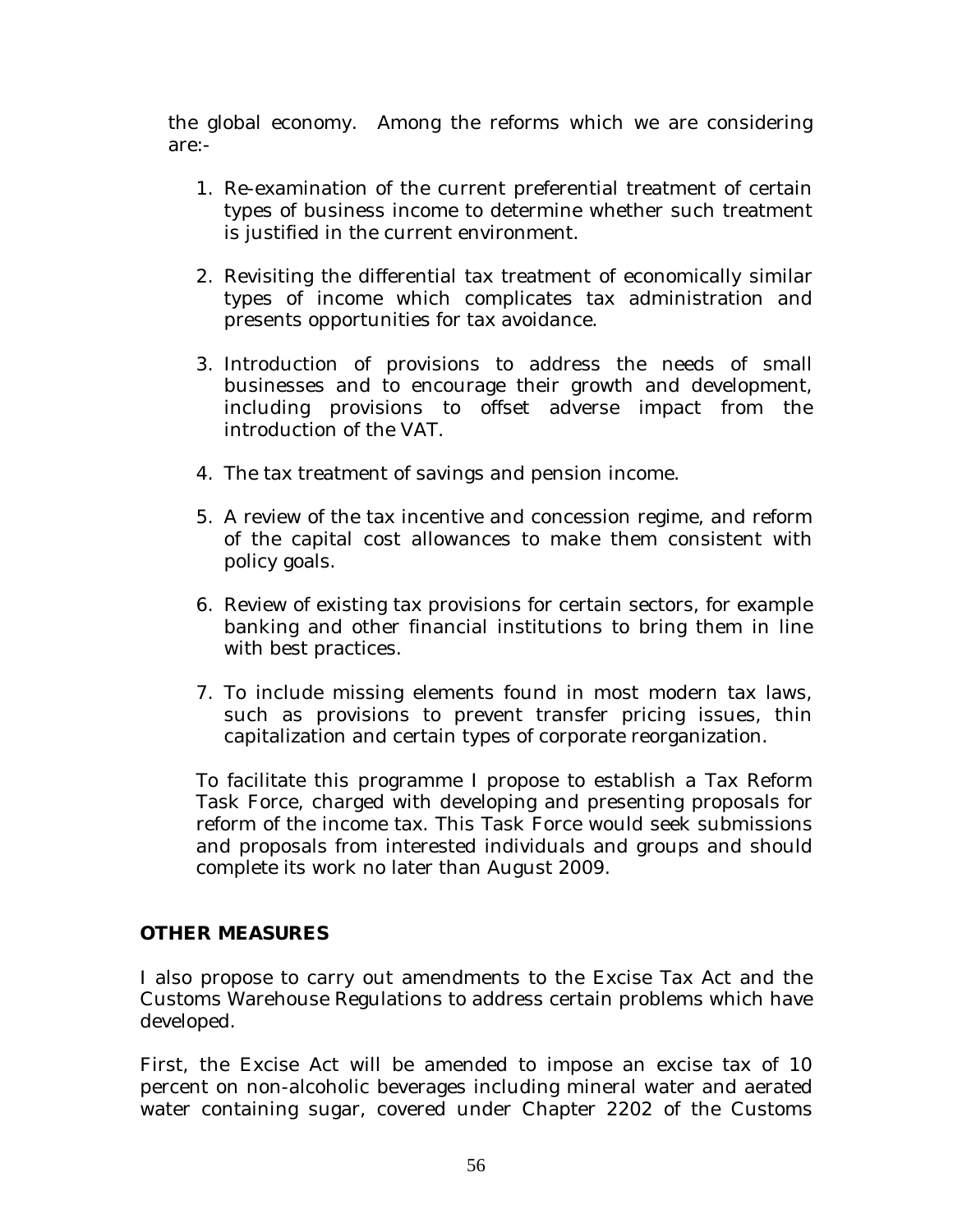Tariff. The estimated cost of this is \$0.5 million. This is to address a situation where certain items, mainly imported, have escaped the 5 percent excise imposed on aerated beverages in the 2008 Budget, on the basis of custom classification. This measure is estimated to yield approximately \$0.55 million per annum.

Secondly, the Custom Warehouse Regulations will be amended to impose a per-day charge for warehouse rent as a replacement for the current charge of \$5,000 per month or part thereof for a 40 foot container. This of course is a more rational basis for charging warehouse rent and should result in considerable savings to importers who for one reason or another are unable to clear their goods in a timely manner.

#### **CONCLUSION**

The ULP administration, from the outset, has been fully engaged in the comprehensive exercise to analyse coherently our nation's condition in its manifold interconnections, to elaborate and articulate with clarity a vision, a philosophy, a socio-economic strategy, a bundle of progressive public policies, and an array of detailed programmes by, and through, which an efficacious implementation is pursued. This administration is at once quintessentially about a vision, ideas, reality, and action. No sustained and credible intellectual or practical critique has been made of all that which has been advanced by the ULP administration.

I again summarise the central core of our administration's direction and purpose:

**First**, the possession of a people-centred vision of equity and equal opportunity for all, grounded in the belief in the supremacy of God and the freedom and dignity of man and woman.

**Secondly**, the articulation of a most progressive and advanced social democratic philosophical outlook fashioned and framed by, and in the context of, our Caribbean political economy and its Vincentian particularity, whilst drawing from a universal experience, historically.

**Thirdly**, the shaping of an overall conceptual framework of the further ennoblement, in socio-cultural terms, of our Caribbean civilisation and its magnificent Vincentian component.

**Fourthly**, the elaboration of an over-arching economic strategy which pivots around the quest to build a modern, competitive, many-sided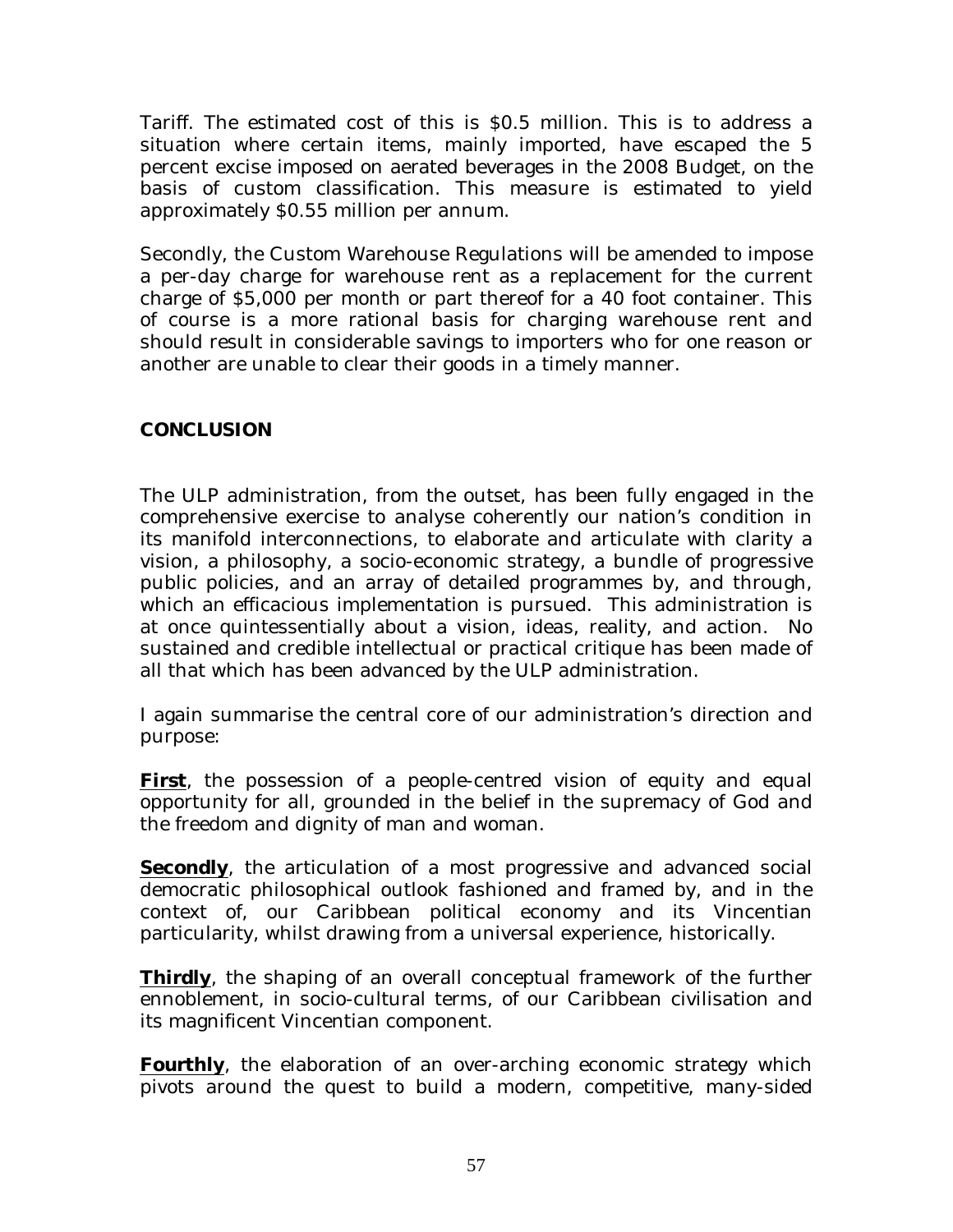post-colonial economy which is at once local, national, regional, and global.

**Fifthly**, the adherence to an inclusive process, and deepening and broadening reality, of good, effective, democratic governance and its best practices internationally.

**Sixthly**, the crafting of a progressive, principled and pragmatic regional, and foreign, policy which delivers considerable benefits, all-round, to the people of St. Vincent and the Grenadines.

Within each of these broad rubrics, detailed policies and programmes touching and concerning all legitimate areas of organised society have been drawn up. Indeed, there are strategy papers, policy guidelines, reports, plans, and programmatic statements on a range of matters central to our administration's governance, including: National socioeconomic development, poverty reduction, rural transformation, urban development, a social contract with civil society, education, health, housing, physical infrastructure, the core productive sectors, monetary and fiscal arrangements, sports, culture, regional integration, foreign relations, labour, business, social security, national security, energy, youths, women and children. In fact, there are additional policy and programmatic statements on sub-sectors of each of these categories, and more.

Further, the people are mobilised and properly led towards these achievable ends. As a consequence, much progress has been made, though, as always, better can surely be done. The occasional dissonance and oppositionism never focus critically on the fundamentals of the administration. Invariably they are preoccupied with trivia, side-shows, impracticalities, and vanity issues. On the central questions of the nation's governance no credible alternative is proffered. Indeed, none has been shown to be available elsewhere.

So, in the year 2008, the ULP administration has consolidated and extended the Education Revolution and Housing Revolution; launched the Wellness Revolution and enhanced the delivery of health services; stepped up its war on poverty; made giant strides in airport development; built up the physical infrastructure, including roads; created more jobs and helped to grow the economy; unveiled further developmental initiatives in the productive sectors; strengthened social security and national security; further consolidated and improved the fiscal condition of the central government operations; encouraged and facilitated in practical terms business and investment, both local and foreign; evolved a sensible energy policy; lifted our nation's cultural and political consciousness; advanced further on the road to imminent constitutional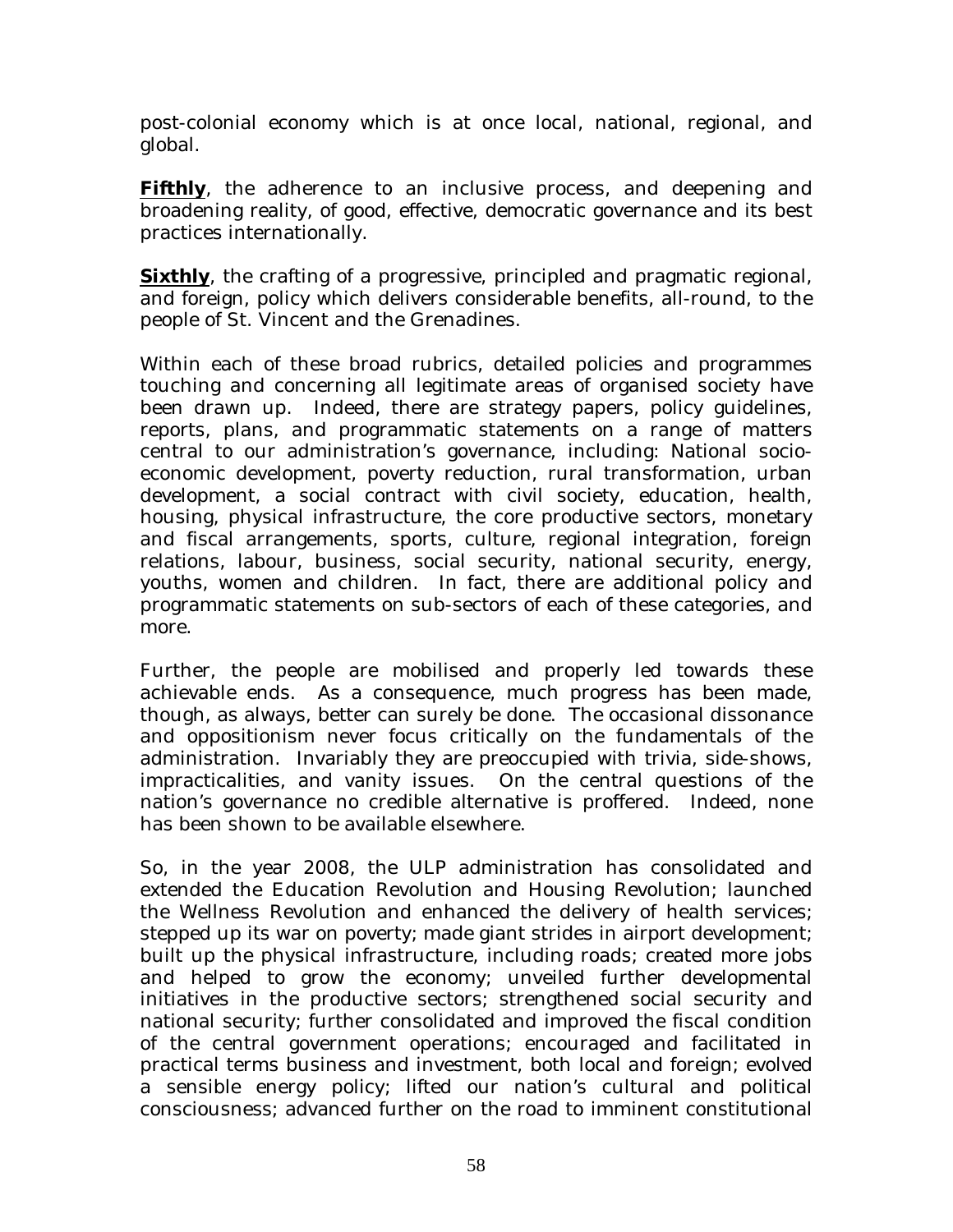reform; deepened and extended administrative reforms, including the conclusion of the reclassification exercise in the public service; uplifted sports and culture; profoundly engaged civil society; raised the overall quality of our citizen's lives; and targeted hitherto marginalised groups in the society for especial developmental attention. All this and more constitute an impressive record.

Mr. Speaker, in addition to a very sound performance through the central government, there have been again, this year, commendable progress in the operations of State enterprises such as the National Commercial Bank, the National Investments Promotions Incorporated, the National Properties, the National Lotteries Authority, the National Insurance Services, the International Airport Development Company, VINLEC, CWSA, and the International Financial Services Authority. To be sure, some other State enterprises have not performed as well as they ought to have done but in each such case there is on-going monitoring and sensible, practical reforms in train for improved performance, as determined through appropriate mechanisms of the State, including the Monitoring Committee on Public Enterprises.

In 2009 more development work would be done within the frame of the vision, philosophy, our Caribbeaness, the economic strategy, policies and programmes of our administration as laid out in this Budget and the Estimates. Sensible continuity from 2008 and fresh initiatives abound in the 2009 Budget. Among the core projects and programmes for 2009 include:-

- 1. The continued enhancement of the Education Revolution especially in the areas of Early Childhood Education, Special Education, Technical Education, and Adult and Continuing Education. All other areas, of course, are being beefed up markedly. Much construction work would be concluded on schools and other educational institutions. Work will begin on others.
- 2. The continuation of the construction of the Argyle International Airport.
- 3. The commencement of the central link road in the Cross Country Road Project to join the back of Rose Hall on the Leeward side with Fergusson on the Windward side.
- 4. The launch of the "No Income Housing Programme".
- 5. The completion of the Modern Library and the start-up of the construction of the Lecture Theatre/Performing Centre.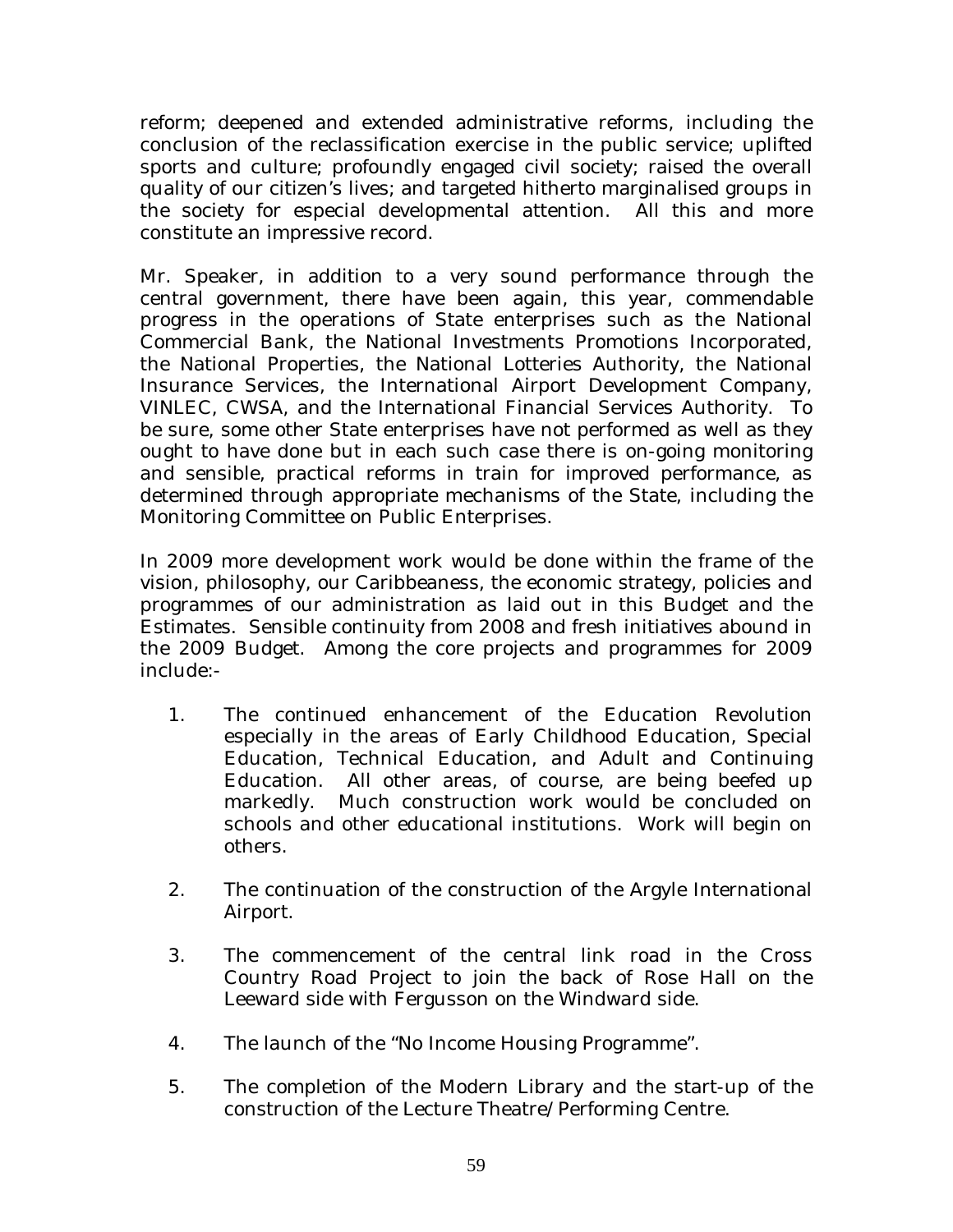- 6. The completion of the Modern Diagnostic Medical Complex at Georgetown.
- 7. The operationalisation of the Modern Fishing Complex at Owia.
- 8. The on-going construction of several Police Stations and the completion of the construction of the Station at Questelles.
- 9. The continuation and initiation of a massive programme in the field of Information and Communications Technology (ICT).
- 10. The operational establishment of the National Tourism Authority and the Bridges, Roads and General Services Authority.
- 11. The completion of the process of Constitutional Reform, including the holding of the referendum.
- 12. The further deepening of OECS integration towards an Economic Union and of CARICOM.
- 13. The continuation of the integration initiative between the OECS and Trinidad and Tobago within the context of a quest for a more perfect union in CARICOM.
- 14. The commencement of the implementation process of the Economic Partnership Agreement (EPA) between CARIFORUM and the European Union.
- 15. The full unfolding of Vincy Homecoming 2009.
- 16. The pursuance of additional fiscal and tax reforms, including the reduction of personal and corporate income tax.
- 17. The provision of EC \$25 million in loan funds on favourable terms to fisher-folk for fleet expansion, small hoteliers, selected manufacturers for regional/global competitiveness, entrepreneurs in the information technology businesses, and agriculture.
- 18. The start-up of the full implementation of the Rural Transformation Strategic Plan.
- 19. The completion of the National Social and Economic Development Plan, 2009 to 2020.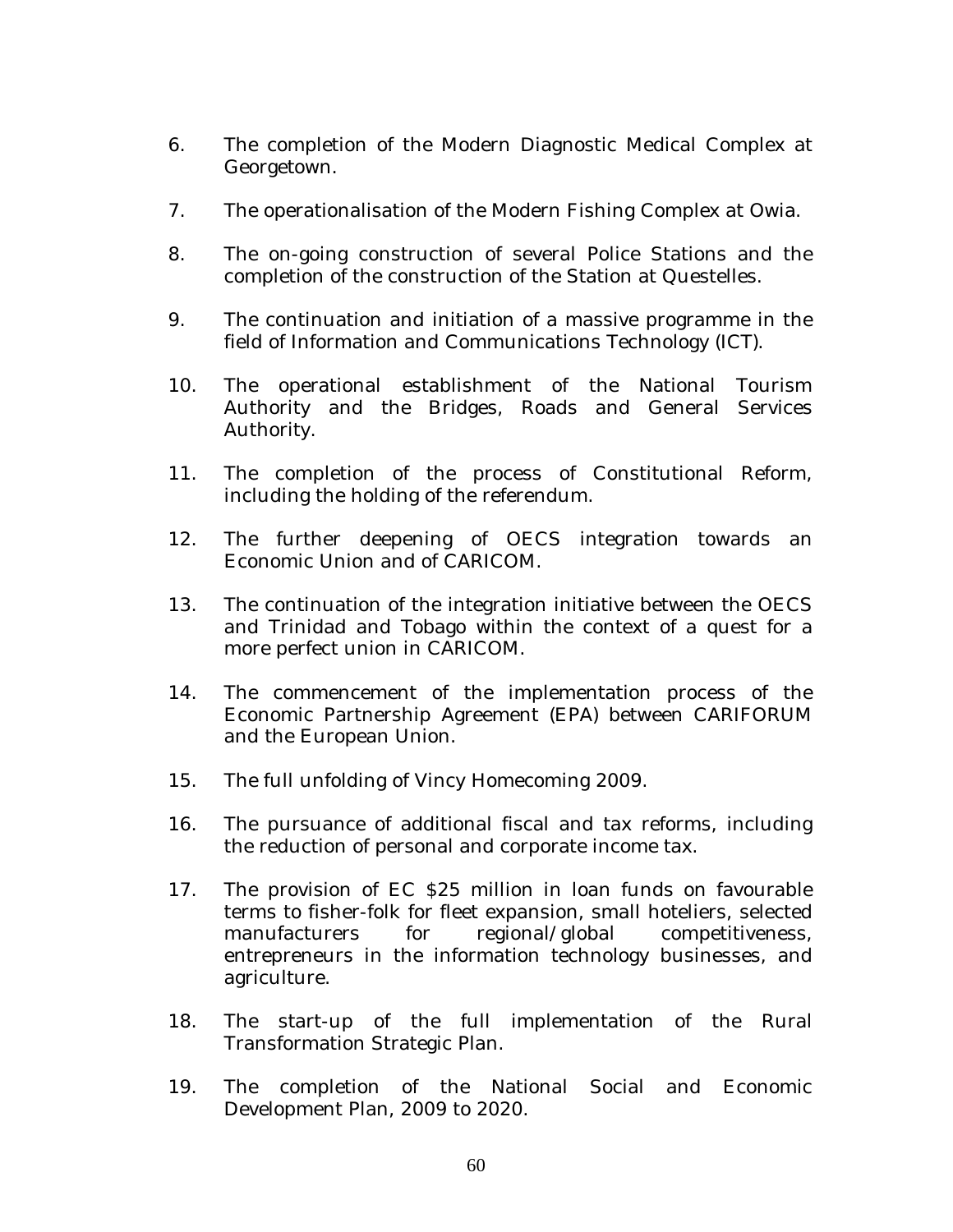- 20. The elaboration of a comprehensive strategic plan for further urban development, and the revitalisation of certain sections of city Kingstown, including Little Tokyo.
- 21. The continuation or full flowering of considerable private foreign direct investment in tourism development at Buccament, several sites in Bequia, Mt. Wynne/Peter's Hope, Bambereaux, Quatre Isle, Canouan, Balliceaux, Union Island, Mayreau, and Petit Mustique.

Mr. Speaker, these measures and initiatives, among others, make up a formidable bundle in the quest to enhance significantly our nation's socio-economic development and to facilitate the process for economic take-off in the extant challenging circumstances. It is self-evident that the twin fiscal stimulus in this Budget of tax relief for both business and individuals, including those in the middle-income category, and the substantial, targeted public sector investment programme would contribute immensely to economic growth and business competitiveness. Additionally, the targeted investment monies, for the private sector, on favourable terms, to various productive sectors and specified enterprises, would lift the production of goods and services and create further employment.

Mr. Speaker, on the 29<sup>th</sup> anniversary of our nation's independence on October 27, 2008. I announced a series of measures which lifted the spirit of an overwhelming number of our nationals. First, the increase in a range of benefits under the National Insurance Services (NIS) including minimum provisions backdated to January 01, 2008. All these retroactive enhancements in NIS benefits touch positively over 3,244 beneficiaries directly at a cost of \$1.45 million. Secondly, a revised figure of in excess of \$490,000 is being paid, in full, to fisher-folk who suffered loss or damage to their boats and seine as a consequence of Tropical Storm Omar and an earlier storm. Thirdly, a massive Christmas Road Cleaning and Repair Works Programme of \$3 million is currently underway involving over 6,000 workers in road gangs and job-work. And fourthly, the importers of family barrels for Christmas again this year have these barrels enter duty-free between the period November 17<sup>th</sup> to December 31st, 2008. Over 17,000 barrels are expected to be cleared duty-free.

Mr. Speaker, earlier this year, from July 01, 2008, as part of the targeted strategic interventions to assist our economically disadvantaged citizens with the increased cost of living, my government has been paying to recipients of public assistance and the non-contributory aged assistance pension through the NIS, and the most lowly-paid of government's dailypaid employees, a Cost-of-Living Support Payment of \$20.00 per month.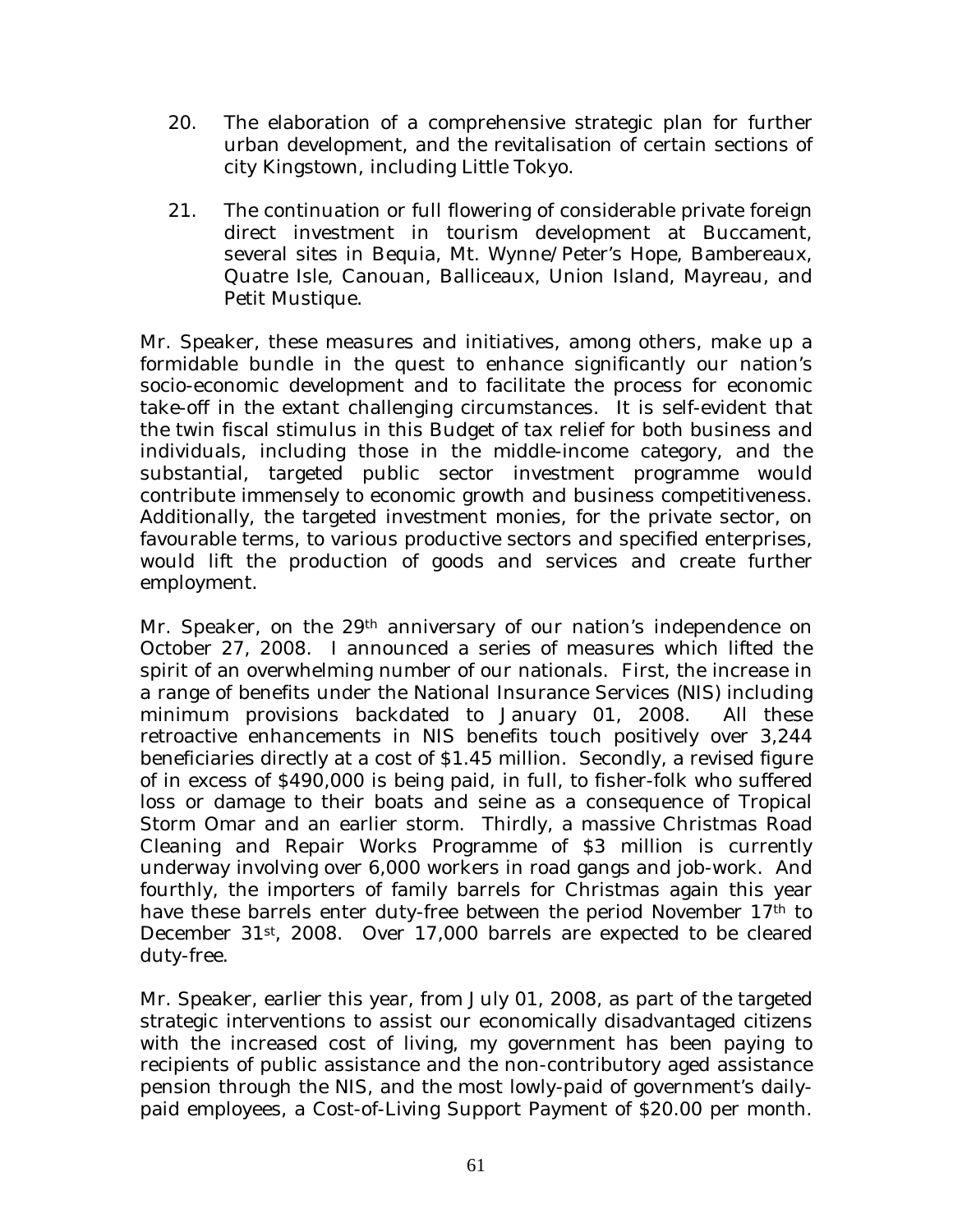Although the cost of living has been falling recently, particularly since the drop in the price of imported fuel, and food, my government will continue to pay this \$20 Cost-of-Living Support. Some 8,800 persons benefit from this payment at a cost of \$176,000 monthly or \$2.1 million annually.

Earlier this year, too, from July 01, 2008, all categories of workers who are embraced by the Minimum Wage Regulations had their minimum wages substantially increased by between 20 to 30 percent for various categories of workers.

In the month of December 2007 the following will receive additional benefits or enhancements:-

- 1. Established public employees under the Reclassification Exercise will be paid an aggregate of \$4 million arising out of the Joint Evaluation and Appeals processes from the first phase (R1) of the Reclassification Exercise. Over 500 public employees will benefit accordingly. Similarly most established central government employees (teachers, public servants, nurses, policemen/ women) received their R2 (second phase of the Reclassification) salary enhancement in November 2008, backdated to July 01, 2008.
- 2. 7,700 of our citizens, comprising elderly persons who are economically disadvantaged, some persons who are physically disadvantaged, and deserving children or students who receive a monthly stipend in public assistance or those who receive the non-contributory aged pension, and disabled pensioners under the NIS, will get a special \$75 Christmas bonus when they receive their regular December payment. This bonus will cost some \$600,000.
- 3. All central government employees will receive a tax-free bonus of \$250 if they worked in excess of 150 days per year; those who work up to 150 days with a minimum of 100 days will receive one-half of the bonus, that is, \$125.00. This bonus will cost the Treasury in excess of \$1.5 million. I fully expect that the State enterprises and the private sector would follow-suit with Christmas bonuses for their employees.
- 4. All banana farmers, and other farmers, are benefiting from a special supply of 6,000 sacks of fertiliser of 100 pounds each courtesy the government of the Bolivarian Republic of Venezuela through the Petro Caribe agreement. These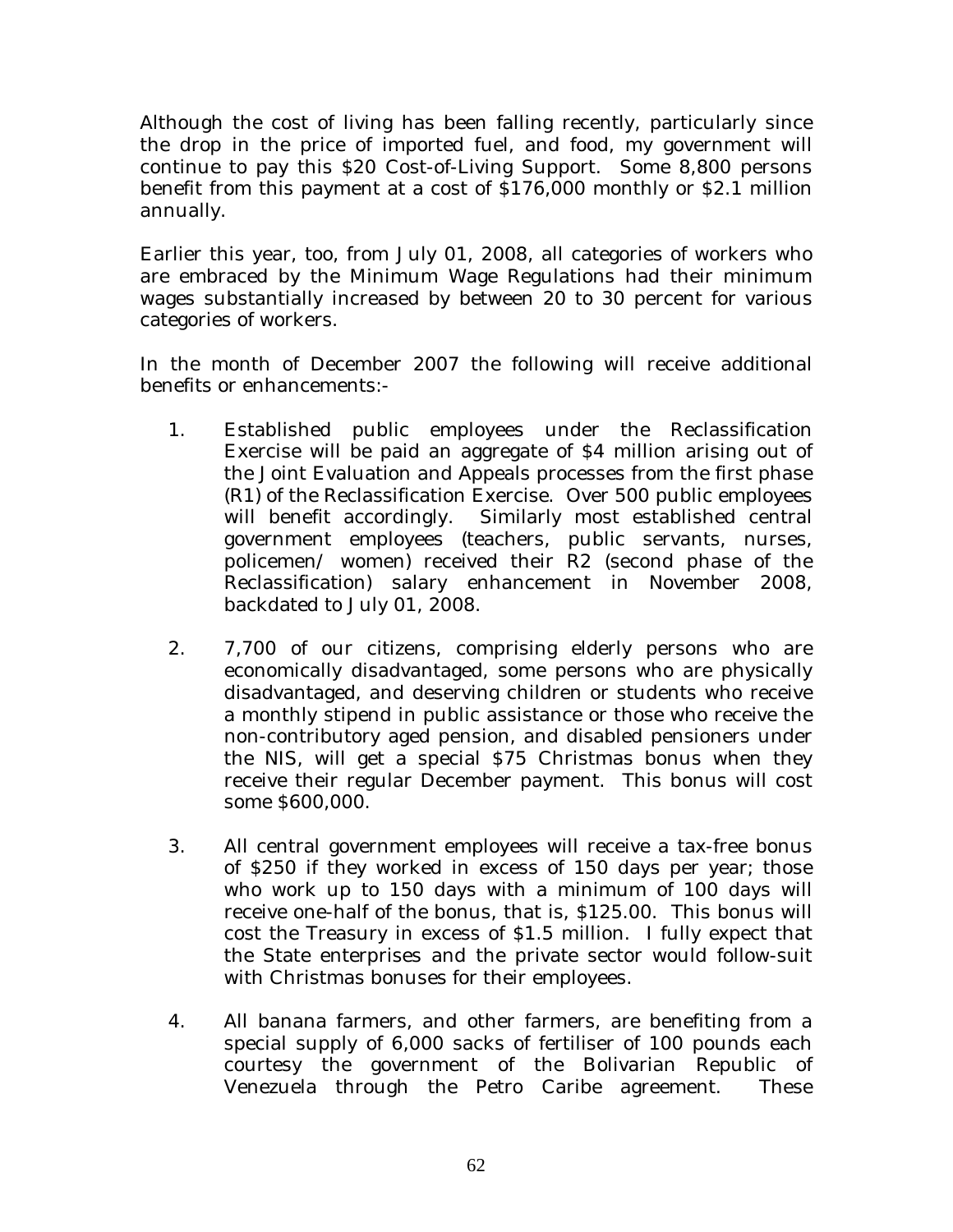recipients will pay only a very small minimum handling charge for each sack of fertiliser. The cost of this benefit is \$780,000.

So, Mr. Speaker, the total additional payments in the aggregate, for November and December 2008 amount to in excess of \$18 million. This sum is additional to the on-going expenditures both recurrent and capital. These additional payments resonate as economic stimuli, equity and fairness, production and productivity, caring and love.

In this Budget in addition to the tax cuts detailed earlier for businesses and individuals there will be salary increases of twelve (12) percent for central government employees spread over three (3) years as follows:- 2009, three percent; 2010, five percent; 2011, four percent. Since 2001 onwards these employees, too, have received substantial increases in benefits in terms of emoluments, wages, bonuses, allowances, and nonsalary benefits such as education and training and the 100 percent mortgage programme.

Mr. Speaker, this 2009 Budget has touched positively, and will further uplift every segment of our population: Public servants, teachers, nurses, policemen/women, professionals of all kinds, farmers, fisherfolk, construction workers and skilled artisans, casual workers, employees in the service sector, sporting and cultural communities, business persons, entrepreneurs, self-employed individuals, the elderly and the young, women and children. Never in the history of St. Vincent and the Grenadines has a government so placed the people as a whole at the centre of its budgetary considerations as the ULP administration has been doing over the past 7 years.

Similarly, since 2001, my government has engaged the general public and specific stakeholders in meaningful consultations on the shaping of its annual budgets. This year the Ministers of government, officials, and I have held face-to-face consultations with bankers, insurance executives, manufacturers, merchants, hoteliers and other providers of tourism services, assorted entrepreneurs, trade unions, farmers, fisherfolk, and representatives of the Chamber of Industry and Commerce and the Hotels and Tourism Association. I was also on a three-hour interactive live radio programme on three radio stations, along with the Budget Director, discussing the 2009 Budget. Many of the ideas and proposals of the stakeholders and the people generally, appear in this Budget. This is classic participatory democracy in action which has been the hallmark of my administration.

The insights and enthusiasm of the interest groups and the people on the Budget always encourage me in my long-standing assessment of our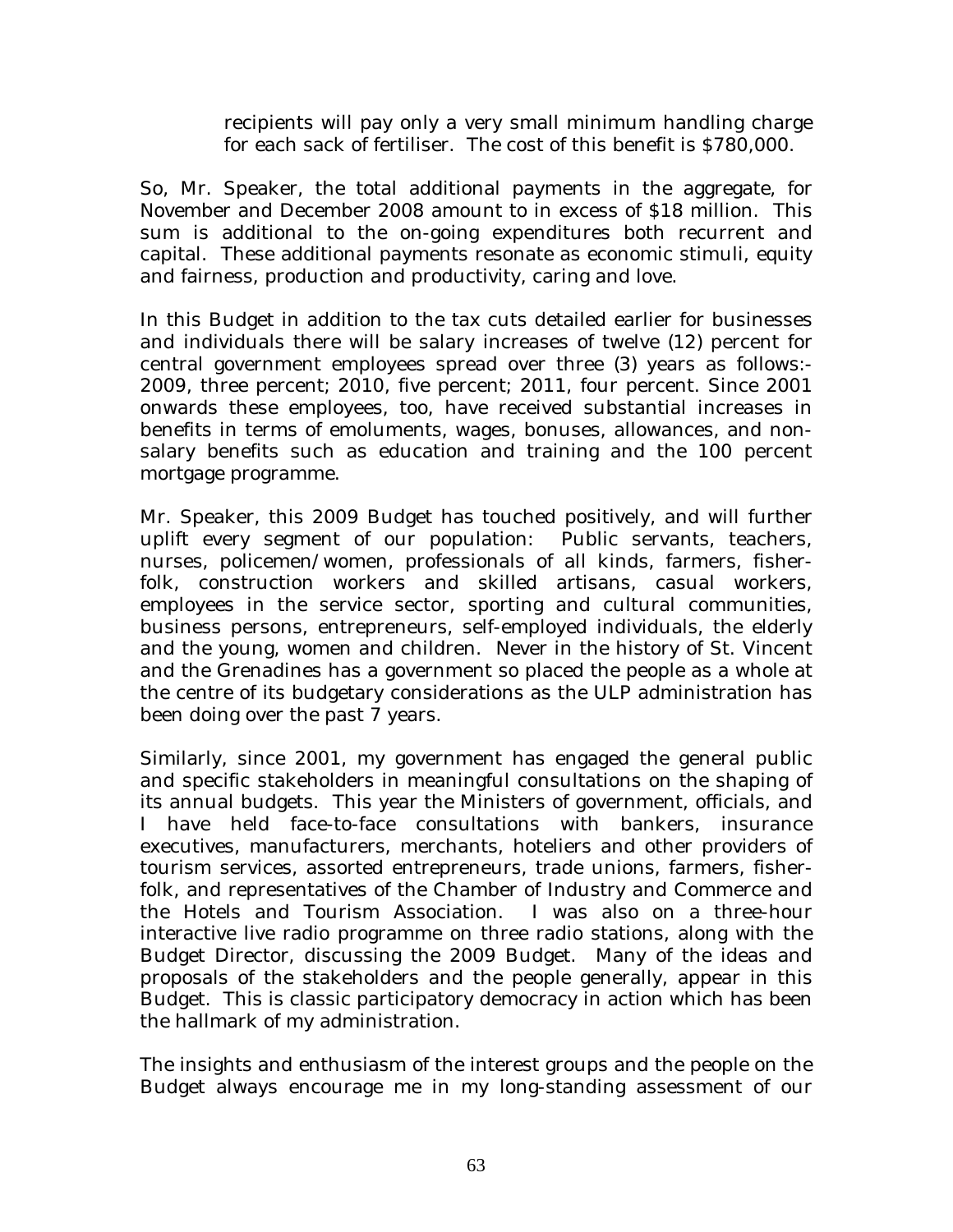people as being serious, focussed and determined, yet joyous, in advancing the interest of the nation as a whole.

It is in the same vein that I urge all our citizens to redouble their efforts to be more disciplined, productive, law-abiding, and respectful of each other. In these more challenging economic times and in an increasingly problematic, and even dangerous, neighborhood, regionally and internationally, we must be at our creative, productive, and disciplined best. Each individual, family, and community effort is vital. And the whole becomes more than a summation of the individual parts especially when we act together toward the most noble and uplifting ends. Paul's Epistle to the Romans, Chapter 12, expresses it well:

*"For, as in one body we have many members, but all members have not the same office…..But having different gifts according to the grace which has been given to us, whether it be prophecy, let us prophesy according to the proportion of faith; or service, let us occupy ourselves in service; or he that teachers in teaching; or he that exhorts, in exhortation; he that gives, in simplicity; he that leads, with diligence; he that shows mercy, with cheerfulness."* 

Each thus must give of his best according to his ability and calling. Each is to be rewarded according to his work; at the same time we must all provide for those who are unable to work and are in need or otherwise marginalised. That, indeed, is faith in action; social democracy in political practice.

Mr. Speaker, these more challenging economic times demand, too, that we turn more decidedly than ever against laziness, sloth, criminality, and learned helplessness. Singly, they are subversive of the common good; together, these anti-social conditions constitute a most debilitating malaise which, if unchecked, have the potential to exhaust the creative energy of the nation and wreck the national enterprise for increased wealth, job creation, goodness, and nobility.

Further, in these more challenging economic times, the nation as a whole must make especial efforts at the individual, societal, and governmental levels to cut out waste and material excesses. Restraint is thus in order but to be exercised to an extent and in a manner which does not stifle or choke enterprise, living, and production.

Mr. Speaker, we who have the privilege and high honour to be Vincentians are the ones who own this magnificent landscape and seascape called St. Vincent and the Grenadines. Each of us holds the highest office in this land known as citizen. This high office of citizen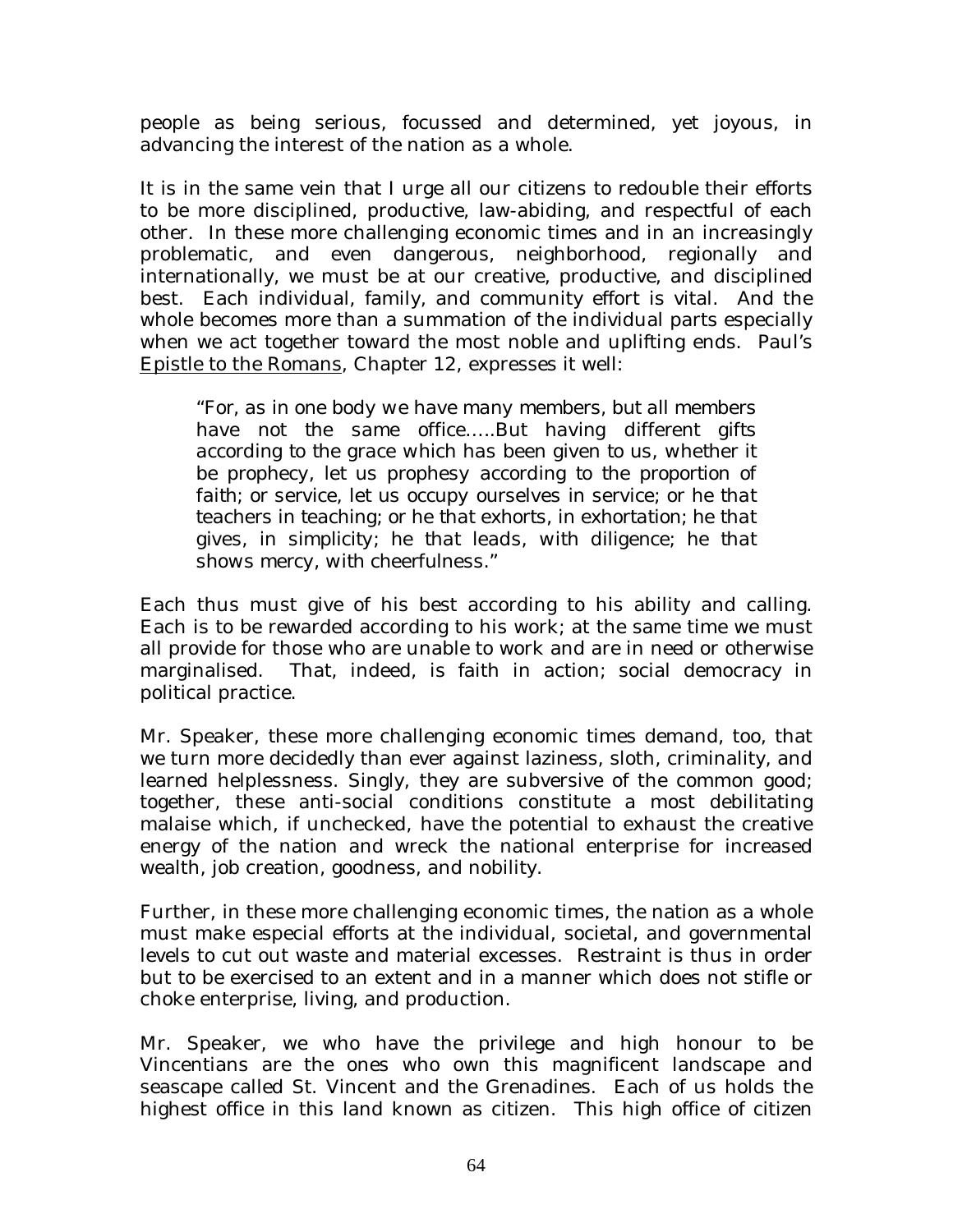comes with a bundle of inalienable and fundamental rights; it, has, too, not as appurtenances, but as a core essence, an abiding architecture of obligations, responsibility and duties without which the lofty rights cannot truly exist or be sustained. This metaphoric bird cannot fly with one wing; it will crash land! None of us wants this to happen; so, each of us, singly, and collectively, must play our part responsibly, to the fullest for the good of our individual selves, our families, and our nation. To be sure, the government and all other State institutions have their vital roles but citizenship demands much more form each of us. In all this we must acknowledge that the government cannot solve all our personal and social problems; and it must not pretend that it can. But together, all of us working with, and for, the common cause of national upliftment will succeed with God's promised help.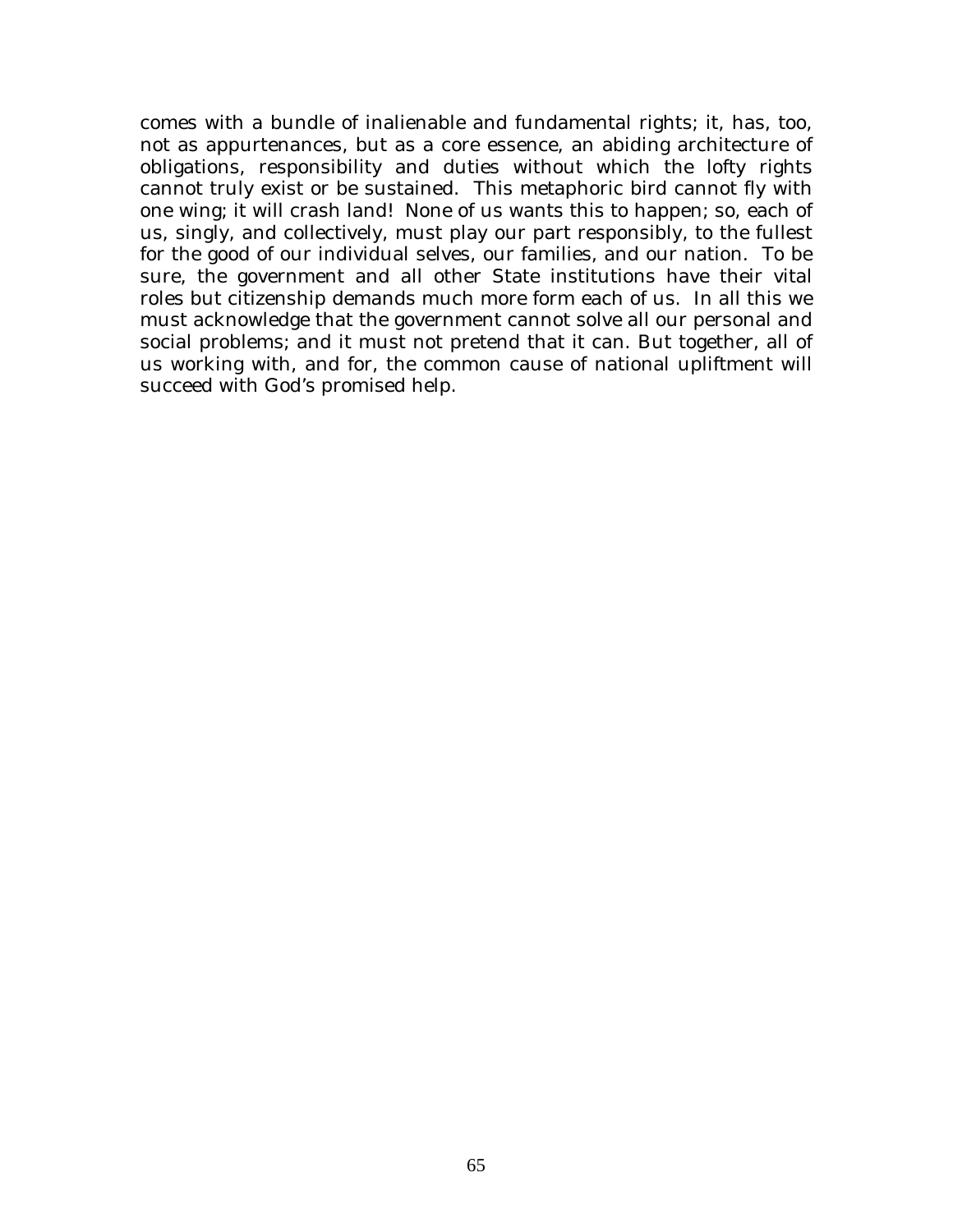### **Annex 1**

#### **Recommended Benefit Increases**

The recommendations as per 7<sup>th</sup> Actuarial review in relation to increases in benefits are outlined below:

- Increase pension-in-pay as follows:
	- o Pensions awarded during the period January 1st to 31st December 2007 would increase by 4.5%
	- o Pensions awarded prior to December 31st 2006 should be increased by 9.0%.
- Minimum pension increases from \$60.00 to \$70.00.
- NAAP pension will remain the same at \$37.50 which incorporates increases that were applied January 1st 2008.
- Increases in fixed benefit payments are summarized in the table below.

| <b>Fixed Benefit</b> | <b>Current</b> | <b>Recommended</b> | Percentage      |
|----------------------|----------------|--------------------|-----------------|
| <b>Type</b>          |                |                    | <b>Increase</b> |
| Maternity            | \$550.00       | \$630.00           | 14.5            |
| Grant                |                |                    |                 |
| <b>Funeral Grant</b> | \$3,800.00     | \$4,330.00         | 13.9            |
| <b>NAAP</b> Funeral  | \$1,900.00     | \$2,165.00         | 13.9            |
| Grant                |                |                    |                 |
| EI Funeral           | \$3,800.00     | \$4,330.00         | 13.9            |
| Grant                |                |                    |                 |

• The increases in funeral grants for the spouse and dependent children will be inline with the increases as per table.